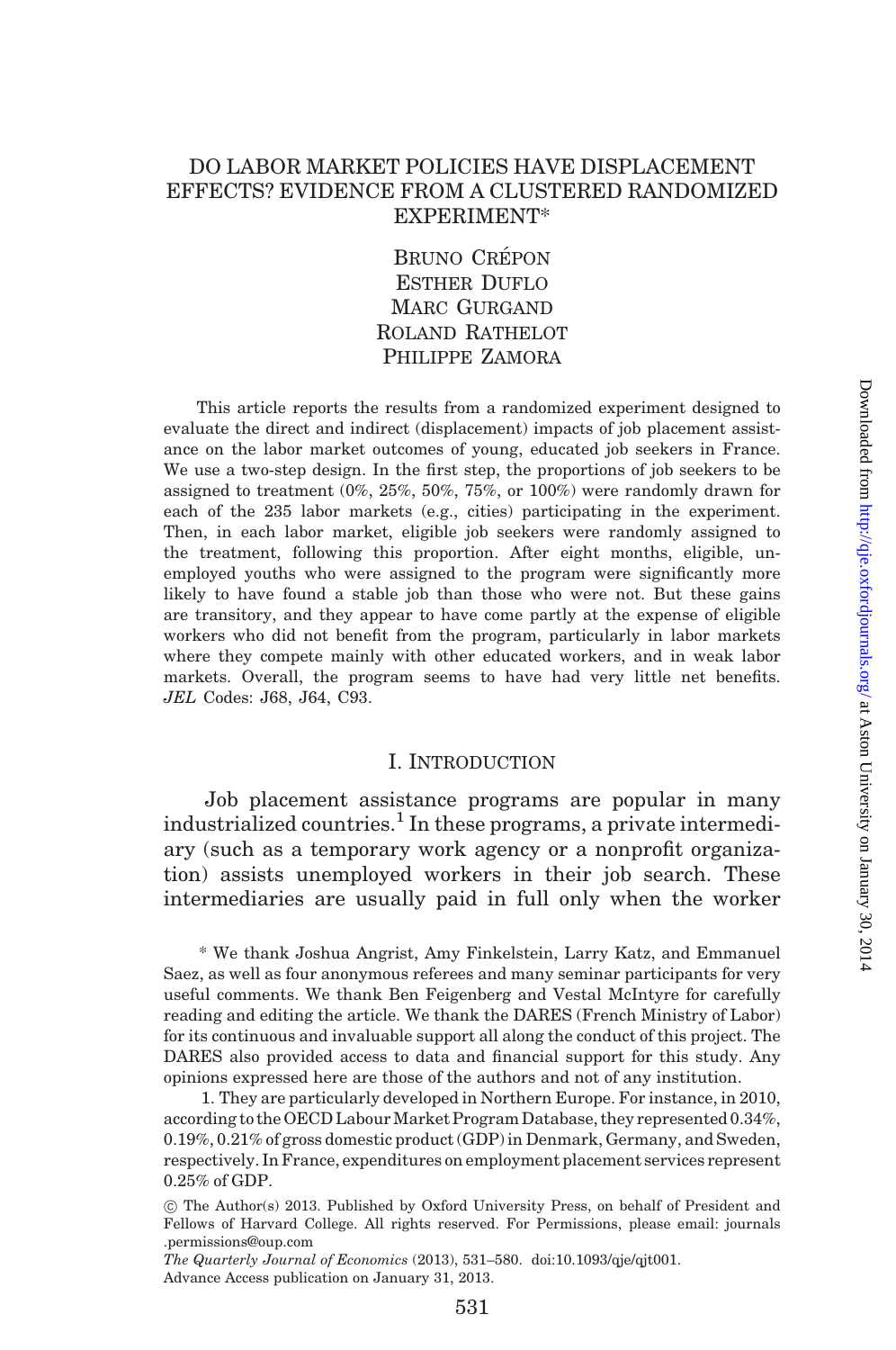has found a stable job. Unlike other active labor market policies, whose effects have in general be found to be weak, most studies tend to find a significant and positive impact of this form of counseling, especially for job seekers with a low risk of long-duration unemployment (see reviews in [Kluve 2006](#page-49-0); [Card, Kluve, and](#page-48-0) [Weber 2010](#page-48-0)).

This article focuses on a large-scale job seeker assistance program targeted at young, educated job seekers in France. Under the program, private agencies are contracted to provide intensive placement services to young graduates (with at least a two-year college degree) who have been unemployed for at least six months. The private provider is paid partially on delivery, that is, conditional on the individual finding a job with a contract of at least six months and staying employed for at least six months.

Previous studies on similar programs are generally based on a comparison between the short-run labor market outcomes of counseled versus noncounseled job seekers.<sup>2</sup> Experimental studies are still relatively rare, but they also tend to find positive impacts of counseling [\(Rosholm 2008](#page-49-0); Behaghel, Crépon, and Gurgand  $2012$ <sup>3</sup>. However, an important criticism leveled against these studies is that they do not take into account potential displacement effects: job seekers who benefit from counseling may be more likely to get a job, but at the expense of other unemployed workers with whom they compete in the labor market. This may be particularly true in the short run, during which vacancies do not adjust: the unemployed who do not benefit from the program could be partially crowded out.

Evaluating the magnitude of such displacement effects is essential to a full understanding of the impact of any labor market policy. If all a policy does is to lead to a game of musical chairs among unemployed workers, then the impacts estimated from a standard randomized or nonrandomized evaluation will overestimate its impact for two reasons. First, the treatment effect will be biased upward when we compare a treated worker to a nontreated worker in a given area. The employment rate among

<sup>2.</sup> See [Blasco and Rosholm \(2010\)](#page-48-0) for a paper on long-run outcomes.

<sup>3.</sup> An exception is [van den Berg and van der Klaauw \(2006\),](#page-49-0) which finds no impact in the Netherlands, but the intervention they study had more to do with monitoring than with actual counseling.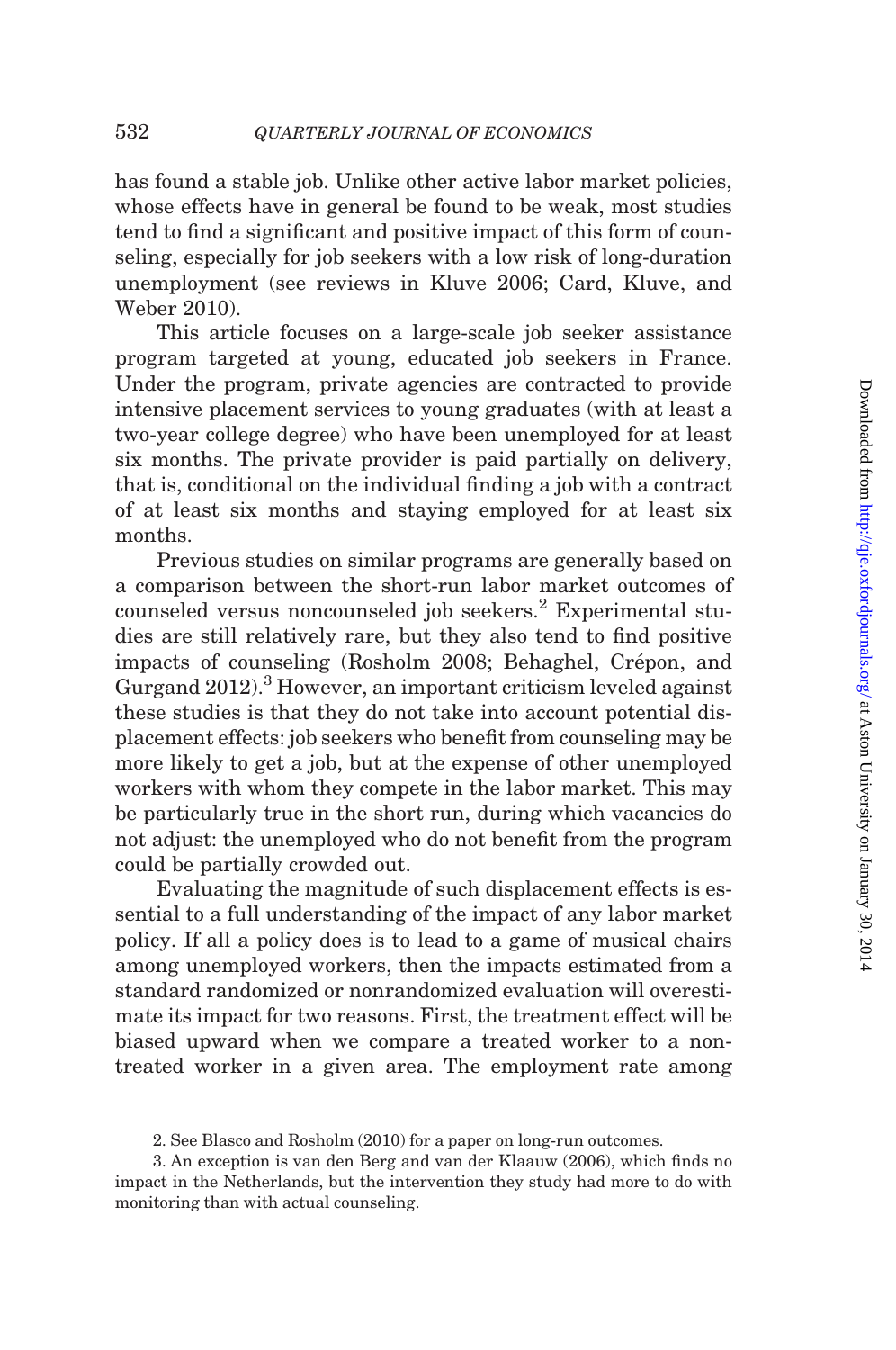workers in the control group is lower than it would have been absent the program, leading to a violation of the stable unit treatment value assumption, or SUTVA [\(Rubin 1980](#page-49-0), [1990](#page-49-0)). At the extreme, we could (wrongly) deem a policy successful if it *only* negatively affected those in the control group. Second, the negative externalities themselves must also be taken into account when judging the overall welfare impacts and cost effectiveness of any policy.

More generally, learning whether and when such externalities arise can help shed light on how labor markets function. We motivate our study with a simplified version of a search model proposed by [Michaillat \(2012\)](#page-49-0) and [Landais, Michaillat, and Saez](#page-49-0) [\(2012\)](#page-49-0). This model has the realistic feature that production technology exhibits diminishing returns to scale. As a result, when an unemployed worker increases her search effort, she imposes negative externalities on other workers. In contrast, standard search models with a flat labor demand (e.g., [Pissarides 2000](#page-49-0)) produce no such externalities. Our model also features the additional prediction that externalities should be stronger when the labor market is slack, which we investigate in the data.

Although the possibility of such externalities has long been recognized, $4$  there are few studies focusing specifically on externalities in the labor market, and the evidence is mixed. For instance, in their evaluation of the UK New Deal for Young Unemployed, [Blundell et al. \(2004\)](#page-48-0) compare ineligible people in the areas affected by the program to those in areas not affected by the program. The authors do not find significant indirect effects on untreated youth of residing in treated areas. Likewise, [Pallais](#page-49-0) [\(2010\)](#page-49-0) estimates the market equilibrium effect of a short-term employment opportunity given to workers in an online marketplace and finds little evidence of displacement. In contrast, [Ferracci, Jolivet, and van den Berg \(2010\)](#page-48-0) find that in France, the impact of a training program for young unemployed workers diminishes with the fraction of treated workers in a labor market, which could be a sign of externalities. [Gautier et al. \(2011\)](#page-48-0) analyze a Danish randomized evaluation of a job search assistance program. Comparing control individuals in experimental

<sup>4.</sup> See [Johnson \(1979\)](#page-49-0), [Atkinson \(1987\)](#page-48-0), [Meyer \(1995\),](#page-49-0) [Davidson and](#page-48-0) [Woodbury \(1993\)](#page-48-0), [Lise, Saez, and Smith \(2004\)](#page-49-0), [Van der Linden \(2005\),](#page-49-0) and [Cahuc and Le Barbanchon \(2010\)](#page-48-0) for previous work on the topic.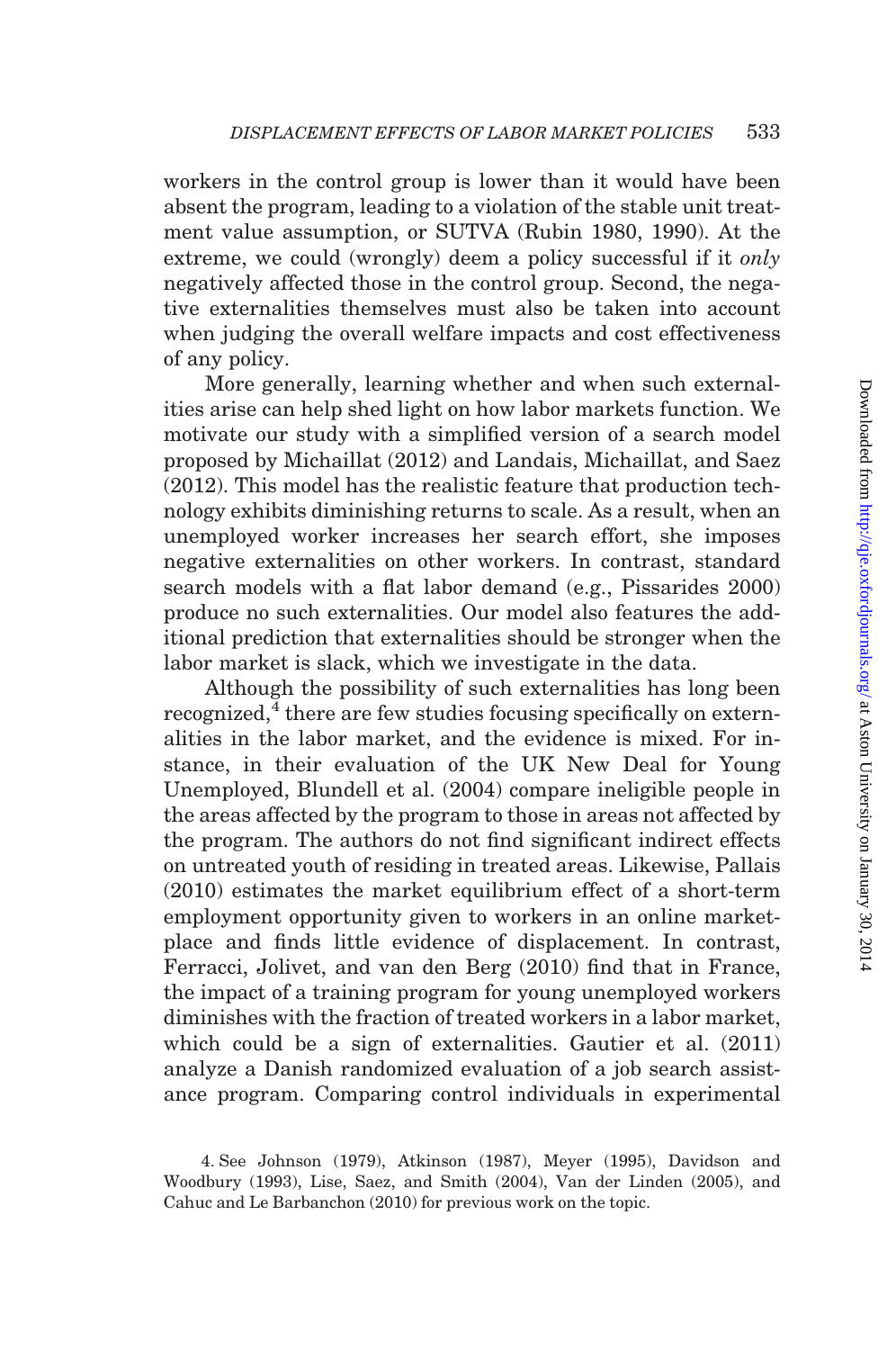counties to job seekers in some similar nonparticipating counties, they find hints of substantial negative treatment externalities.<sup>5</sup>

One potential issue with these studies is that even when the individual treatment is randomly assigned, or as good as randomly assigned, the number of people who are "treated" within a market is not itself randomly assigned. The comparison across markets may thus lead to biased estimates of the equilibrium effects. To address this issue, we implement a two-step randomized design, similar to [Duflo and Saez \(2003\)](#page-48-0).

In the first step, each of 235 local employment areas are randomly assigned a proportion  $P$  of job seekers to be assigned to treatment: either 0%, 25%, 50%, 75%, or 100%. In the second step, in each area, a fraction  $P$  of all the eligible job seekers is randomly selected to be assigned to treatment. Those assigned to treatment are offered the opportunity to enroll in the job placement program (about one-third of those assigned to treatment actually enrolled). For those who were assigned to the control group or refused the treatment, nothing changed: they continued to be followed by the counselors of ANPE (French public employment agency) and receive the standard forms of assistance. This design allows us to test for externalities on untreated workers, by comparing untreated workers in areas where some workers are treated to those in areas with no treated workers.

A first comparison suggests, consistent with the prior literature, that the program has positive impacts: after eight months, unemployed workers assigned to treatment are 1.7 percentage points (11%) more likely to have a fixed-term contract with a length of more than six months than the unassigned workers in all areas, and 2.3 percentage points more likely than the unassigned workers in treatment areas. The results are almost identical for any stable job (1.5 and 2.5 percentage points, respectively). The positive effects appear to be concentrated on men, however.

The evidence on externalities imposed on the unemployed eligible youths who were not assigned to treatment is mixed for the full sample: the untreated workers in a treated area are 1.3 percentage points less likely to find a long-term fixed contract than workers in control areas (insignificant), and 2.1 percentage points less likely to find any kind of stable job (significant at the

5. See also [Dahlberg and Forslund \(2005\)](#page-48-0) for an early attempt to estimate displacement effects.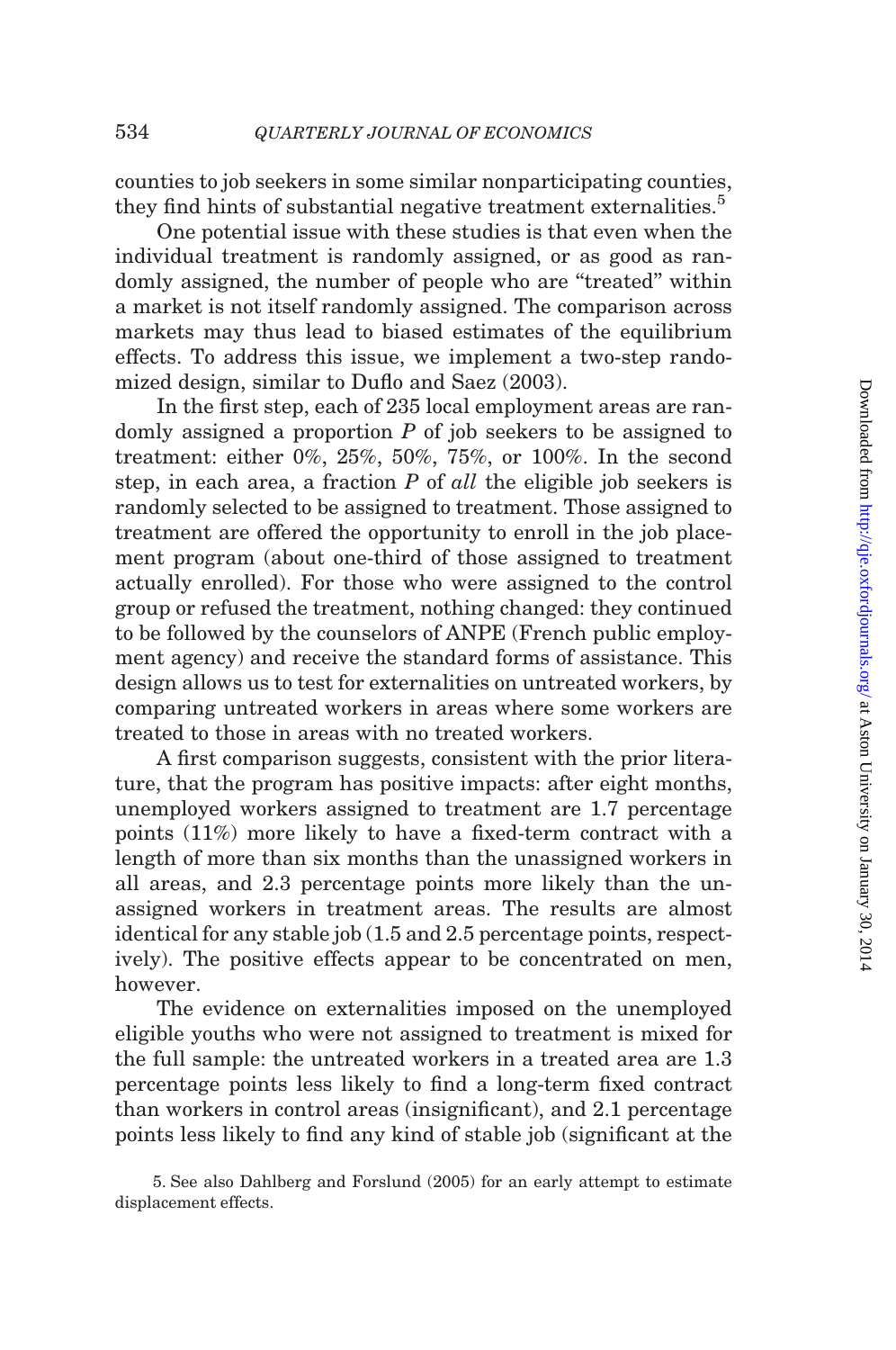10% level). Once again, those effects are entirely due to men: untreated men in treated areas are 3.6 (4.3) percentage points less likely to find a long-term fixed contract (any kind of stable job) than men in control areas (both of these numbers are significant at the 5% level); for women the coefficients are very small (0.1 percentage point and 1 percentage point respectively), and totally insignificant.

Even for men, we cannot reject that the effect on unassigned workers is the same in all treatment areas, irrespective of the fraction of assigned among eligible workers, something we would expect with externalities. In particular the negative externalities are almost as large in areas treated at 25% and in areas treated at 75%. This may reflect a lack of power.

However, to the extent that the beneficiaries of the program took jobs that other workers (who were, for example, less educated, or unemployed for a shorter time) also competed for, the externalities may not have been limited to the eligible youths: in fact, they may have been smaller for eligible youths because they were distributed among a larger group of unemployed workers. To shed light on this issue, we investigate how externalities vary with the nationwide share of graduates among all job seekers searching in the same sector. We find that the externalities on eligible youth tend to be stronger when they compete mainly with other eligible workers. This suggests that externalities affect not only people in our sample, but many others as well, although we do not have data allowing us to estimate externalities for ineligible workers.

Furthermore, consistent with the theoretical framework, the externalities are strongest for those who end up searching for a job in slack labor markets. They also were particularly important in the most depressed areas during the last period of the experiment, when recession sharply affected the labor market.

These estimates imply that the program's benefits would have been overstated in a standard program evaluation with individuals randomly assigned within specific sites (for example, as in [Dolton and O'Neill 1996](#page-48-0), [van den Berg and van der Klaauw](#page-49-0) [2006\)](#page-49-0). Taking into account the externalities on both eligible and ineligible youth, the net number of jobs created by the program appears to be negligible compared to its cost. These results also challenge the conclusions of traditional equilibrium unemployment models and suggest that it is important to account for the possibility of job rationing when analyzing the impact of labor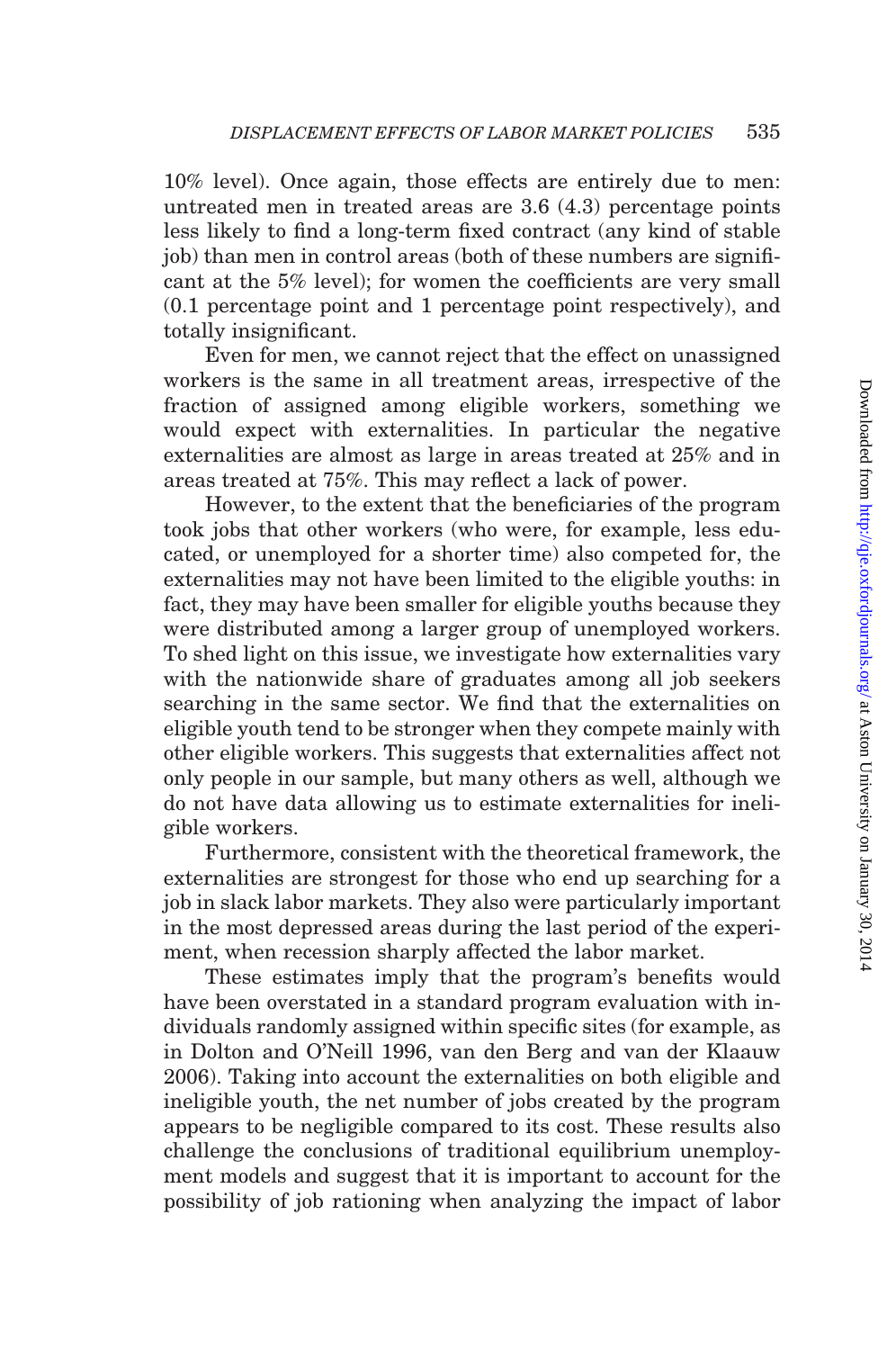market policies (like [Landais, Michaillat, and Saez 2012](#page-49-0) for the design of unemployment insurance).

The job placement assistance program and the institutional context are described in the next section. Section III proposes a conceptual framework which clarifies when and why externalities on untreated workers may be expected. Section IV gives details regarding the experimental design and the data. Section V presents the empirical strategy, Sections VI and VII discusses the results, and Section VIII concludes.

# II. INSTITUTIONAL CONTEXT AND DESCRIPTION OF THE Program

## II.A. Background: Placement Services in France

Until 2005, the French public employment agency ANPE (Agence Nationale Pour l'Emploi) had, from a legal point of view, a monopoly on job placement services. In particular, employers were legally obligated to list their vacancies with ANPE.<sup>6</sup> In 2005, the Social Cohesion Law broke this virtual monopoly by permitting temporary work agencies to openly market their counseling and placement services to job seekers. The public operator (which was renamed Pole Emploi in 2008) has remained an important agency because all unemployment insurance (UI) recipients must meet their ANPE caseworkers at least once a month and follow their recommendations to remain eligible for benefits. Nevertheless, according to a quarterly survey conducted by ANPE with those who left the unemployment rolls (enquête sortants), between 2002 and 2006, 16% of those who had found a job reported having done so thanks to a contact obtained by a temp agency, whereas only 12% had found the contact through ANPE.

To help foster a vibrant private job placement market, the government and unions decided to encourage partnerships between the public operator and private actors. Some specific types of job seekers were targeted, starting with those for whom the ANPE was known to have difficulty assisting. The idea of forming partnerships was adapted from the German Hartz reforms [\(Jacobi and Kluve 2007\)](#page-49-0), in which each local

<sup>6.</sup> Some subpopulations of the unemployed were assisted by other agencies: for example, APEC (Agence Pour l'Emploi des Cadres) specialized in placement for executives and managers, and Missions Locales assisted unskilled youth.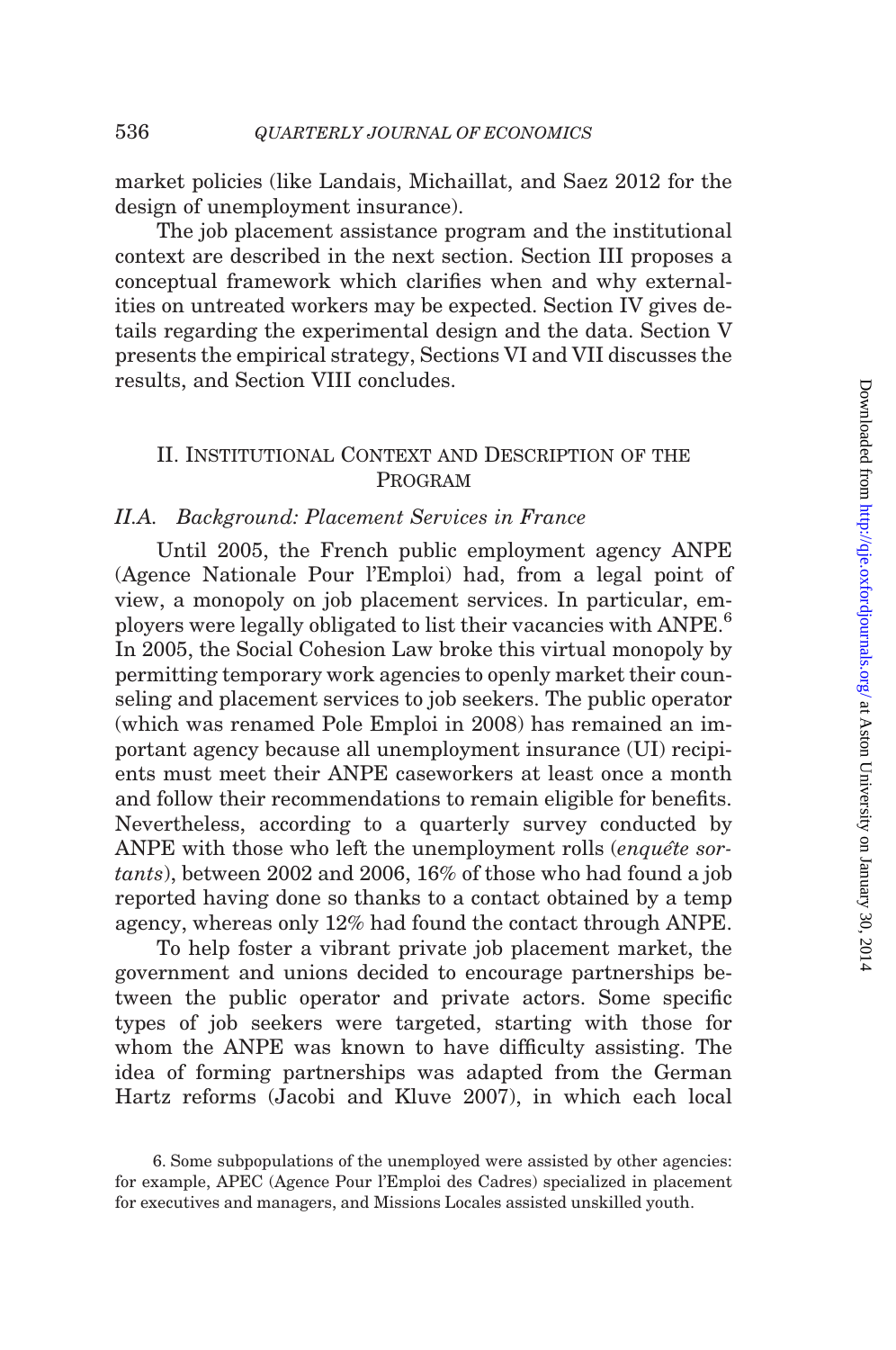employment office was required to contract with a ''Personal Service Agentur'' (PSA), often a temporary work agency. PSAs are responsible for assisting a certain number of job seekers and receive a payment for each that finds a job.

Three experiments were launched in France to evaluate the effects of subcontracting placement services to private providers.<sup>7</sup> One was dedicated to job seekers at risk of long-term unemployment (Behaghel, Crépon, and Gurgand 2012); another to welfare beneficiaries (Crépon et al.  $2011$ ); and a third to young graduates who had been searching for a job for six months or more. This article analyzes the third experiment.

The outlook for these young graduates has been bleak in recent years. In 2007, at the onset of this study, three years after one cohort of graduates had completed their studies, only 68%–75% had a stable job. Reports [\(Hetzel 2006\)](#page-49-0) emphasized the lack of job market experience among young university graduates (internships and summer jobs are rare), and recommended introducing specialized counseling services for them. In 2007, the Ministry of Labor decided to experiment with subcontracting job placement services for young graduates who had been unemployed or underemployed for six months or longer to private providers. Due to their experience in this particular segment of the market, private providers (temporary employment agencies in particular) were believed to have the potential to be more efficient than the ANPE at finding jobs for young graduates.

# II.B. Program Description

The private providers' intervention has two parts. Phase I aims to help job seekers find work. For the first six months of the program, the private employment agency counsels the job seeker and helps her find a durable job. The job must be on either a CDI (indefinite-term contract) or a CDD (fixed-term contract) with a length of six months or more. Phase II aims to support the former job seeker in her job. During the first six months of the job, the client continued to be followed and advised by the agency. The aim of this phase is to help the client keep her job or find a new job if she resigns.

Although the specific content of the intervention can vary locally, it has three basic features. First and foremost, a dedicated caseworker is assigned to the job seeker, who should meet her in

<sup>7.</sup> See [Krug and Stephan \(2011\)](#page-49-0) for a German example.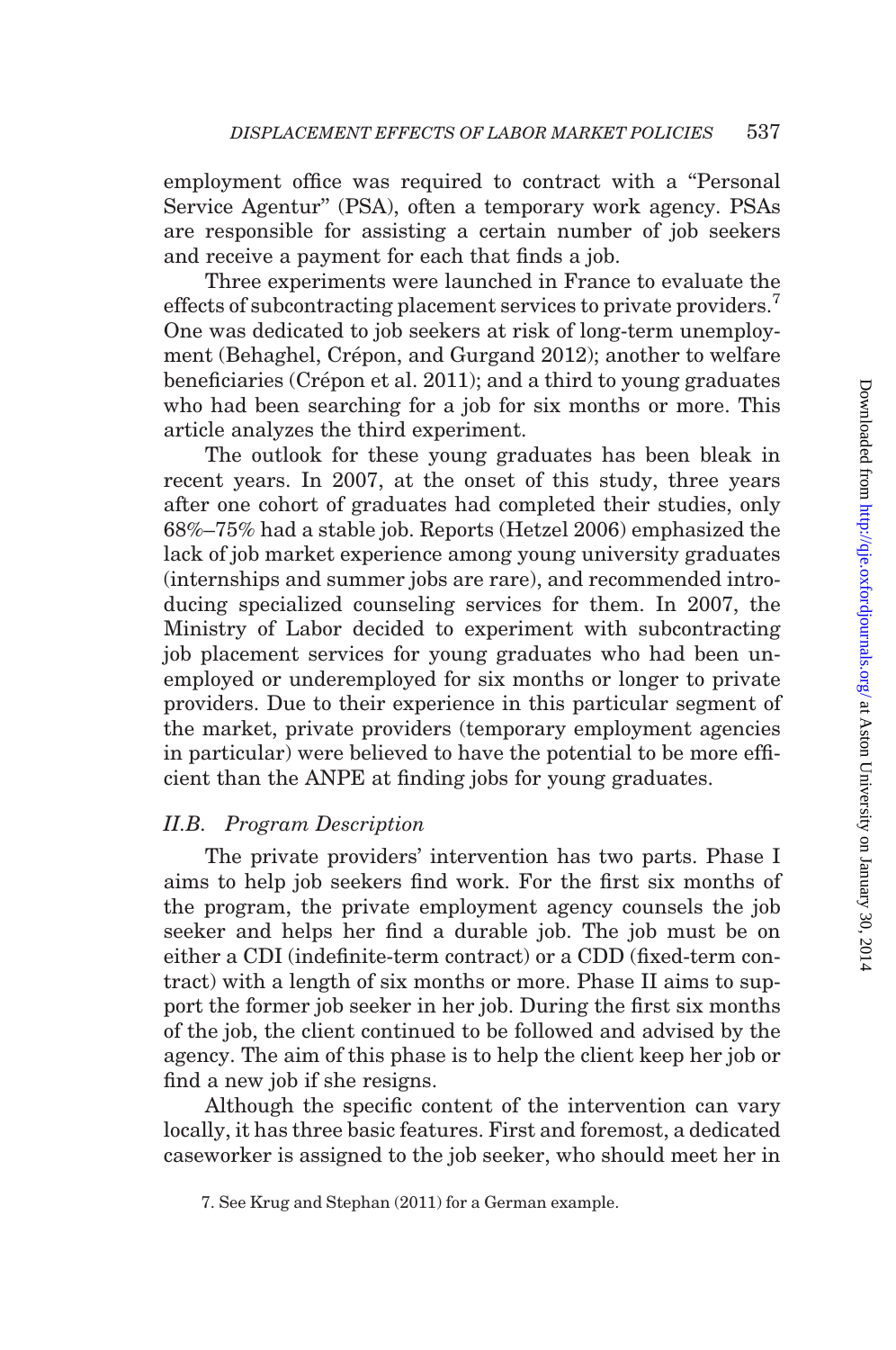person at least once a week. Second, this caseworker has the responsibility to identify job offers that can fit the profile of the job seekers he works with. Third, job seekers attend workshops on various aspects of the search process. A survey of clients from another private operator–run program—which covered the same period and involved some of the same operators working with precisely the same mission—found that one-third of clients attended a professional assessment program, two-thirds attended workshops on writing vitae and motivation letters, and half attended workshops on job interviews, targeting firms, or searching the Internet for jobs ([Gratadour and Le Barbanchon, 2009\)](#page-48-0). This turns out to be similar to the level of access offered by the public employment service program. Thus, rather than in these workshops, the added value of intensive counseling seems to lie in the frequent interviews with the dedicated caseworker and the regular follow-up on search strategy and actions taken. The programs are often organized around an individual action plan, the objective of which is periodically reviewed. Although there is no formal monitoring element built into the program as such, counselors are able to form personal relationships with the job seekers and informally encourage a more vigorous search effort [\(Divay 2009](#page-48-0)).

In each of the 10 experimental regions, an invitation to tender was issued. The government chose the providers on the basis of the services they offered and the prices they charged. In six regions, for-profit operators were selected, and five of these six were subsidiaries of temporary employment agencies. In four regions, not-for-profit organizations were selected. One not-forprofit was a social and solidarity-oriented training center, and the others were local agencies that are part of a larger not-forprofit youth guidance organization.

The program included an incentive scheme for the private job placement operators. Specifically, for each enrolled job seeker, the provider was paid in three stages, with each payment conditional on the fulfillment of a corresponding objective.

- *Enrollment*: when a job seeker is enrolled in the program, the private agency receives the first payment (25% of the maximum payment possible).
- . Finding (and accepting) a durable job: when, within six months of entry into the program, a job seeker signs a contract for a job lasting more than six months (or an indefinite job), the second payment occurs (40%).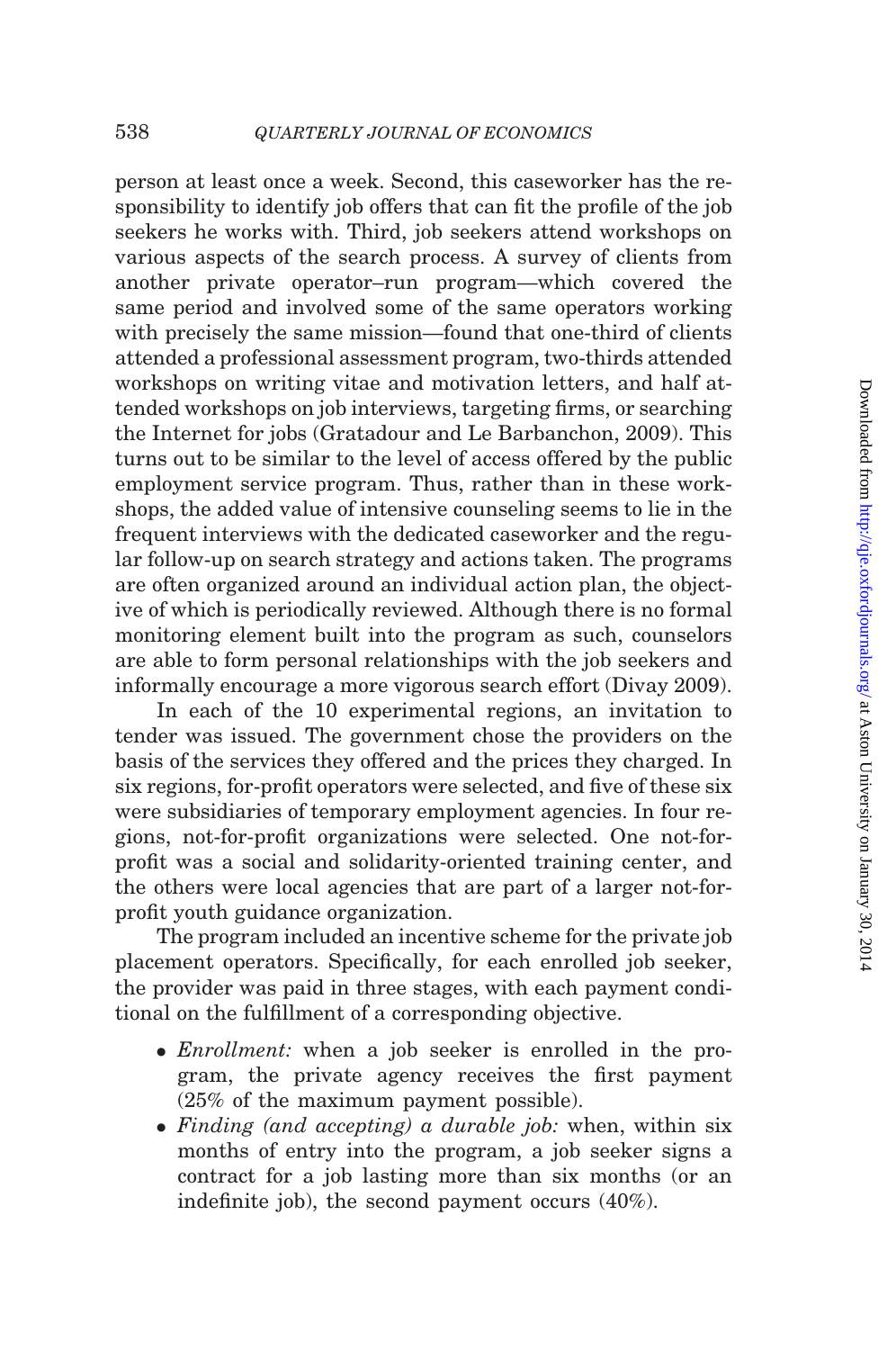• Remaining employed after six months: six months after the job is found, the third payment is made to the operator if the former job seeker is still employed (35%).

The maximum total payment ranged from 1600 to 2100 euros, depending on the firm's initial bid.

## III. Conceptual Framework

A model of search with decreasing returns to scale in the production function, which is a simplified version of [Landais,](#page-49-0) [Michaillat, and Saez \(2012\)](#page-49-0) and [Michaillat \(2012\),](#page-49-0) helps clarify the conditions under which a job search assistance program like this one might generate externalities. In conventional models of equilibrium unemployment with frictions, if some workers increase their job search effort, this generates additional employment creation. The remaining workers are not displaced from existing jobs because, in the process, the total pool of jobs increases enough to absorb the extra labor supply. In the model we consider here, however, job creation does not adjust fully in equilibrium, so untreated job seekers are at least partly displaced by treated ones.

We consider a model with one sector and one type of workers.<sup>8</sup> Jobs end randomly at rate s. Individuals can be unemployed or employed. Let  $u$  and  $n$  denote the number of unemployed and employed workers; we normalize the labor force to 1, so that  $n + u = 1.$ 

Unemployed people search for jobs and firms open vacancies to hire them. Denote total job search effort exercised by the unemployed as  $u_e$  and total opened vacancies as v. The number of matches resulting from the aggregated search effort and available vacancies is given by the matching function  $m(u_e, v)$ . Following the standard matching model as in [Pissarides \(2000\),](#page-49-0) we assume the *m* function is increasing and concave in both its

<sup>8.</sup> The model can easily be extended to include skilled and unskilled workers for instance, with varying degrees of substitutability, and to allow different types of workers to search either through the same channel or through separate ones.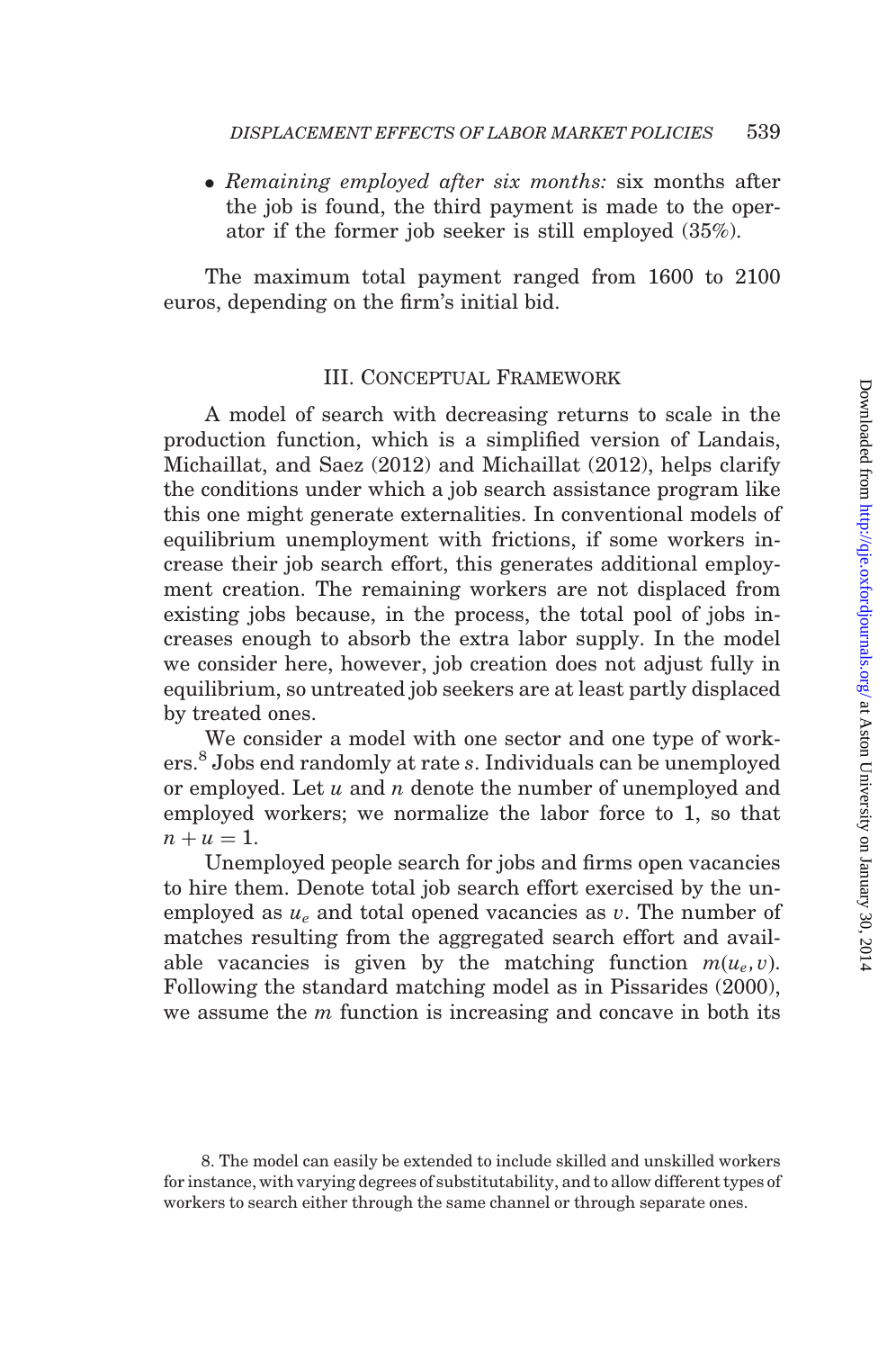<span id="page-9-0"></span>arguments and homogenous of degree one. The tightness of the labor market is defined as  $\theta = \frac{v}{u_e}$ .

Not all workers can find a job, and not all vacancies are filled. The probability that a vacancy is filled is  $\frac{m(u_e, v)}{v} = m(\frac{u_e}{v}, 1) =$  $m(\frac{1}{\theta}, 1) = q(\theta)$ , which is decreasing in  $\theta$ . The probability that an unemployed worker exercising one unit of search effort finds a job is  $\frac{m(u_e, v)}{u_e} = \frac{m(u_e, v)}{v} \times \frac{v}{u_e} = \theta q(\theta) = f(\theta)$ , which is both increasing and concave in  $\theta$ , given the assumptions on the matching function.

To model the impact of the program, assume for simplicity that everyone exerts search effort 1.<sup>9</sup> When they become unemployed, a fraction  $\pi$  of job seekers are assigned to receive intensive counseling services, which increases the productivity of their search effort to  $e > 1$ .

There are thus two types of unemployed job seekers: the treated, benefiting from the counseling program, and those who are not treated. In steady state, there are  $u_0$  untreated and  $u_1$  treated job seekers. Total search effort is thus  $u_e = eu_1 + u_0$ . These two groups have different exit rates that are derived from the matching function: counseled individuals account for a share  $\frac{eu_1}{u_e}$  of the search effort, so that they receive  $\frac{eu_1m(v,u_e)}{u_e} = eu_1f(\theta)$  job offers. The exit rate for counseled individuals is thus equal to  $ef(\theta)$ , and the exit rate for the untreated is  $f(\theta)$ .

Displacement effects will be observed if reinforced counseling services lead to a reduction in the tightness of the labor market  $\theta$ . We now examine the conditions under which the reinforced counseling program leads to a change in  $\theta$ .

At the steady state, the inflows and outflows of treated and untreated individuals must remain constant. Therefore, as the total inflow of unemployed people is  $sn$ , we have:

$$
(1) \t\t u_1ef(\theta) = \pi sn
$$

$$
(2) \t\t u_0 f(\theta) = (1 - \pi) sn
$$

9. Search effort can be endogenized as in [Landais, Michaillat, and Saez \(2012\)](#page-49-0), leading to the same results for our purpose.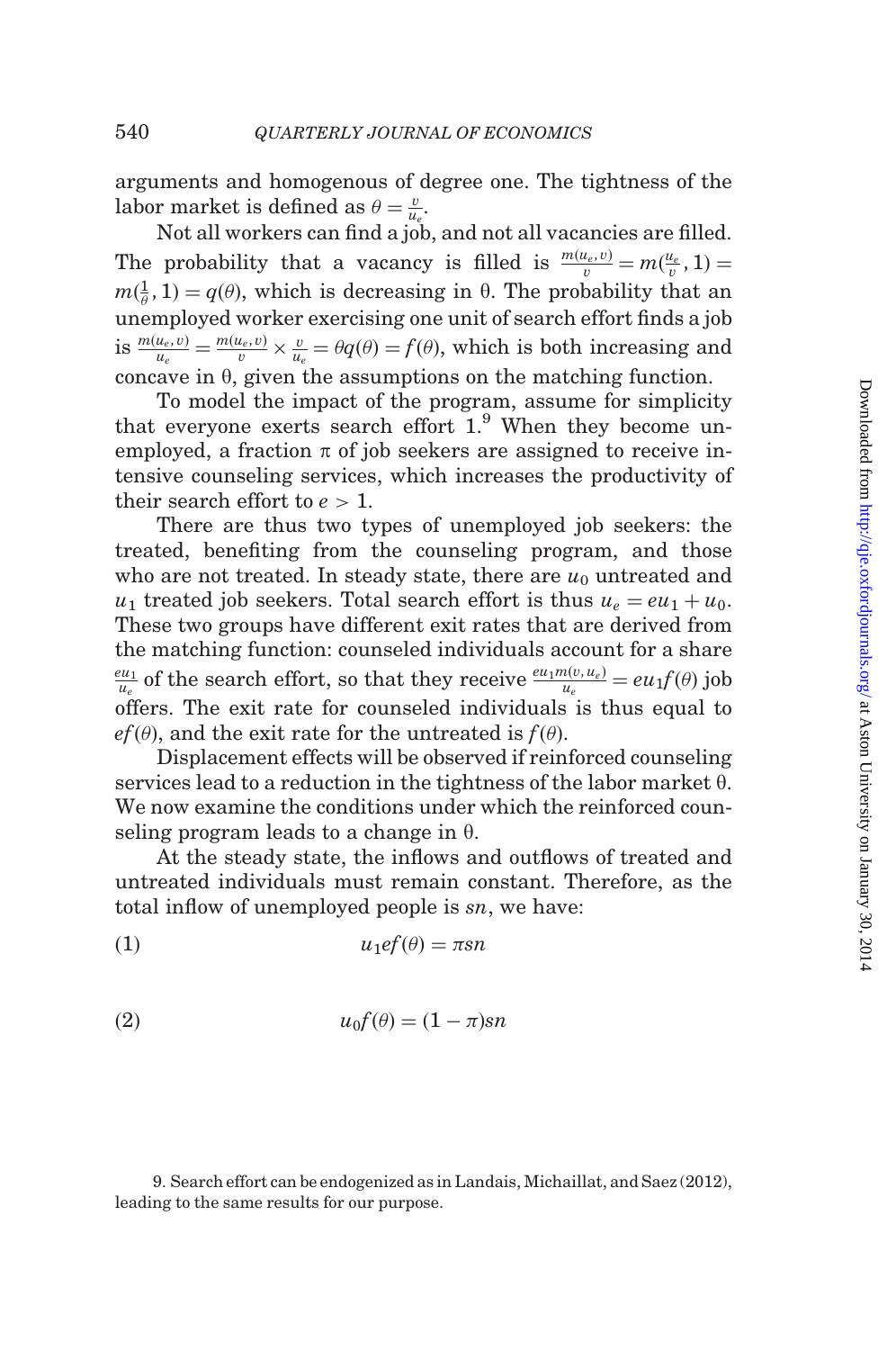<span id="page-10-0"></span>Writing  $1 - n = u = u_1 + u_0$ , we can derive the labor supply curve as a mapping between  $\theta$  and the employment rate  $n:^{10}$ 

(3) 
$$
n = \frac{f(\theta)}{s(\pi/e + 1 - \pi) + f(\theta)}
$$

The resulting,  $\theta = \theta_B(n)$  is an increasing function of *n*. [Figure I](#page-11-0) draws the labor supply curve in the tightness/employment rate space (like figure 1 in [Landais, Michaillat, and Saez 2012\)](#page-49-0). This is the equivalent of the Beveridge curve, which is conventionally represented in the unemployment-vacancy space. Note that the curve is fairly flat for low levels of employment (low  $\theta$ ) and steep when employment is high: because the function  $f(\theta) = m(\theta, 1)$  is concave due to the constant returns to scale assumption for the matching function and increasing, the function  $\theta_B(n)$  is convex.

To find the labor market equilibrium, we now consider the firm's decision. We assume that the production technology exhibits decreasing return to scale. This can be justified by some factor (management, fixed capital, etc.) being fixed in the short run. Consider for example the technology is a simple Cobb-Douglas production function:

$$
y = a n^{\alpha}, \ \alpha \in (0, 1).
$$

To simplify the argument, assume that the total operating cost for a job is fixed  $w = w_0$  (for example, because all entry-level workers are paid a binding minimum or negotiated wage).<sup>11</sup> The firm chooses employment to maximize the value of output, minus operating and hiring costs. Let  $c$  be the per period cost of an unfilled vacancy, and r the interest rate. Using the Bellman equations for the value of having a vacancy and a filled job we can derive the following labor demand equation: $12$ 

(4) 
$$
\alpha a n^{\alpha - 1} - w_0 - c \frac{r + s}{q(\theta)} = 0
$$

10. We simply use [equations \(1\)](#page-9-0) and [\(2\)](#page-9-0) to express  $u_1$  and  $u_0$  as a function of n, and then plug them into  $1 - n = u_1 + u_0$ .

11. We make this assumption to keep the exposition simple. Endogenous wages as determined by a bargaining model, for example, would not lead to major changes. See note 13.

12. This equation is derived from:  $(1)$  the Bellman equations for the value of having a vacancy  $J_V$  and a filled job  $J_E$   $(rJ_V = -c + q(\theta)(J_E - J_V)$  and  $rJ_E = p - w + s(J_V - J_E)$ , where  $p = \alpha a n^{\alpha-1}$  is the marginal product related to a new hire; and (2) the entry condition requiring that the value of having a vacancy is 0.

Downloaded from http://qje.oxfordjournals.org/ at Aston University on January 30, 2014 Downloaded from <http://qje.oxfordjournals.org/> at Aston University on January 30, 2014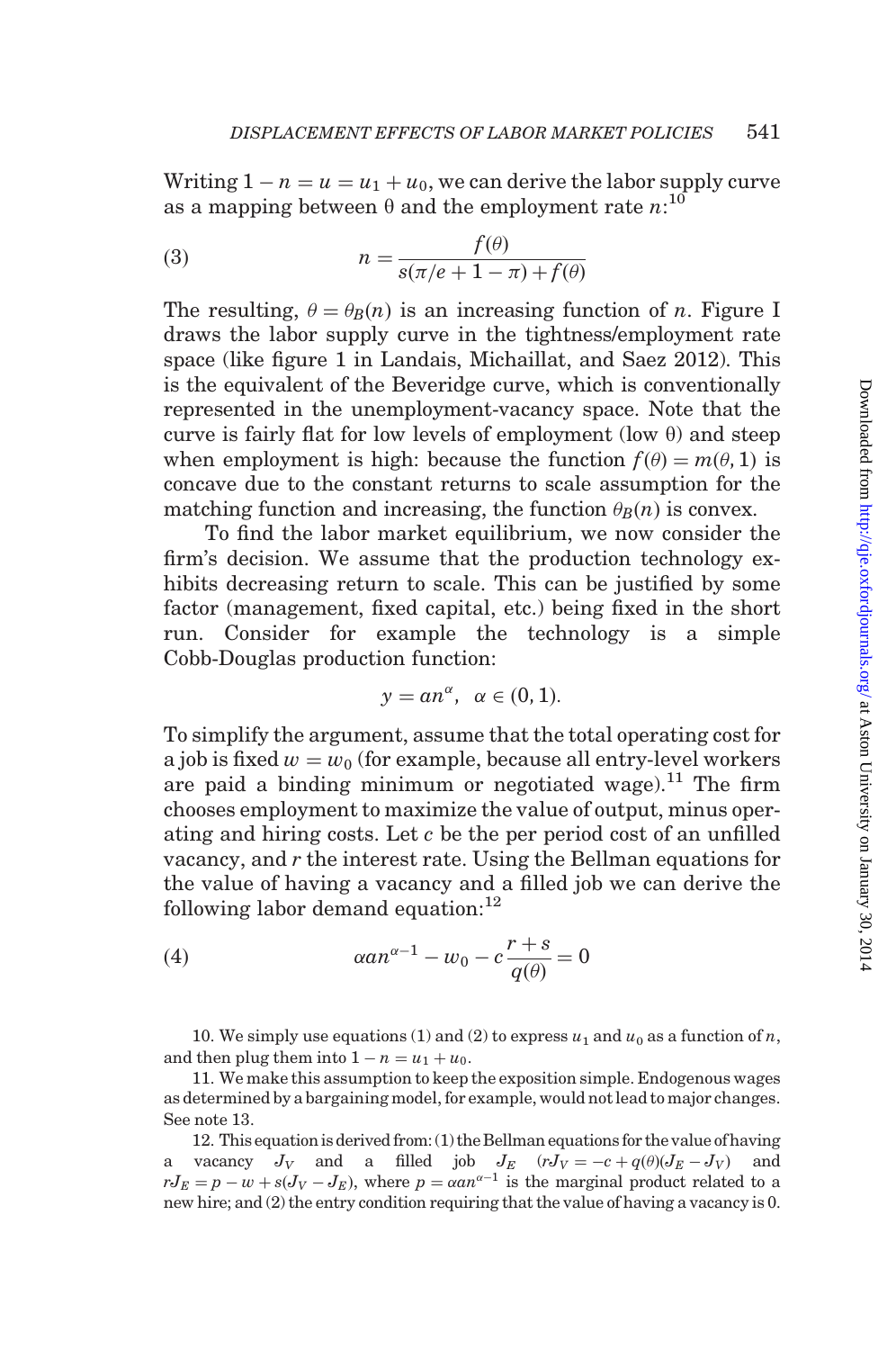<span id="page-11-0"></span>

The Impact of the Policy

Frictions in the labor market can be interpreted as a marginal cost of hiring  $\frac{c(r+s)}{q(\theta)}$ . This labor demand equation leads to a decreasing relationship between the employment rate and  $\theta$ :  $\theta = \theta_d(n)$ . The two [equations \(3\)](#page-10-0) and [\(4\)](#page-10-0) together lead to the equilibrium values of  $\theta$  and n.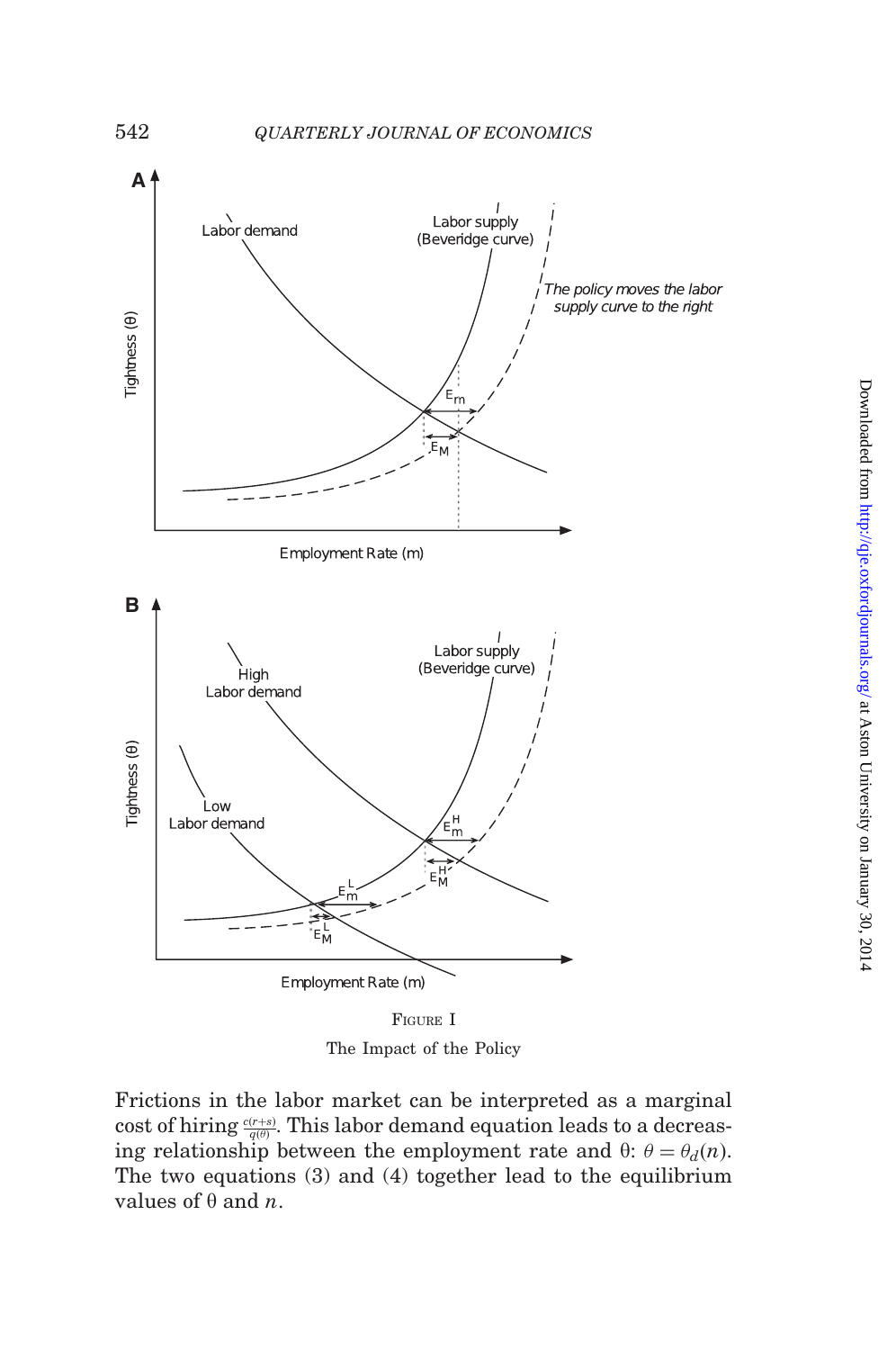The effect of the policy is illustrated in [Figure I](#page-11-0), Panel A. Starting from an initial situation with  $\pi = 0$  and  $e = 1$ , the policy amounts to providing part of job seekers on that market  $(\pi > 0)$  with reinforced counseling scheme  $(e > 1)$ . This leads to a decrease in  $(\frac{\pi}{e} + 1 - \pi)$ , and thus the Beveridge curve shifts to the right while the labor demand curve remains unchanged. Clearly, this leads to an increase in employment and a decrease in  $\theta$  in equilibrium. This induces displacement effects, because the exit rate of the untreated,  $f(\theta)$ , decreases. In the notation used by [Landais, Michaillat, and Saez \(2012\),](#page-49-0) the size of the externality can be illustrated by the difference between the micro elasticity of employment with respect to the shift in the Beveridge curve  $(E_m$  on the graph), which is the effect on one individual and does not take into account the slope of the demand curve, and the macro elasticity  $(E_M)$ , which represents the net increase in employment.

Notice the key difference between this model and usual matching models such as [Pissarides \(2000\).](#page-49-0) In such models, where return to scale in the production function is constant, the labor demand [equation \(4\)](#page-10-0) is horizontal, so  $\theta$  must remain constant for any value of  $n$ . As the ratio of vacancies to unemployment is fixed, new vacancies open as new jobs are filled. Therefore, the shift in the Beveridge curve does not lead to any displacement effects. If there is decreasing return to scale, however, marginal productivity decreases as employment  $n$  increases, and  $\theta$  must adjust.<sup>13</sup> At the other extreme, if the labor demand curve was completely vertical, there would be no aggregate employment effect of a job placement policy (pure rat race model). The gains accruing to beneficiaries would be entirely undone by losses experienced by nonbeneficiaries.

In general, this model predicts that there will be direct employment effects for the beneficiaries, and also externalities on

13. If the wage was made endogenous, for example, if it were the result of a bargaining model, we would obtain a wage equation of the form  $w=w(n,\theta).$  In that case substituting  $w(n, \theta)$  for  $w_0$  in the labor demand still leads to a decreasing relationship between n and  $\theta$  (see equation 12 in [Michaillat 2012](#page-49-0)), and there could be employment externalities through this channel. The mechanism would, however, be entirely different: wages would increase due to the improvement in the fallback position of the counseled workers, the deterioration of the untreated situation, and the opening of fewer vacancies. This channel appears to be much less realistic in our context, and we show in the empirical analysis that the program had no impact on wages.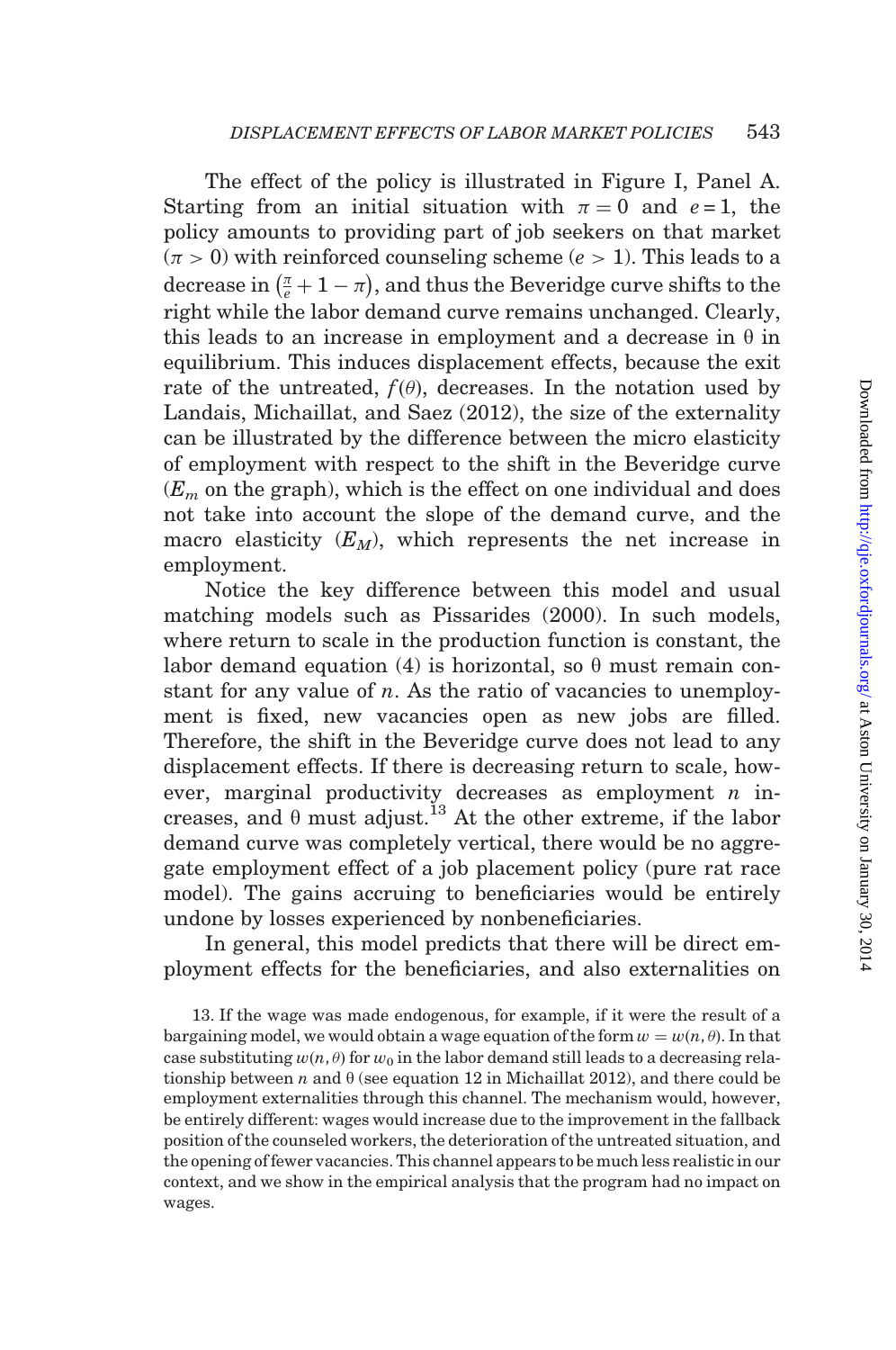the nonbeneficiaries, as long as the labor demand curve is not completely flat (which will be the case as soon as there is a limiting factor, such as capital or management).

The model has two additional testable predictions that we take to the data.

First, the size of the externality directly depends on  $\pi$ : if very few workers are treated in a particular market, very little changes for the untreated. In turn,  $\pi$  is a function of (1) the fraction of people searching for a job in a particular occupation who are eligible for the program (in our experiment, young, educated, unemployed for more than six months); and (2) the proportion of them assigned to the program. Let  $\kappa$  be the share of eligible unemployed workers among all unemployed workers who are likely close substitutes (in what follows, we compute the share of eligible among those aged under age 30). Assume also that eligible and ineligible individuals are perfectly substitutable. The program varies the share of eligible unemployed workers that are assigned to the program, which we denote  $\sigma$ . The share treated in that market is therefore  $\pi = \kappa \sigma$ .<sup>14</sup> We should thus find larger externalities on other educated workers in labor markets where more workers were assigned to the treatment, and also in professions where educated workers form a larger part of the relevant labor market.

The second prediction is based on the shape of the labor supply curve. This prediction is explored in detail (and proved) in [Landais, Michaillat, and Saez \(2012\)](#page-49-0) and forms the core of the authors' argument that unemployment insurance should be higher during recessions. This prediction is illustrated in [Figure I](#page-11-0), Panel B. If labor demand is low (left part of the graph), a shift in the labor supply curve will lead to a large gap between the micro and the macro elasticity (i.e., a large externality) because the labor supply curve in this space is almost flat. Employment in this part of the graph is mainly constrained by demand, not by search productivity, so that increasing the productivity of search has very little impact on total employment: the main benefit for the treated workers is that they move ahead in the rat race. If demand is high (right part of the graph), an

<sup>14.</sup> If ineligible workers were imperfectly substitutable, it would change this expression, but not the qualitative prediction that the strength of the externalities would depend on the fraction of substituable workers in each occupation.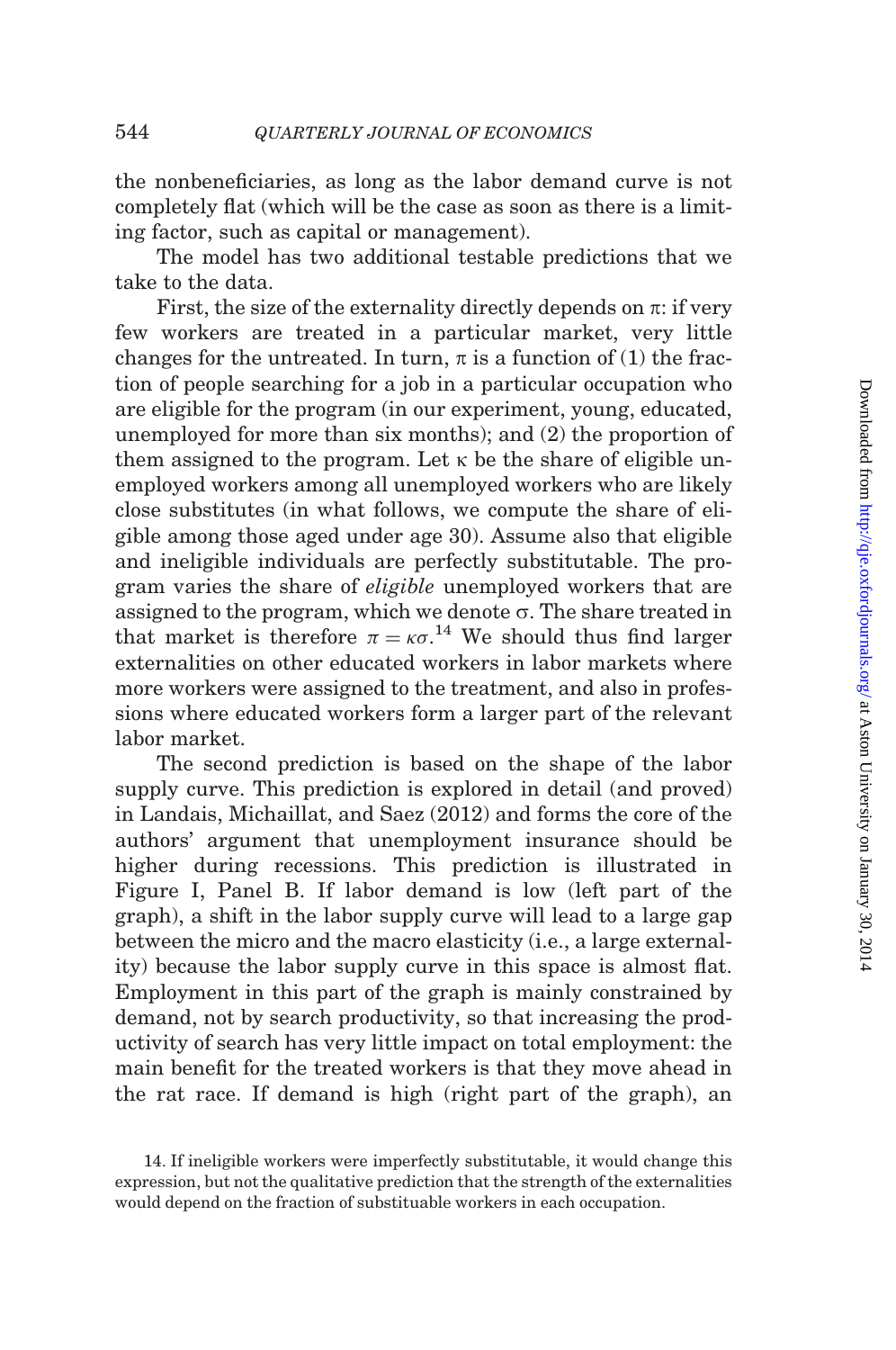increase in search productivity has much larger net employment effects (and smaller associated externalities).

# IV. Experimental Design and Data

# IV.A. Experimental Design

The randomization took place at both the labor market and individual levels. It was organized in the areas covered by 235 public unemployment agencies, scattered across 10 administrative regions (about half of France). Each agency represents a small labor market, within which we may observe treatment externalities. On the other hand, the agencies cover areas that are sufficiently large, and workers in France are sufficiently immobile, that we can assume that no spillovers take place across areas covered by different agencies.<sup>15</sup> Migration or spillover would lead us to underestimate the magnitude of externalities. The results we present are robust to the exclusion of one region (Nord Pas de Calais), which is dominated by a large city (Lille), where treatment and control areas are contiguous.

To improve precision, we first formed groups of five agencies that covered areas similar in size and with comparable local populations; we obtained 47 such quintuplets. Within each of these strata, we randomly selected one permutation assigning the five labor markets to five fractions of treated workers:  $P \in \{0, 0.25, 0.50, 0.75, 1\}.$ 

Every month from September 2007 to October 2008, job seekers who met the criteria for the target population (aged below 30, with at least a two-year college degree, and having spent either 12 out of the last 18 months or 6 months continuously unemployed or underemployed) were identified by the national ANPE office, using the official unemployment registries.

The list of job seekers was transmitted to us, and we randomly selected a fraction of workers following the assigned proportion into treatment within each agency area. The list of individuals that we selected to be potential beneficiaries of the program was then passed on to the contracted counseling firm in the area, which was in charge of contacting the youth and offering them entry into the job placement program. Entry was voluntary,

<sup>15.</sup> According to the *enquête sortants*, only 17% of eligible youth who found a job in a given quarter had to move to get it.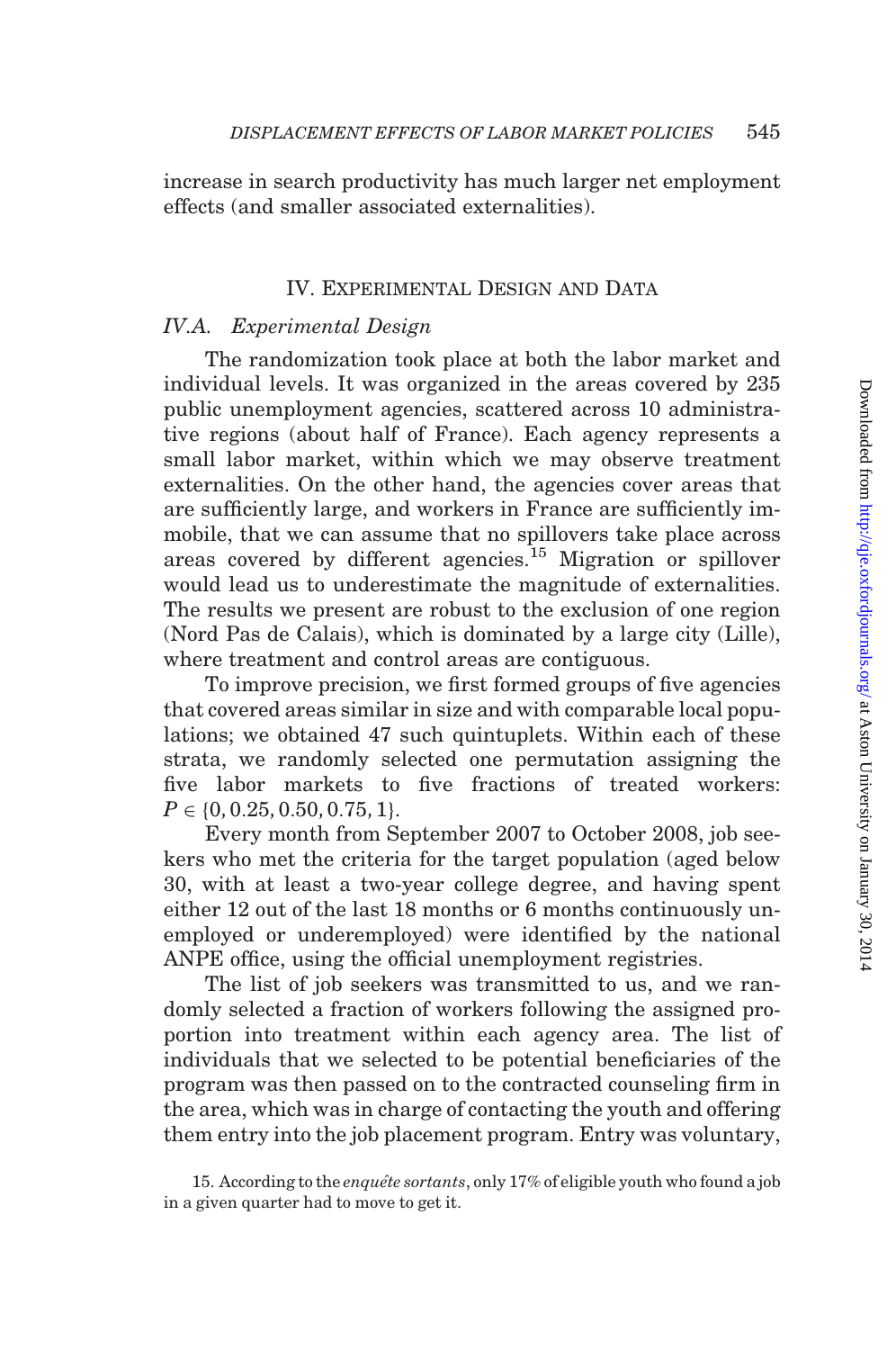and the youth could elect to continue receiving services from the local public unemployment agency instead or no service at all. No youth from the control group could be approached by the firm at any time, and none of them were treated.

# IV.B. Data

There are three sources of data for this experiment. First, we use the administrative lists of job seekers provided by ANPE to the Ministry of Labor. For each job seeker, these files provide the individual's age, postal address, the number of months spent unemployed during the current unemployment spell, the type of job being sought, and the public employment agency in charge of helping her. These registries are imperfect, because they are not updated in real time; as we will see, a number of workers who were randomized into treatment were in fact already employed at the time of randomization.

A second data set comes from private counseling firms' administrative files. To claim payment, these firms submitted lists of job seekers who actually entered the counseling scheme. Payment was conditional on a job seeker filling out and signing a form, and copies of the form were reviewed to ensure that firms were not overstating the number of job seekers they were actually counseling. We use this data set to measure program take-up.

Our third source of data was four follow-up surveys conducted 8 months, 12 months, 16 months, and 20 months after random assignment. These surveys were necessary because existing administrative data do not provide a good measure of the transition from unemployment to employment; the information recorded reliably is whether someone is still registered as an official job seeker.<sup>16</sup> A youth who stops being registered could either have become discouraged or found a job. In addition, young job seekers do not have strong incentives to be registered with the ANPE, in particular because they are often not eligible to receive unemployment benefits. Unfortunately, administrative data on employment and wages (from the tax authority or the social security administration) cannot be linked to the experimental data for legal reasons related to confidentiality protection.

16. The administrative data on exits from the unemployment registry are affected by both imperfect updating and ''unknown exit'' for a significant share of unemployment leavers, that is, when a worker leaves the ANPE registry, it can be either because they have found a job or because they have stopped searching for one.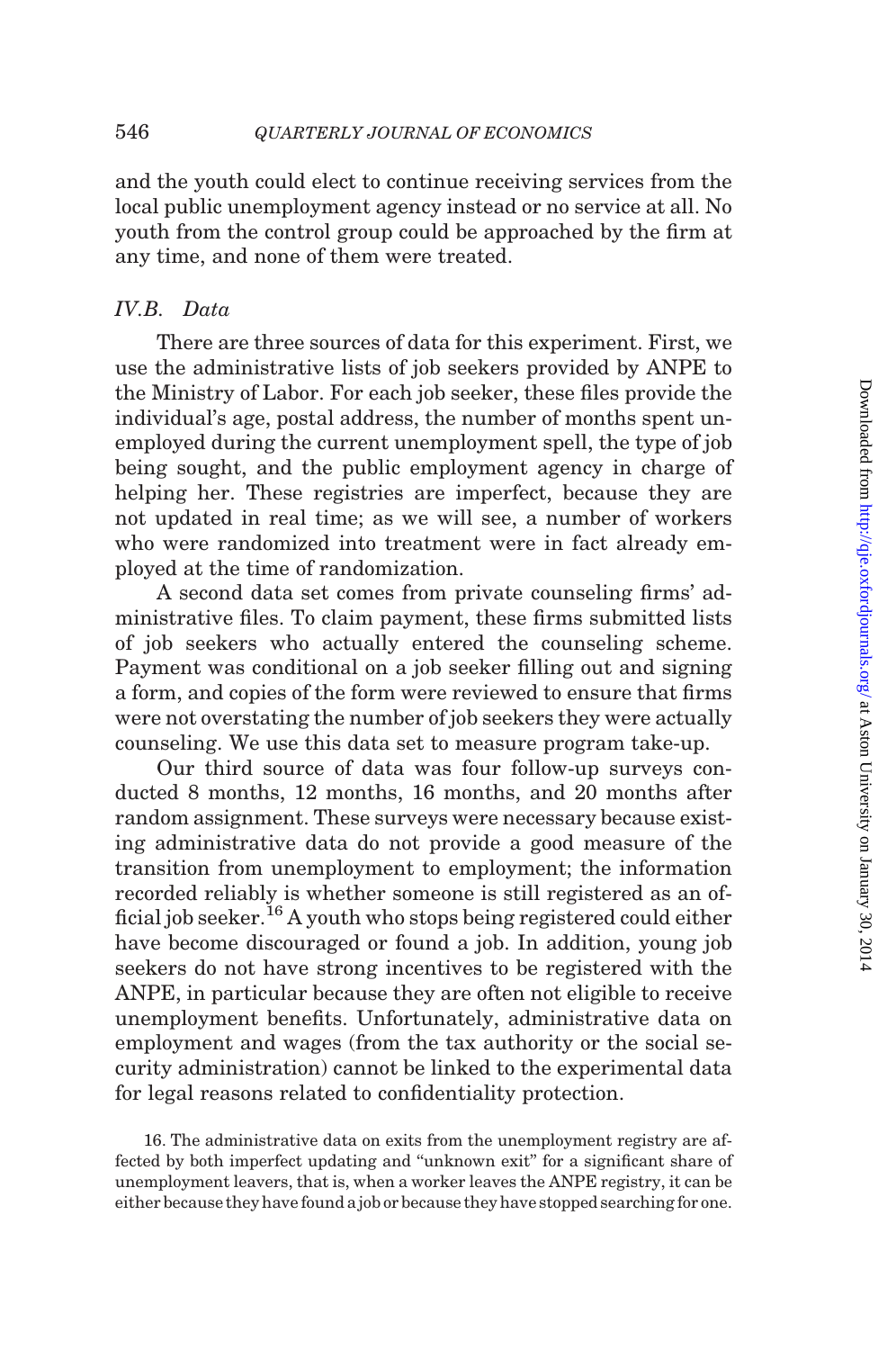The survey was conducted by DARES, the research department at the Ministry of Labor, and was thus an official survey; answering was not mandatory, but response rates to surveys conducted by public agencies tend to be high in France. To limit data collection costs and increase the response rate, the survey was short (10 minutes for the first wave, 5 minutes for the others). Moreover, the survey combined three collection methods: Internet, telephone, and paper questionnaires. As a result, response rates were high: as shown in [Table I](#page-17-0), 79% answered the first survey (the one administered after eight months).

Participants were assigned to the experiment in 14 monthly cohorts, starting in September 2007. The study focuses on cohorts  $3-11$ <sup>17</sup> In these cohorts, 29,636 individuals were randomly selected to be surveyed and 21,431 were found eight months after assignment. Out of them, most of our analysis focuses on the 11,806 who did not declare to be in employment at the time of assignment.

[Table I](#page-17-0) also shows the response rates conditional on having been assigned to either the treatment or control group. The response rate is higher than 70%, and the job seekers assigned to treatment are only 1 percentage point more likely to answer than those assigned to control. In all waves, the response rates remained very high and very similar in treatment and control groups.

The first survey wave took place between August 2008 and May 2009; the last survey wave took place between August 2009

17. We faced a budget constraint that limited the overall size of the sample we could follow, so we made decisions about where to draw the follow up sample from. Cohorts 1 and 2 were not followed because it took a couple of weeks before the private operators were ready to actually offer the treatment. Cohorts 12 to 14 are not used because in July 2008, one month before cohort 12 became eligible for the experiment, the ministry issued a separate, more profitable call for tender for job seeker counseling. Anecdotal evidence and data on the number of beneficiaries from these cohorts suggest that private firms were more focused on this second operation and all but stopped implementing the experimental program. Indeed, youths from these cohorts were not enrolled even when they were officially selected for treatment, and youth in the control groups started being enrolled in this other program, particularly where the private operators were in place. This would have biased our estimates of both direct effects and externalities. In particular, if the private operators targeted the control group for the second program in treatment regions because they had already an office there, this would make our estimates of externalities appear positive. We did not collect data for cohorts 13 and 14; including cohort 12 in the analysis leaves results qualitatively unchanged but somewhat noisier.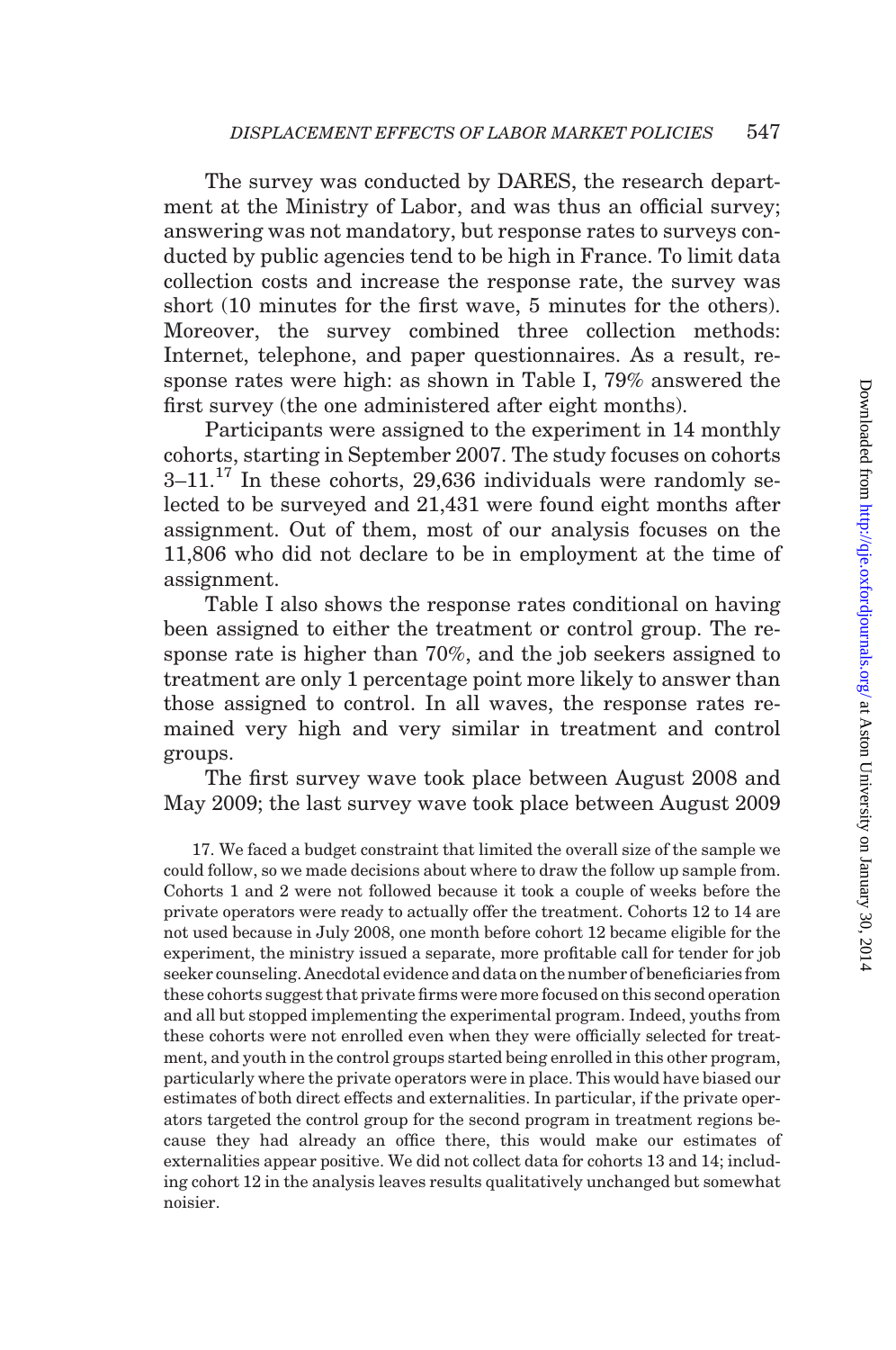<span id="page-17-0"></span>

|               |                  |       | RESPONSE RATES TO EIGHT-MONTH SURVEY |           |                                |
|---------------|------------------|-------|--------------------------------------|-----------|--------------------------------|
|               | (1)<br>Number of | (2)   | (3)                                  | (4)       | (5)                            |
| <b>Status</b> | responses        | All   | Control                              | Treatment | Difference                     |
| All           | 21,431           | 0.785 | 0.779                                | 0.789     | 0.010                          |
| Not employed  | 11,806           | 0.713 | 0.703                                | 0.722     | (0.005)<br>0.019               |
| Employed      | 9,625            | 0.894 | 0.896                                | 0.893     | (0.007)<br>$-0.003$<br>(0.006) |

|  | <b>TABLE I</b>                       |  |
|--|--------------------------------------|--|
|  | RESPONSE RATES TO EIGHT-MONTH SURVEY |  |

Notes. Column (1) reports the total number of responses to the survey run eight months after randomization for cohorts 3–11 (total number of individuals sampled for these cohorts is 27,311). Columns (2)–(4) report response rates and column (5) shows the difference between columns (3) and (4) (standard error in parentheses). The second row restricts the sample to job seekers who did not report that they were employed at the time of randomization (either unemployed or undecleared); the third line restricts the sample to those who did.

Source. Job seekers' register (ANPE) and follow-up survey (DARES).

and May 2010. The survey included questions about the current respondent's employment situation (wage, type of contract, part-time or not, occupation). It also elicited some retrospective information about the respondent's situation at the program assignment date, highest degree obtained, family situation (marital status, number of children), and nationality (or parents' nationality). It asked how many times the respondent met a counselor (public, or from the contracted private agency) and what type of help she got during her job search. Finally, individuals assigned to treatment were asked the ways in which they thought they would benefit from entering the program (if they agreed to enter), while those who chose not to participate were asked the reason.

[Table II](#page-18-0) presents summary statistics for job seekers before program assignment (using ANPE administrative file and, for the last row, our own survey), as well as balancing tests.

Most individuals in the sample are in their twenties, which is not surprising given the age requirement. Another eligibility condition involved length of unemployment spell; individuals had to have been looking for a job for more than 6 months or to have been unemployed for more than 12 of the last 18 months. Indeed, individuals who have been unemployed for seven months or longer are overrepresented in the sample. Nineteen percent of the sample has been unemployed for 12 months or more. Because these job seekers are young and have often only had jobs for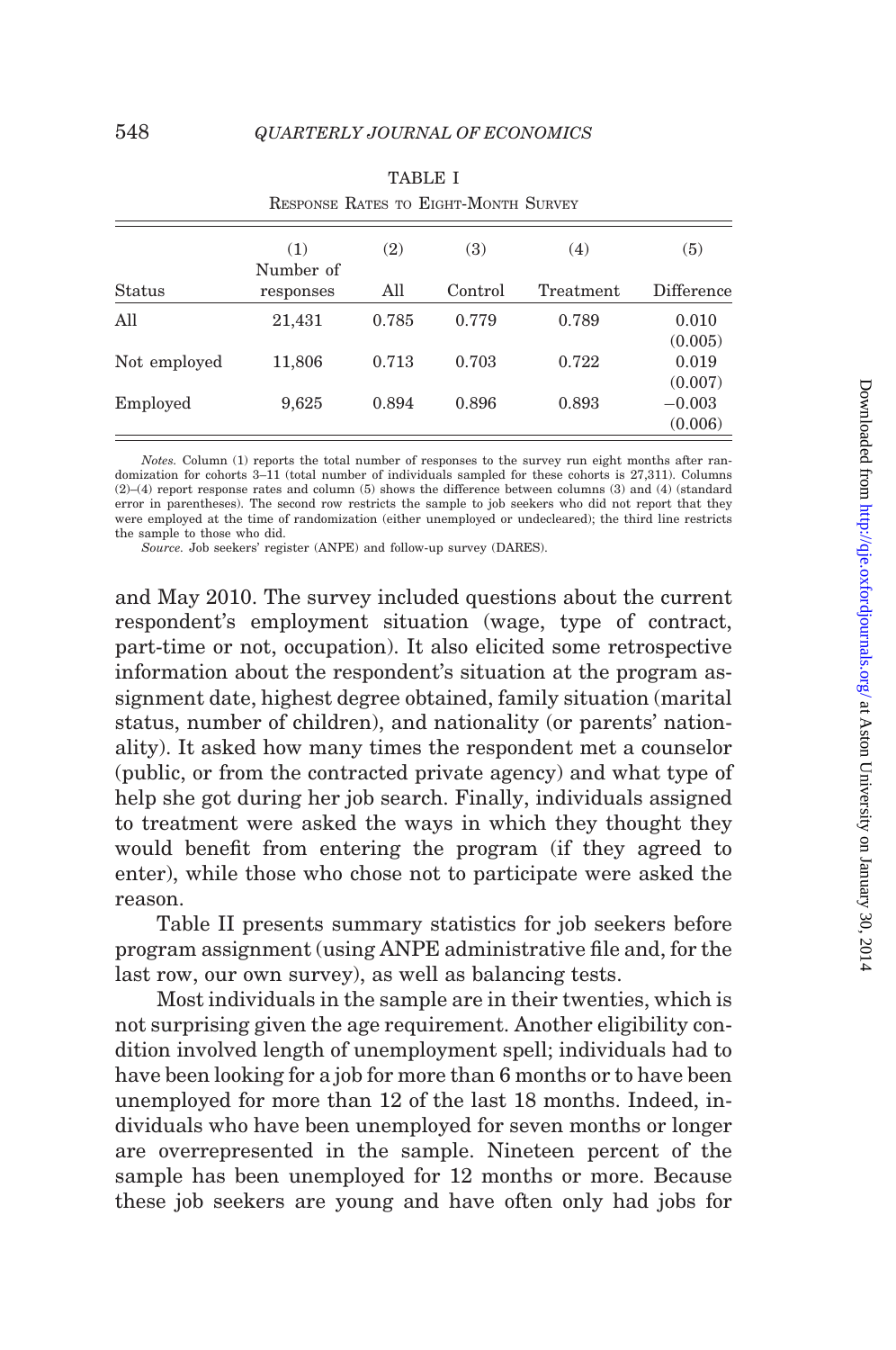SUMMARY STATISTICS SUMMARY STATISTICS TABLE II TABLE II

<span id="page-18-0"></span>

|                                                |                | Proportions |         |         |          | Balancing stats (p-values) |                  |
|------------------------------------------------|----------------|-------------|---------|---------|----------|----------------------------|------------------|
|                                                | $\overline{a}$ | Treatment   | Control | $T - C$ | Across P | Across P (for T)           | Across P (for C) |
| Age                                            | 25.567         | 25.554      | 25.585  | 0.592   | 0.854    | 0.627                      | 0.767            |
| Seniority in unemployment<br>$0$ to $5$ months | 0.163          | 0.163       | 0.162   | 0.799   | 0.503    | 0.153                      | 0.618            |
| 6 months                                       | 0.115          | 0.117       | 0.112   | 0.279   | 0.825    | 0.462                      | 0.553            |
| $7$ months                                     | 0.301          | 0.306       | 0.295   | 0.211   | 0.729    | 0.764                      | 0.434            |
| 8 months                                       | 0.089          | 0.089       | 0.09    | 0.816   | 0.805    |                            | 0.982            |
| $9\text{ to }12\text{ months}$                 | 141            | 0.139       | 0.144   | 0.379   | 0.673    | 0.378<br>0.746             | 0.808            |
| More than 12                                   | 1.191          | 0.186       | 0.198   | 0.070   | 0.251    | 0.566                      | 0.146            |
| Receives UI                                    | 0.328          | 0.337       | 0.316   | 0.028   | 0.906    | 0.896                      | 0.274            |
| Male                                           | 0.354          | 0.361       | 0.347   | 0.15    | 0.469    | 0.851                      | 0.029            |
| Highest degree                                 |                |             |         |         |          |                            |                  |
| Bac+5 and more                                 | 0.163          | 0.158       | 0.169   | 0.137   | 0.547    | 0.448                      | 0.770            |
| $Bac+4$                                        | 0.11           | 0.115       | 0.104   | 0.042   | 0.333    | 0.248                      | 0.709            |
| $Bac+3$                                        | 0.184          | 0.183       | 0.186   | 0.643   | 0.501    | 0.022                      | 0.186            |
| $Bac+2$                                        | 0.409          | 0.412       | 0.404   | 0.449   | 0.593    | 0.519                      | 0.546            |
| Less than Bac+2                                | 0.134          | 0.131       | 0.137   | 0.275   | 0.077    | 0.010                      | 0.480            |
| Not declared                                   | 0.001          | 0.001       | 0.001   | 0.392   | 0.909    | 0.603                      | 0.891            |
| Employed at randomization                      |                |             |         |         |          |                            |                  |
| Employed                                       | 0.449          | 0.445       | 0.455   | 0.223   | 0.543    | 0.276                      | 0.929            |
| Not employed                                   | 0.426          | 0.430       | 0.422   | 0.326   | 0.274    | 0.100                      | 0.927            |
| Did not answer                                 | 0.125          | 0.126       | 0.123   | 0.651   | 0.953    | 0.721                      | 0.999            |
| Number of observations                         | 21,431         | 12,001      | 9,430   |         |          |                            |                  |
|                                                |                |             |         |         |          |                            |                  |

DISPLACEMENT EFFECTS OF LABOR MARKET POLICIES 549

Notes. These summary statistics are based on the respondants to the survey, from cohorts 3–11. Columns (1), (2), and (3) report the means of individual characteristics in the full sample, the treatment, and control subsamples, respectively. Columns  $(4)$ –(7) report the p-values for the difference between all assigned to treatment and assigned to control

*Notes*. These summary statistics are based on the respondants to the survey, from cohorts 3-11. Columns (1), (2), and (3) report the means of individual characteristics in the full sample, the treatment, and control subs

 $(4)$ , joint significance of type of zone dummies on the whole sample (5), among those assigned to treatment (6), and among those assigned to control (7).

Source. Job seekers' register (ANPE) and follow-up survey (DARES).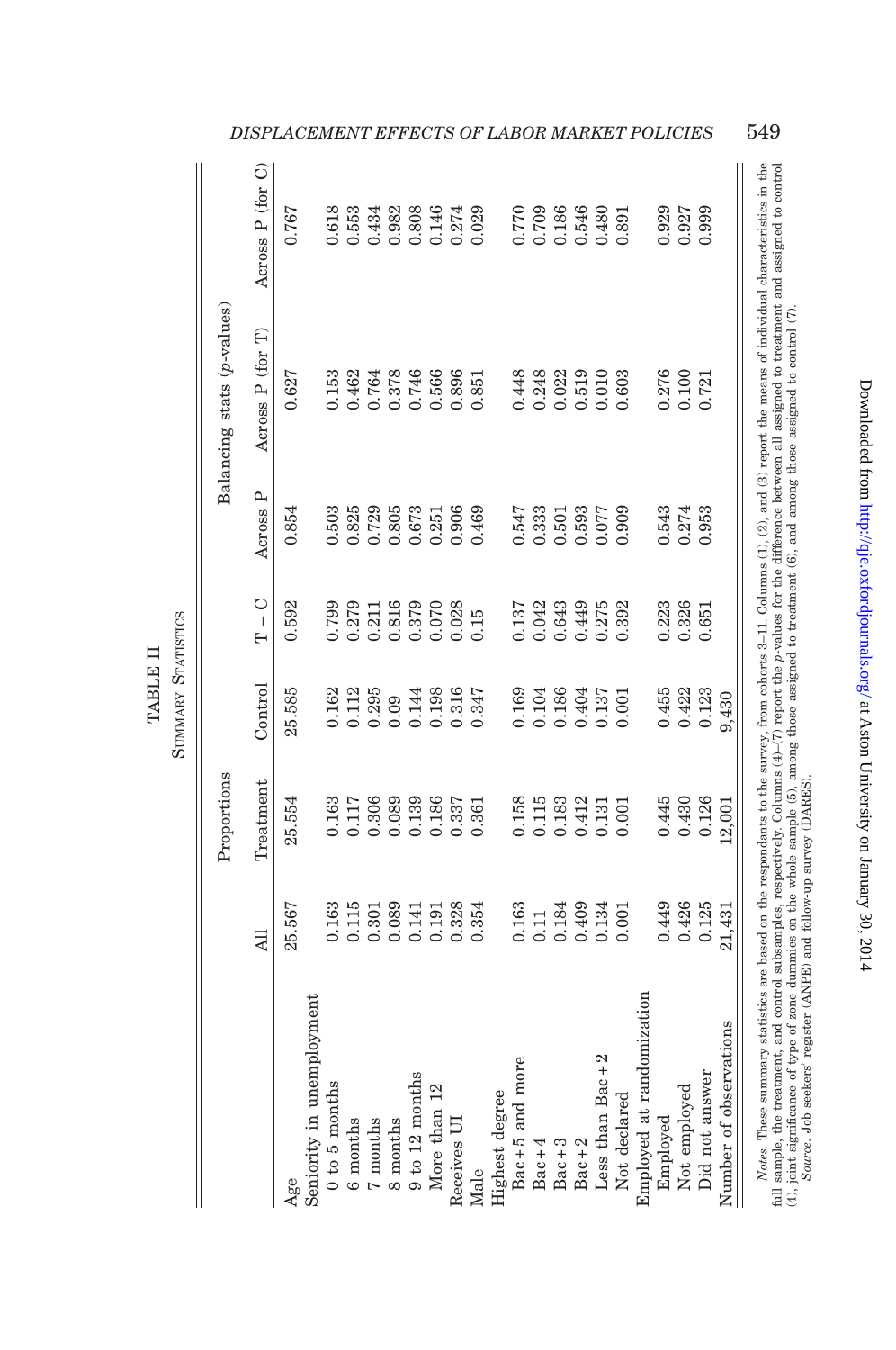limited lengths of time, most of them (67%) are not receiving unemployment benefits. Nearly two-thirds of job seekers are women. Finally, 41% of the sample has a two-year college degree  $(Bac + 2)$ , and individuals with higher university degrees (Bac + 3 and more) represent 46% of the sample.

The last four columns in [Table II](#page-18-0) present balancing tests. The experimental design generates eight experimental groups (untreated workers in control areas, three groups of untreated workers in treated areas, and four groups of treated workers in treated areas). In the analysis that follows, we compare assigned and unassigned workers, unassigned workers across types of areas, and assigned workers across types of areas. We thus present the p-values for four types of tests: assigned versus unassigned, joint significance of all the group dummies (with the ''super-control'' group, in which there is zero probability of treatment assignment, as the omitted category), and joint significance on treated and control groups separately. Eight out of 72 contrasts are significant at the 10% level, which is expected under random assignment.18

The last three rows of [Table II](#page-18-0) present summary statistics on employment status at the start of the experiment for those who responded to the first wave of the DARES survey. Importantly, 45% of the sample claimed to have been employed at the time of treatment assignment. There are several possible reasons for this. First, respondents could have recently found a job, and their status may not have been updated in the unemployment agency list used to generate the randomization sample. Second, respondents may have been underemployed, that is, holding a part-time job but still looking for full-time employment, and so would have been eligible for treatment (this employment status is known as *activité réduite*, or limited activity). In what follows, we focus on results for those who did not claim to be employed at baseline (i.e., those who report that they were either unemployed or do not remember their status at baseline), because they were the target of the intervention. Though all those randomized remained eligible, and a few took advantage of the treatment, with better data we would not have included them in the

<sup>18.</sup> Please refer to the [Online Appendix](http://hwmaint.qje.oxfordjournals.org/lookup/suppl/doi:10.1093/qje/qjt001/-/DC1) for summary statistics on the sample of those who were initially unemployed (which form the bulk of our analysis in what follows; [Online Appendix Table I\)](http://hwmaint.qje.oxfordjournals.org/lookup/suppl/doi:10.1093/qje/qjt001/-/DC1), for men [\(Online Appendix Table II](http://hwmaint.qje.oxfordjournals.org/lookup/suppl/doi:10.1093/qje/qjt001/-/DC1)), and for women [\(Online Appendix Table III](http://hwmaint.qje.oxfordjournals.org/lookup/suppl/doi:10.1093/qje/qjt001/-/DC1)).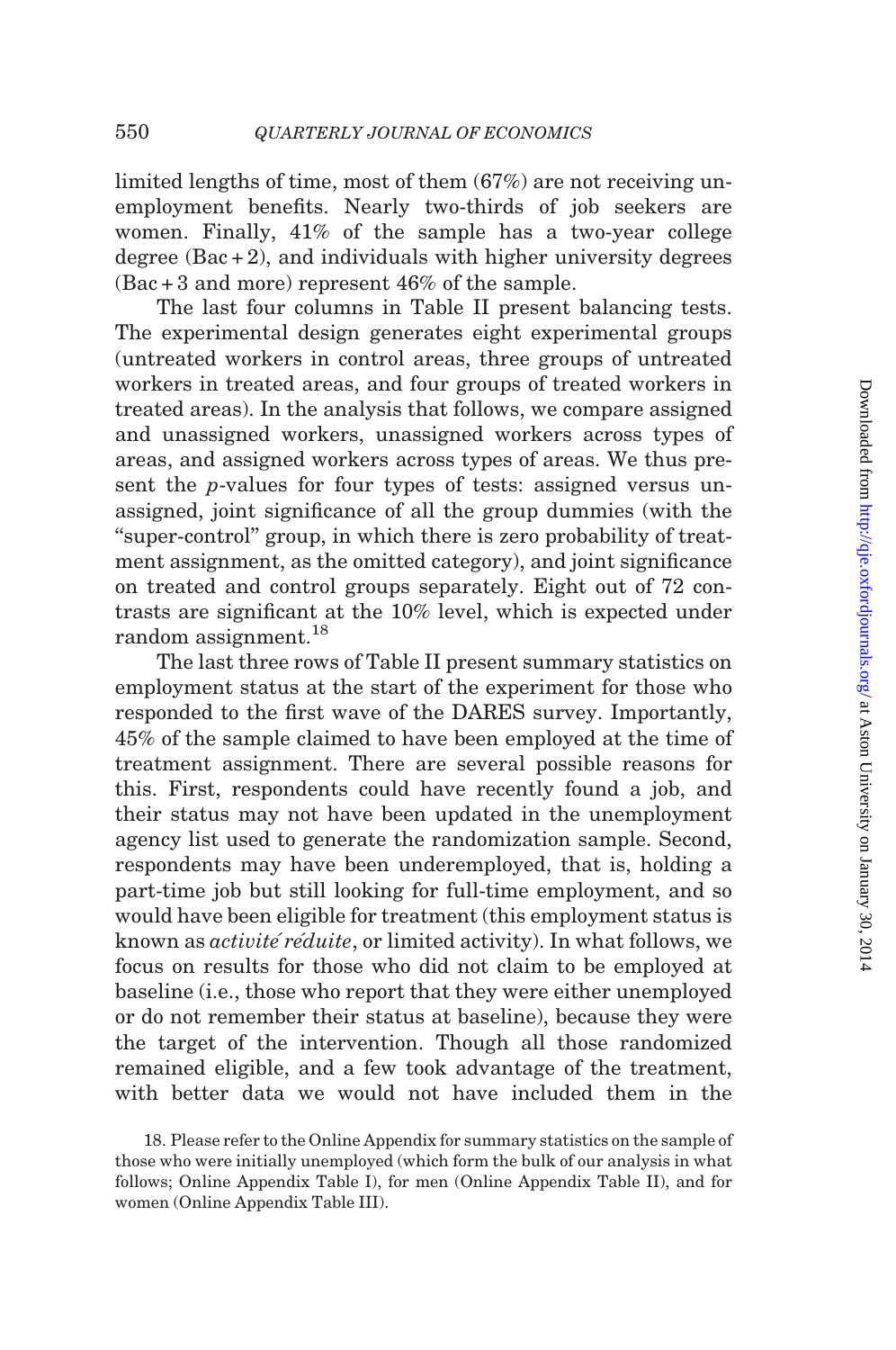<span id="page-20-0"></span>randomization. Furthermore, our model helps us think about externalities of a more effective job search for some on other unemployed workers searching for a job. We have no strong prediction for the impact on those who search on the job.

# V. Basic Results: Program Take-up and Difference between Treatment and Control

#### V.A. Participation and Services Received

A first step is to establish what types of help the beneficiaries of the program actually received. We start by estimating the following equation with program take-up and measures of the services received by the youth while unemployed as the dependent variables.

(5) 
$$
y_{ic} = \alpha_1 + \beta_1 Z_{ic} + X_{ic} \gamma_1 + \epsilon_{ic}
$$

 $y_{ic}$  is take-up of the program (enrolled or not), and measures of the types of help that individual i in city c received.  $Z_{ic}$  is a dummy equal to 1 if the individual is assigned to the program.  $X_{ic}$  is a vector of control variables that includes a set of quintuplet dummies, a dummy for each cohort of entry into the program, and individual-level control variables (age, gender, education, past duration of unemployment and its square).<sup>19</sup>

Panel A in [Table III](#page-21-0) presents the impact of assignment to treatment on program participation. The randomization was adhered to, and participation in the control group was zero, but take-up in the treatment group was far from universal: it was only 35% for the full sample of workers assigned to treatment. Predictably, take-up was significantly higher for unemployed workers (43%) than for employed workers (25%). The follow-up survey asked why respondents did not participate (if they did not). Forty-six percent of those assigned to treatment who did not participate reported that they already had started or were about to start a job, and 11% claimed that they were studying. Only about 17% of respondents answered that they felt that the counseling program was useless or time-consuming.

Panel B in [Table III](#page-21-0) presents coefficients  $\beta_1$  for a number of intermediate outcomes, indicating the types of services received

<sup>19.</sup> More flexible control for past duration of unemployment makes no difference to the result. The results are also not affected by including no control variables.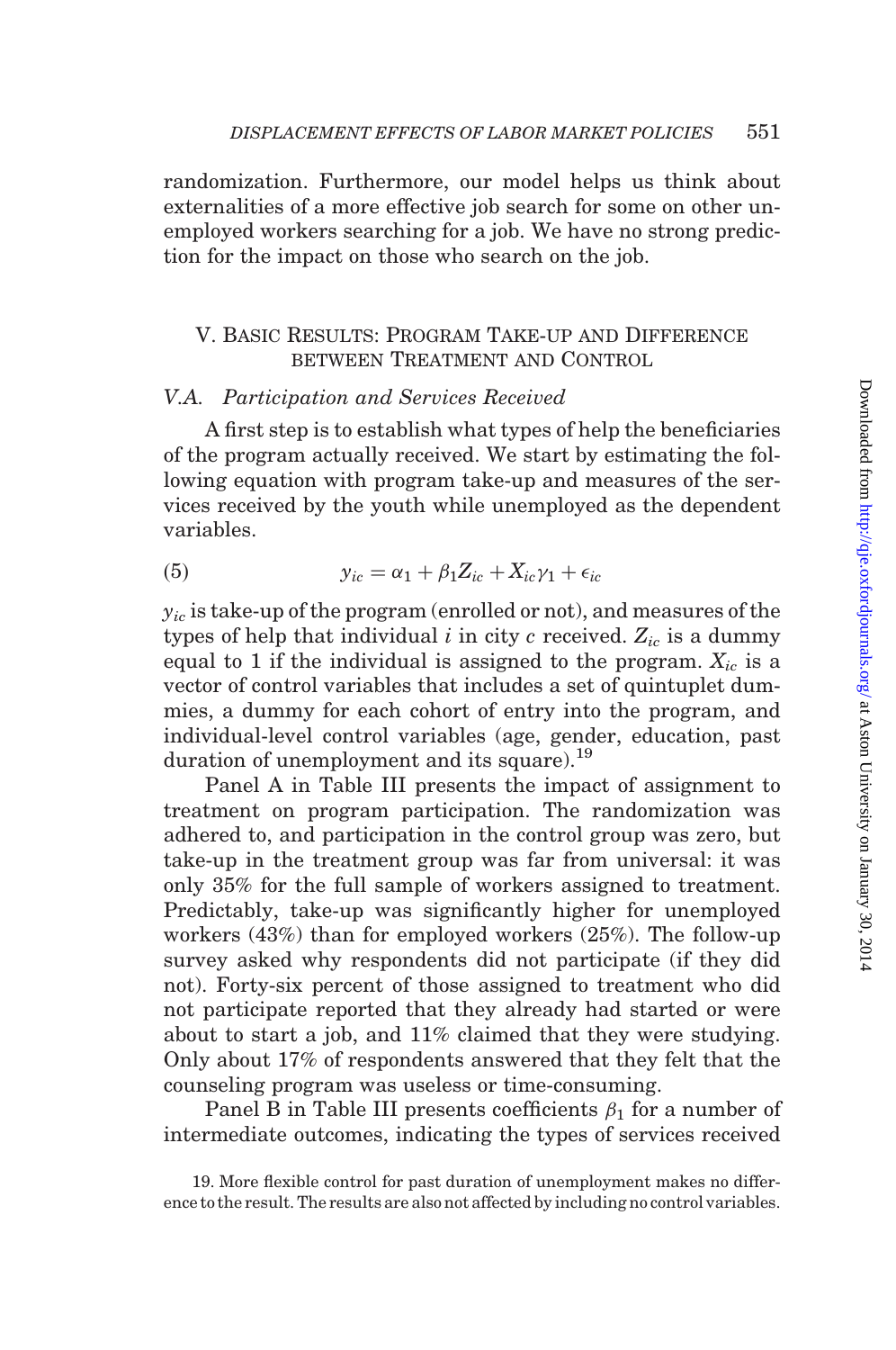<span id="page-21-0"></span>

| Dependent variable                                                                | (1)<br>All<br>workers          | (2)<br><b>Not</b><br>employed  | (3)<br>Employed                |
|-----------------------------------------------------------------------------------|--------------------------------|--------------------------------|--------------------------------|
| Panel A: Program participation                                                    |                                |                                |                                |
| Program participation                                                             | $0.350***$<br>(0.008)          | $0.434***$<br>(0.009)          | $0.246***$<br>(0.008)          |
| Panel B: Change in search productivity                                            |                                |                                |                                |
| Number of meeting with a counselor<br>Control mean                                | $0.551***$<br>(0.059)<br>2.497 | $0.601***$<br>(0.083)<br>3.444 | $0.454***$<br>(0.064)<br>1.361 |
| Received help with CV, coaching<br>for interviews, etc.<br>Control mean           | $0.100***$<br>(0.007)<br>0.213 | $0.113***$<br>(0.009)<br>0.285 | $0.081***$<br>(0.009)<br>0.126 |
| Help with matching (identify job offers,<br>help with transports)<br>Control mean | 0.009<br>(0.006)<br>0.153      | 0.008<br>(0.008)<br>0.199      | 0.010<br>(0.006)<br>0.099      |
| <b>Panel C: Employment outcomes</b>                                               |                                |                                |                                |
| Long-term fixed contract                                                          | 0.007<br>(0.005)               | $0.017***$<br>(0.006)          | $-0.003$<br>(0.008)            |
| Control mean                                                                      | 0.2                            | 0.16                           | 0.247                          |
| Long-term employment                                                              | 0.002<br>(0.007)               | 0.015<br>(0.010)               | $-0.012$<br>(0.009)            |
| Control mean<br>Observations                                                      | 0.468<br>21,431                | 0.365<br>11,806                | 0.593<br>9,625                 |

TABLE III TAKE-UP AND INTERMEDIATE VARIABLES

Notes. The table reports ordinary least squares (OLS) regressions of several variables on program assignment, controlling for gender, education, past duration of unemployment and its square, cohort dummies, and 47 dummies for local area quintuplets (see [equation \(5\)\)](#page-20-0). All individuals assigned to treatment and control are pooled, irrespective of their type of area. In Panel C, the dependent variables are employment outcomes when surveyed eight months after the random assignment: long-term fixed contracts are fixed-term contracts with a length of at least six months; long-term employment is either a long-term fixed contract or an indefinite-term contract. Column (2) restricts the sample to job seekers who did not report that they were employed at the time of randomization; column (3) restricts the sample to those who did. Standard errors in parentheses are robust to heteroskedasticity and clustered at the local area level. \*\*\*indicate a 1% significance.

Source. Job seekers' register (ANPE) and follow-up survey (DARES).

by job seekers (according to their self-reports from the endline interview). Overall, assigned workers had more meetings with a job search advisor (over the eight months after assignment) and received more help preparing their résumés and assessing their skills. Participants were not significantly more likely to have been put in touch with a specific employer, nor did they receive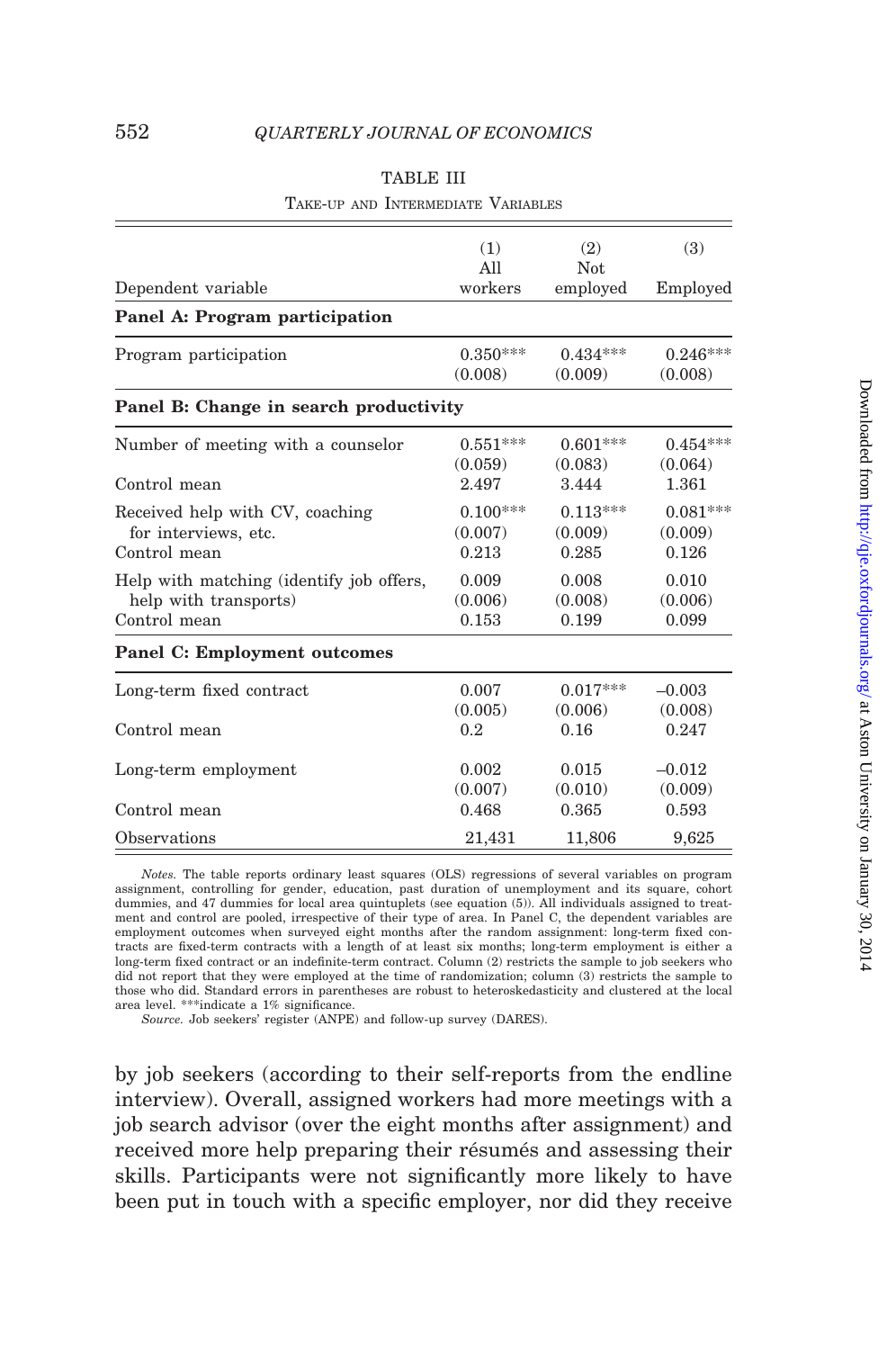help with transportation to interviews. Overall, it seems that the program may have helped participants by motivating them to continue searching, rather than directly helping them jump the queue for specific jobs.<sup>20</sup>

### V.B. Preliminary Results: Labor Market Outcomes

In a second step, we present naive estimates of the program, comparing assigned and unassigned workers, ignoring externalities. Throughout the article, we consider two labor market outcomes: fixed-term contract of six months or more (LTFC) and any long-term job (fixed-term contract of more than six months or permanent contract, LT). Both measures are potentially interesting: LTFC was the cheapest way for the intermediaries to satisfy their obligations, and hence the measure for which we may expect the largest direct impact. LT is what the government (and the employee) cares about, and to the extent the program led some beneficiaries to get fixed-term contracts instead of indefinite-term contract, it would not be a success.

The results of estimating [equation \(5\)](#page-20-0) with these two measures of employment outcome are presented in Panel C of [Table III.](#page-21-0) In this specification, all those assigned to treatment are pooled and compared to those assigned to the control group.

Overall, job seekers assigned to treatment are only 0.7 percentage point more likely to have obtained an LTFC and 0.2 percentage point to have an LT, and these estimates are completely insignificant. However, for those who were not employed at the beginning of the study, they were 1.7 percentage points (11%) more likely to have an LTFC and 1.5 percentage points to have an LT (4%) if they were assigned to treatment than if they were not. In [Online Appendix Tables IV](http://hwmaint.qje.oxfordjournals.org/lookup/suppl/doi:10.1093/qje/qjt001/-/DC1) and [V](http://hwmaint.qje.oxfordjournals.org/lookup/suppl/doi:10.1093/qje/qjt001/-/DC1) we present the results separately for men and for women. We find stronger effects for men only than in the entire sample: 2.6 percentage points for LTFC and 2.2 percentage points for LT for all workers. On the other hand, the point estimates of the effects for women are actually negative and insignificant for all workers, but positive and insignificant for the unemployed workers.

<sup>20.</sup> [Online Appendix Tables IV](http://hwmaint.qje.oxfordjournals.org/lookup/suppl/doi:10.1093/qje/qjt001/-/DC1) and [V](http://hwmaint.qje.oxfordjournals.org/lookup/suppl/doi:10.1093/qje/qjt001/-/DC1) give the results separately for men and women, with very similar results for both sexes: different take-up of the program thus do not explain the difference by sex that we find later.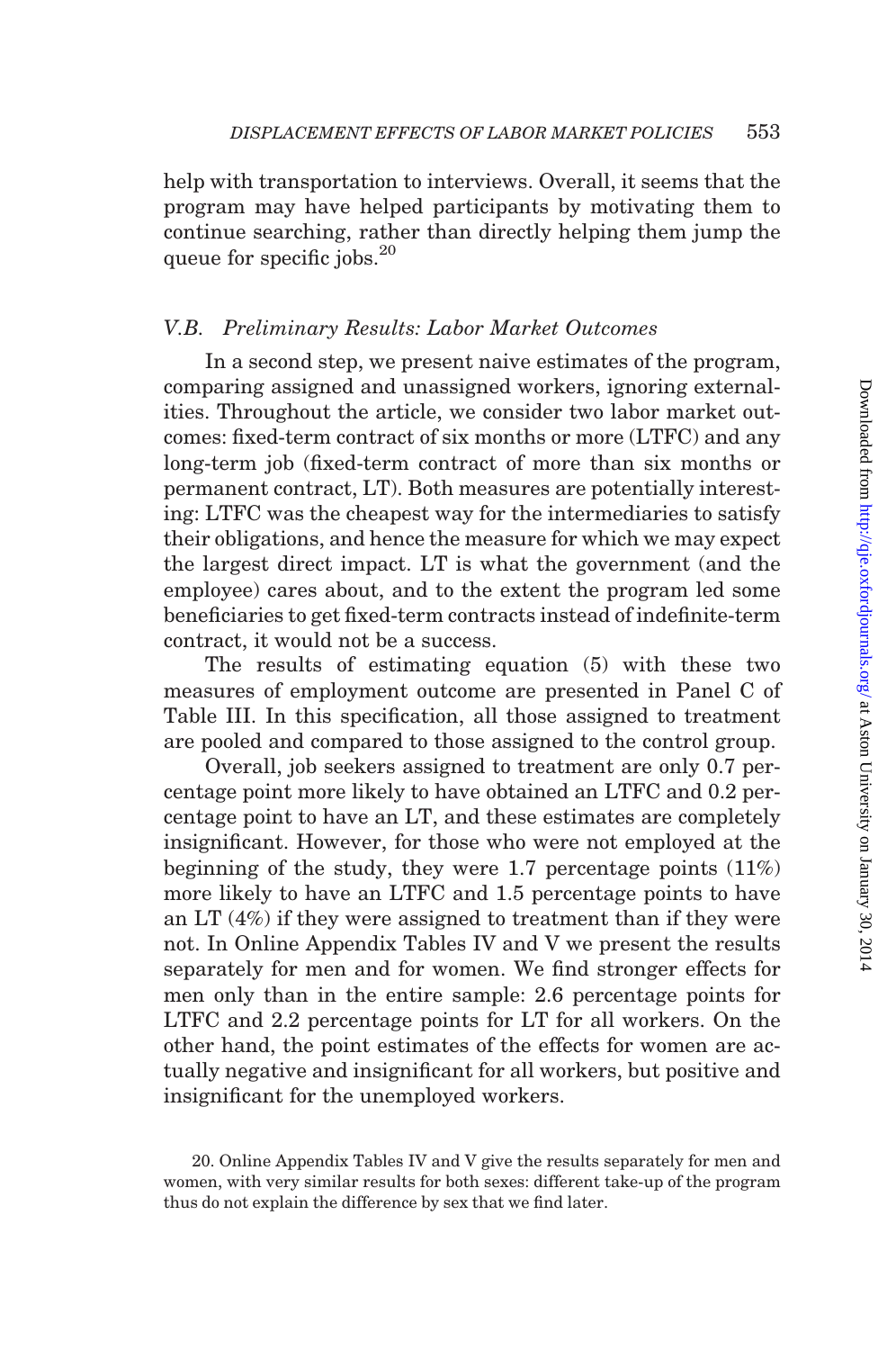#### VI. Estimating Externalities

<span id="page-23-0"></span>As we noted, the estimates in the previous section are potentially biased estimates of the true effects of the program on participants in the presence of externalities. We now turn to examining externalities directly.

## VI.A. Unconstrained Reduced Form

To estimate externalities, we take advantage of the fact that the fraction of treated job seekers varies by labor market (from 0% to 100%). In the absence of externalities, the outcomes both for assigned and unassigned workers should be independent of the fraction of workers assigned to the treatment in their areas. In contrast, negative externalities have two simple implications. First, the probability that eligible youth in the control group find a job should be lower in cities where others were assigned to treatment, and the negative impact should increase with  $\pi$ , the fraction of relevant workers who were treated.

Second, the net impact of the treatment (compared to the super-control) should fall as the fraction of workers assigned to the program rises (as the treated workers now compete among themselves for jobs).

We estimate a fully unconstrained reduced-form model and test whether the effect of being assigned to treatment or to control varies by assignment probability. The specification we consider is the following:

(6)  
\n
$$
y_{ic} = \beta_{25} Z_{ic} P_{25c} + \beta_{50} Z_{ic} P_{50c} + \beta_{75} Z_{ic} P_{75c} + \beta_{100} Z_{ic} P_{100c} + \delta_{25} P_{25c} + \delta_{50} P_{50c} + \delta_{75} P_{75c} + X_{ic} \gamma_4 + u_{ic}
$$

where  $Z_{ic}$  is the assignment to treatment variable and  $P_{xc}$  is a dummy variable at the area level indicating an assignment rate of  $x\%$ .  $ZP_{25}$  is thus a dummy for being assigned to treatment in a labor market with a rate of 25% assignment. As before, control variables are individual characteristics (gender, education, etc.) and the set of 47 dummy variables for city quintuplets (our randomization strata). Standard errors are clustered at the local area level. The parameter  $\beta_r$  measures the effect of being assigned to treatment in an area where  $x\%$  of the eligible population was assigned to treatment, compared to being unassigned in an area of the same type (or, for  $\beta_{100}$ , compared to the super-control).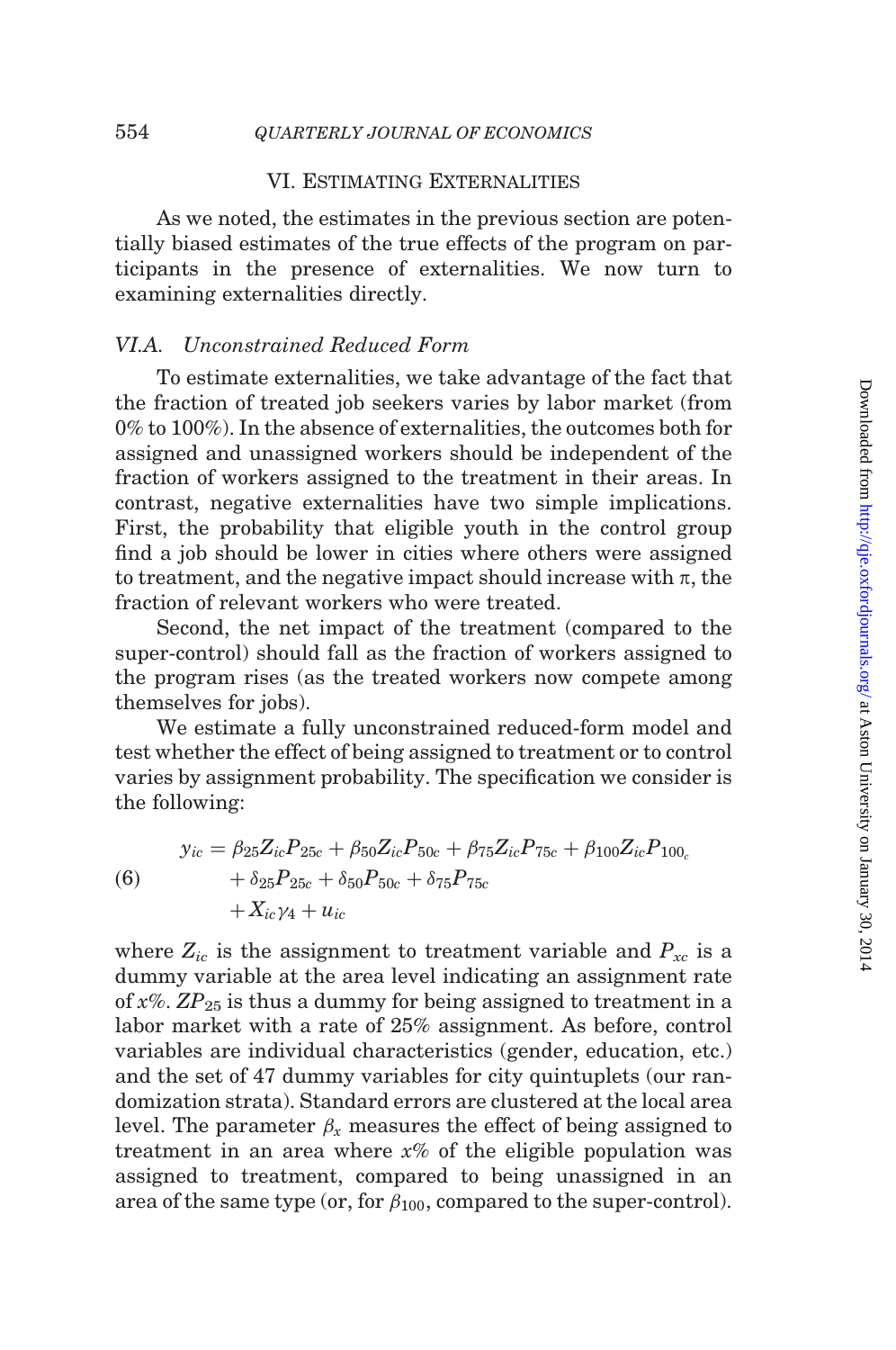Coefficient  $\delta_x$  measures the effect of being assigned to the control group in an area where  $x\%$  of the eligible population was assigned to treatment, compared to being in the super-control group in which no one was assigned to treatment. Note that there are four parameters  $\beta$  but only three parameters  $\delta$  as there is no room to estimate the effect on those assigned to the control group when the whole eligible population is assigned to receive the treatment.

There are two tests that can be used to investigate the presence of externalities based on estimates from the regression: (1) whether all the  $\delta$  coefficients are jointly zero; (2) whether they are equal to each other (the alternative of interest being that they are declining).

[Table IV](#page-25-0) presents estimates of [equation \(6\),](#page-23-0) and [Figure II](#page-27-0) is a graphical representation of these results (all the figures are for unemployed job seekers).

[Figure II,](#page-27-0) Panel A shows the average probability that a worker who was unemployed at baseline has obtained a LTFC by the month-eight survey by city-level treatment group (0 to 100), for all workers pooled and separately for assigned and nonassigned workers within each city. We see that the mean for the treatment group is always above that for the control group, suggesting that there is a direct treatment effect. There is no clear evidence for externalities in this sample as a whole; however, the average employment in the control group seems to be unrelated to the fraction of workers assigned to the treatment. [Figure II,](#page-27-0) Panel D shows that there may have been some externalities for men: the control group average appears to be lower in all areas were some workers were exposed to the treatment, and the pattern is generally decreasing.

[Table IV](#page-25-0) presents the coefficients with standard errors, and associated tests for LTFC (columns (1) to (4)) and LT (columns (5) to (8)). Column (2) indeed suggests a positive treatment effect impact of being assigned to treatment compared to not being assigned in a treated area (the  $\beta$  coefficients are jointly significant), and insignificant externalities on untreated workers: the  $\delta$  coefficients are neither significantly different from zero nor significantly different from each other. For men alone, we do see stronger evidence of externalities: in column  $(3)$ , the  $\delta$  coefficients are all negative and jointly significant (two out of three are also individually significant), although we cannot reject that they are constant in magnitude with the fraction assigned to treatment.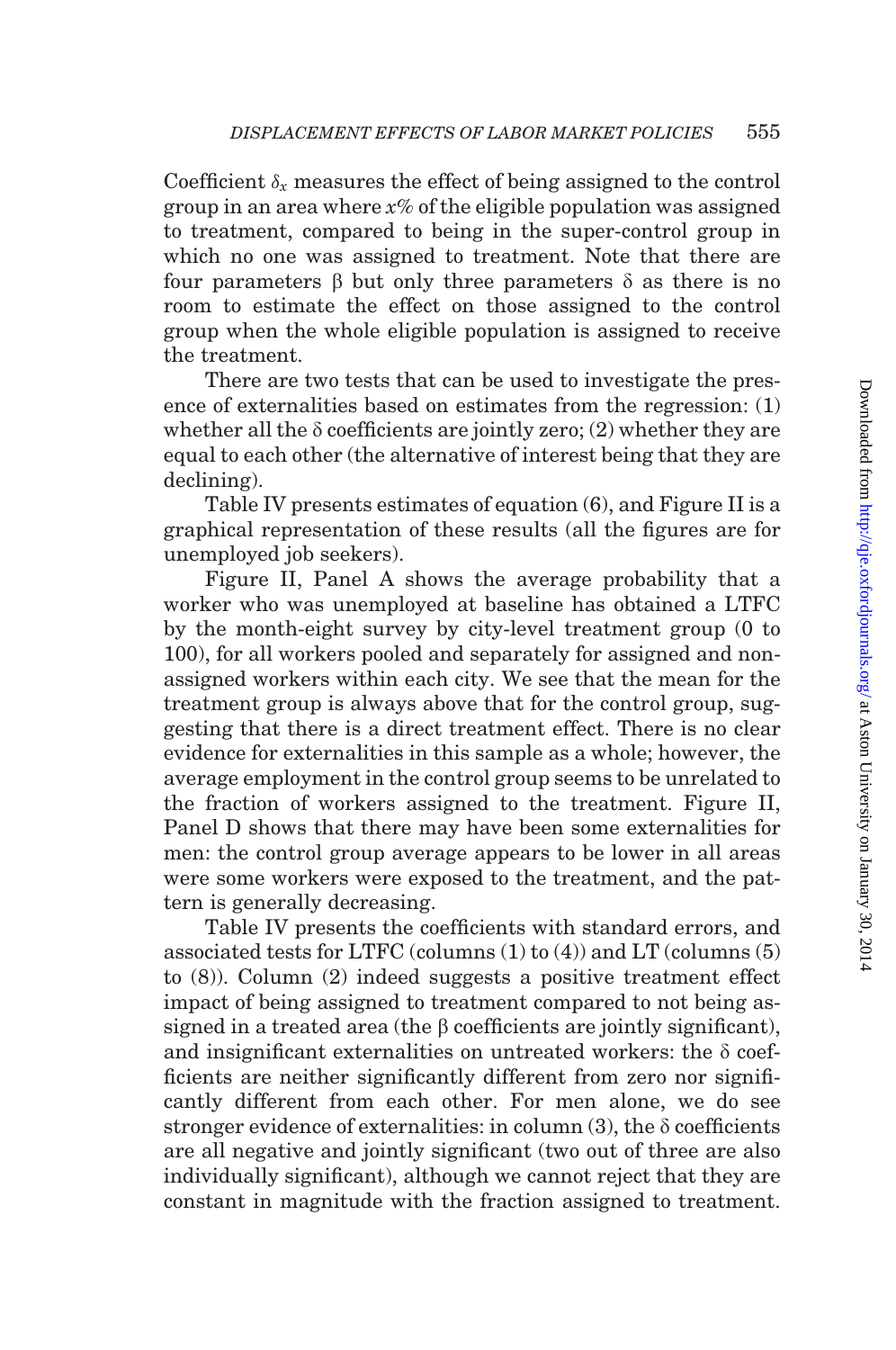|                       | Labor market outcome: Long term fixed contract |                                                                   |                                                   |                                                                                                         |                                               |                      | Labor market outcome: Long term employment |                         |
|-----------------------|------------------------------------------------|-------------------------------------------------------------------|---------------------------------------------------|---------------------------------------------------------------------------------------------------------|-----------------------------------------------|----------------------|--------------------------------------------|-------------------------|
|                       |                                                |                                                                   | Not employed                                      |                                                                                                         |                                               |                      | Not employed                               |                         |
|                       | All workers                                    | $\overline{AB}$<br>$\widehat{\mathfrak{D}}$                       | Men<br>ම                                          | $N$ omen<br>$\bigoplus$                                                                                 | All workers<br>$\widehat{5}$                  | $\overline{AB}$<br>ۣ | Men<br>E                                   | Womer<br>$\circledcirc$ |
| Assigned to treatment | 0.016                                          | 0.021                                                             | 0.037                                             | 0.015                                                                                                   | 0.006                                         | 0.024                | $0.068***$                                 | 0.002                   |
| in 25% areas          | 0.012                                          | $\binom{0.014}{0.013}$                                            | $\frac{0.027}{0.021}$                             | $\begin{array}{c} 0.016 \\ 0.008 \end{array}$                                                           | $\begin{array}{c} 0.016 \\ 0.011 \end{array}$ | 0.021                | 0.032)                                     | 0.027                   |
| Assigned to treatment | 0.009                                          |                                                                   |                                                   |                                                                                                         |                                               | 0.005                | 0.016                                      | 0.001                   |
| in 50% areas          | (0.012)                                        |                                                                   |                                                   |                                                                                                         | 0.016                                         | 0.022                | 0.038)                                     | 0.028)                  |
| Assigned to treatment | 0.015                                          | $\begin{array}{c} (0.013) \\ 0.007 \\ 0.019 \end{array}$          | $\begin{array}{c} (0.021) \\ 0.061** \end{array}$ |                                                                                                         | 0.025                                         | 0.039                | 0.059                                      | 0.026                   |
| in 75% areas          | (0.016)                                        |                                                                   | 0.030)                                            |                                                                                                         | (0.020)                                       | (0.028)              | 0.046                                      | (0.035)                 |
| Assigned to treatment | (60000)                                        |                                                                   | 0.021                                             |                                                                                                         | 0.001                                         | 0.020                | 0.000                                      | $0.034*$                |
| in 100% areas         |                                                | $\begin{array}{c} 0.025** \cr (0.010) \cr -0.015 \cr \end{array}$ | $(0.014)$<br>$-0.041***$                          | $\begin{array}{l} (0.020) \\ -0.016 \\ 0.021) \\ 0.028^{***} \\ 0.014) \\ 0.014) \\ -0.001 \end{array}$ | (0.011)                                       | (0.014)              | (0.023)                                    | 0.018)                  |
| $25\%$ areas          | $-0.002$                                       |                                                                   |                                                   |                                                                                                         | $-0.003$                                      | $-0.012$             | $0.063***$                                 | 0.015                   |
|                       | (0.010)                                        | 0.011)                                                            | $(0.019)$<br>$0.026$                              | $(0.013)$<br>$-0.005$                                                                                   | 0.012                                         | (0.015)              | (0.024)                                    | 0.020)                  |
| $50\%$ areas          | 0.002                                          | 0.014                                                             |                                                   |                                                                                                         | 0.011                                         | 0.026                | $0.017$                                    | 0.032                   |
|                       | (0.010)                                        | (0.013)                                                           | $(0.018)$<br>$-0.055***$                          | (0.017)                                                                                                 | (0.013)                                       | (0.018)              | (0.027)                                    | 0.023)                  |
| 75% areas             | 0.016                                          | 0.006                                                             |                                                   | 0.014                                                                                                   | 0.026                                         | 0.039                | 0.06                                       | 0.027                   |
|                       | (0.016)                                        | (0.020)                                                           | 0.027)                                            | (0.024)                                                                                                 | (0.019)                                       | (0.025)              | (0.041)                                    | 0.032)                  |
|                       |                                                |                                                                   |                                                   |                                                                                                         |                                               |                      |                                            |                         |

REDUCED FORM: IMPACT OF PROGRAM ASSIGNMENT AND ASSIGNMENT PROBABILITY REDUCED FORM: IMPACT OF PROGRAM ASSIGNMENT AND ASSIGNMENT PROBABILITY TABLE IV TABLE IV

# <span id="page-25-0"></span>556 QUARTERLY JOURNAL OF ECONOMICS

Downloaded from http://qje.oxfordjournals.org/ at Aston University on January 30, 2014 Downloaded from <http://qje.oxfordjournals.org/> at Aston University on January 30, 2014

(continued)

 $(continued)$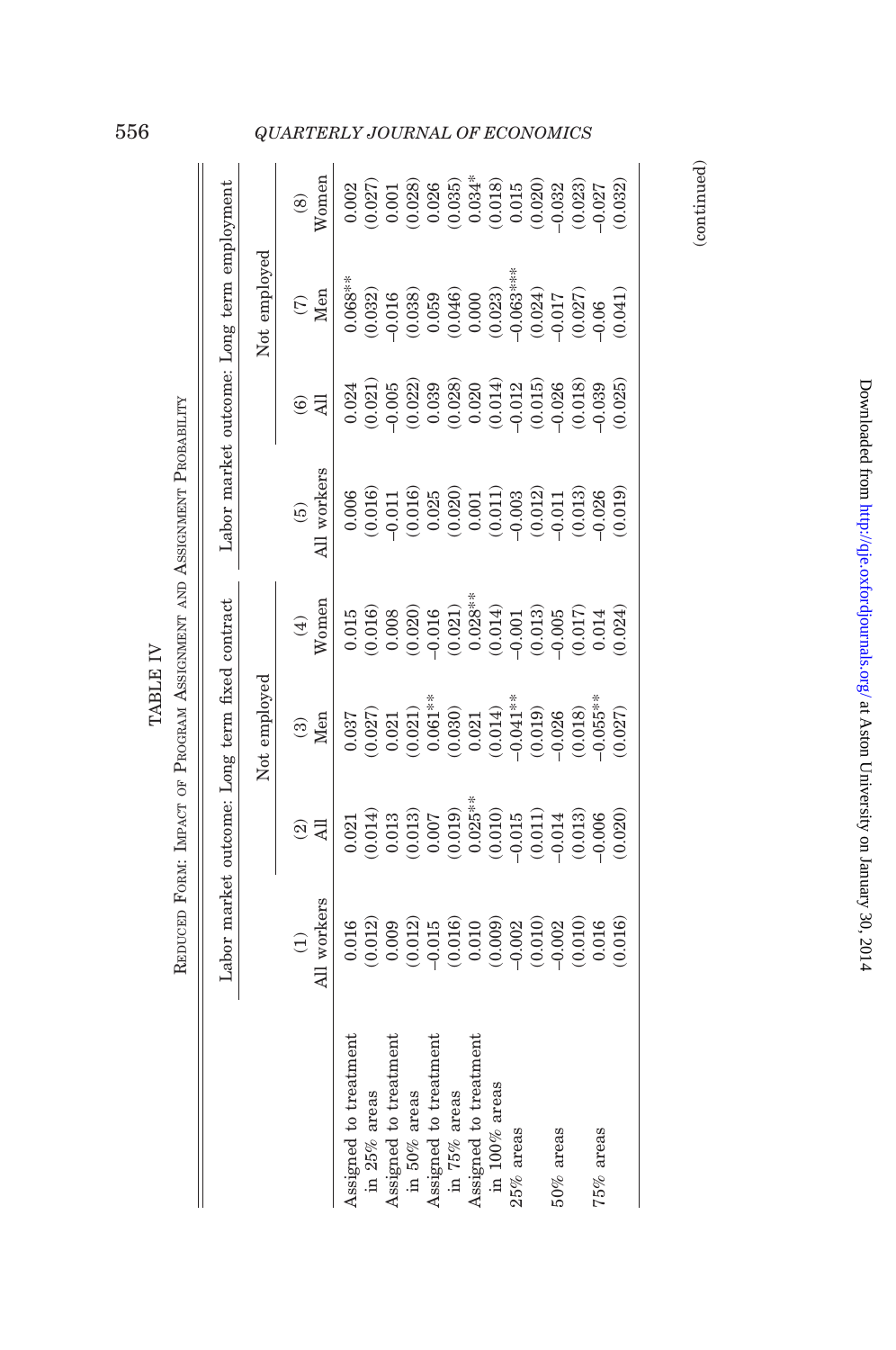|                                                                        |                                                |                                 | (CONTINUED)  |                      |                                            |                              |                        |                      |
|------------------------------------------------------------------------|------------------------------------------------|---------------------------------|--------------|----------------------|--------------------------------------------|------------------------------|------------------------|----------------------|
|                                                                        | Labor market outcome: Long term fixed contract |                                 |              |                      | Labor market outcome: Long term employment |                              |                        |                      |
|                                                                        |                                                |                                 | Not employed |                      |                                            |                              | Not employed           |                      |
|                                                                        | All workers                                    | All<br>$\widehat{\mathfrak{D}}$ | Men<br>ම     | Women<br>$\bigoplus$ | All workers<br>$\widehat{6}$               | $\overline{\mathrm{d}}$<br>ම | Men<br>$\widehat{\Xi}$ | Women<br>$\circledS$ |
| Control mean                                                           | 0.199                                          | 0.167                           | 0.150        | 0.178                | 0.473                                      | 0.376                        | 0.396                  | 0.364                |
| F-test for                                                             | 0.34                                           | 0.05                            | 0.07         | 0.22                 | 0.71                                       | 0.27                         | 0.19                   | 0.43                 |
| $\beta_{25} = \beta_{50} = \beta_{75} = \beta_{100} = 0$<br>F-test for | 0.72                                           | 0.48                            | 0.04         | 0.92                 | 0.53                                       | 0.27                         | 0.04                   | 0.19                 |
| $\delta_{25} = \delta_{50} = \delta_{75} = 0$<br>F-test for            | 0.52                                           | 0.90                            | 0.59         | 0.77                 | 0.52                                       | 0.51                         | 0.28                   | 0.09                 |
| Number of observations<br>$\delta_{25} = \delta_{50} = \delta_{75}$    | 21431                                          | 11806                           | 4387         | 7419                 | 21431                                      | 11806                        | 4387                   | 7419                 |

| $\ddot{\phantom{a}}$                                                                                                                                                                                                           | Notes. The table reports OLS regressions of employment outcome variables on program assignment dummies interacted with area assignment probability dummies (see<br>equation (6)). Areas with 0% treatment are the reference. For the list of controls and the definition of the outcomes, see Table III. The dependent variables are measured when | surveyed eight months after the random assignment. Columns $(2)$ – $(4)$ and $(6)$ – $(7)$ restrict the sample to job seekers who did not report that they were employed at the time of                                                 |
|--------------------------------------------------------------------------------------------------------------------------------------------------------------------------------------------------------------------------------|----------------------------------------------------------------------------------------------------------------------------------------------------------------------------------------------------------------------------------------------------------------------------------------------------------------------------------------------------|-----------------------------------------------------------------------------------------------------------------------------------------------------------------------------------------------------------------------------------------|
|                                                                                                                                                                                                                                |                                                                                                                                                                                                                                                                                                                                                    |                                                                                                                                                                                                                                         |
| $\vdots$                                                                                                                                                                                                                       |                                                                                                                                                                                                                                                                                                                                                    |                                                                                                                                                                                                                                         |
|                                                                                                                                                                                                                                |                                                                                                                                                                                                                                                                                                                                                    |                                                                                                                                                                                                                                         |
| :<br>:<br>:                                                                                                                                                                                                                    |                                                                                                                                                                                                                                                                                                                                                    |                                                                                                                                                                                                                                         |
|                                                                                                                                                                                                                                |                                                                                                                                                                                                                                                                                                                                                    |                                                                                                                                                                                                                                         |
| $\frac{1}{2}$                                                                                                                                                                                                                  |                                                                                                                                                                                                                                                                                                                                                    |                                                                                                                                                                                                                                         |
|                                                                                                                                                                                                                                |                                                                                                                                                                                                                                                                                                                                                    |                                                                                                                                                                                                                                         |
|                                                                                                                                                                                                                                |                                                                                                                                                                                                                                                                                                                                                    |                                                                                                                                                                                                                                         |
| $\ddot{\phantom{a}}$                                                                                                                                                                                                           |                                                                                                                                                                                                                                                                                                                                                    |                                                                                                                                                                                                                                         |
| $\frac{1}{2}$                                                                                                                                                                                                                  |                                                                                                                                                                                                                                                                                                                                                    |                                                                                                                                                                                                                                         |
|                                                                                                                                                                                                                                |                                                                                                                                                                                                                                                                                                                                                    |                                                                                                                                                                                                                                         |
| )<br> }<br> }                                                                                                                                                                                                                  |                                                                                                                                                                                                                                                                                                                                                    |                                                                                                                                                                                                                                         |
|                                                                                                                                                                                                                                |                                                                                                                                                                                                                                                                                                                                                    |                                                                                                                                                                                                                                         |
|                                                                                                                                                                                                                                |                                                                                                                                                                                                                                                                                                                                                    |                                                                                                                                                                                                                                         |
| $\frac{1}{2}$                                                                                                                                                                                                                  |                                                                                                                                                                                                                                                                                                                                                    |                                                                                                                                                                                                                                         |
|                                                                                                                                                                                                                                |                                                                                                                                                                                                                                                                                                                                                    |                                                                                                                                                                                                                                         |
| a continued in the continued of the continued of the continued of the continued of the continued of the continued of the continued of the continued of the continued of the continued of the continued of the continued of the |                                                                                                                                                                                                                                                                                                                                                    | randomization. Only p-values for the F-tests are reported. Standard errors in parentheses are robust to heteroskedasticity and clustered at the local area level.<br>Source. Job seekers' register (ANPE) and follow-up survey (DARES). |
|                                                                                                                                                                                                                                |                                                                                                                                                                                                                                                                                                                                                    |                                                                                                                                                                                                                                         |
|                                                                                                                                                                                                                                |                                                                                                                                                                                                                                                                                                                                                    |                                                                                                                                                                                                                                         |
|                                                                                                                                                                                                                                |                                                                                                                                                                                                                                                                                                                                                    |                                                                                                                                                                                                                                         |

DISPLACEMENT EFFECTS OF LABOR MARKET POLICIES 557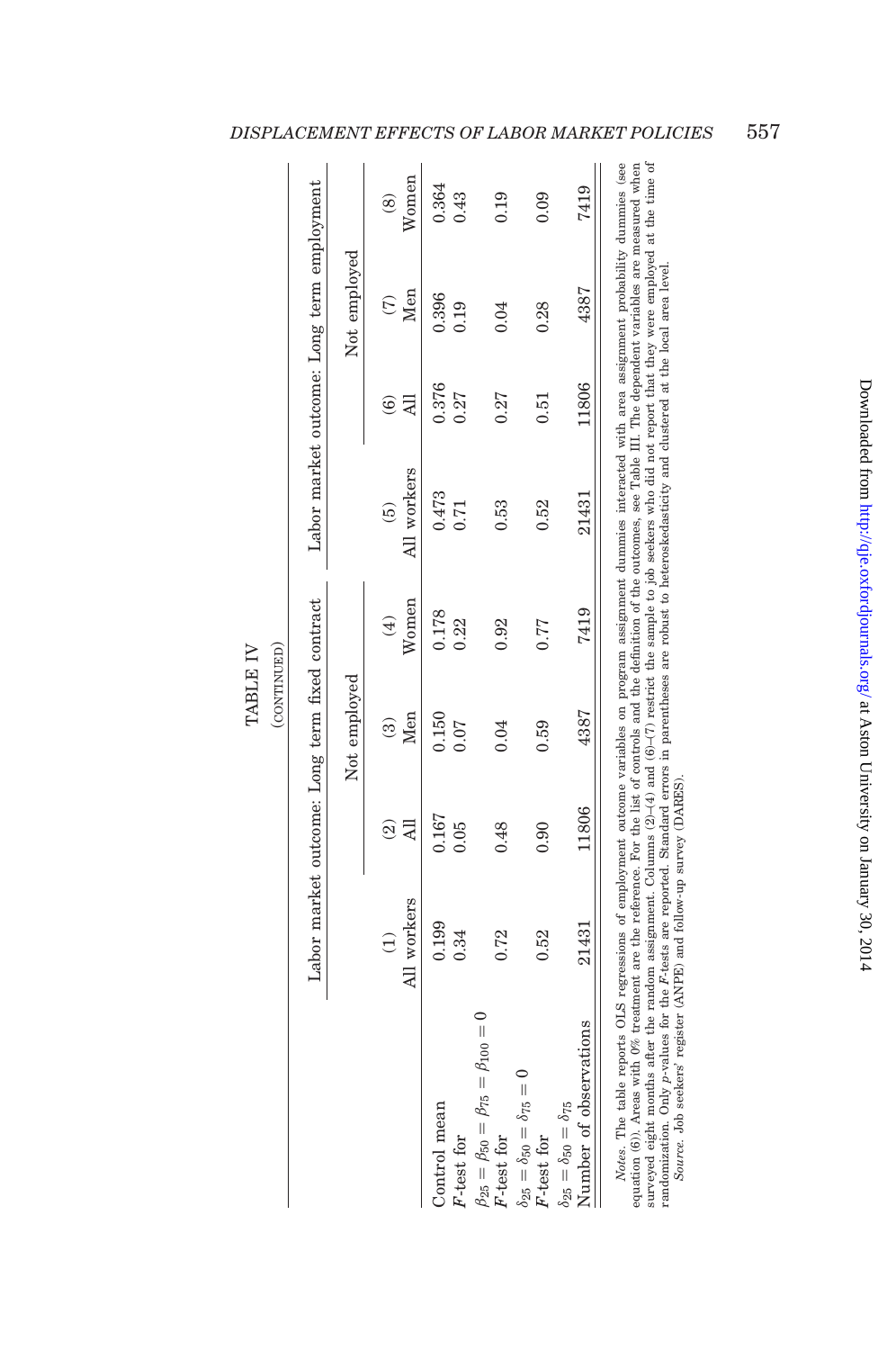<span id="page-27-0"></span>

FIGURE II

Average Employment Rate, per Group

These figures plot the (unadjusted) average fraction of workers who were employed in a long-term fixed contract eight months after program assignment in the different groups for several categories of treatment and control groups. In Panels B and C, only data on the unassigned worker are used. In Panel B, the low (high) kappa  $(\kappa)$  is for the occupations where the fraction of eligible workers among job seekers in this occupation is in the bottom (top) quartile (see text for details). In Panel C, ''weak labor markets'' are later cohorts, in regions with unemployment rate above average for the period.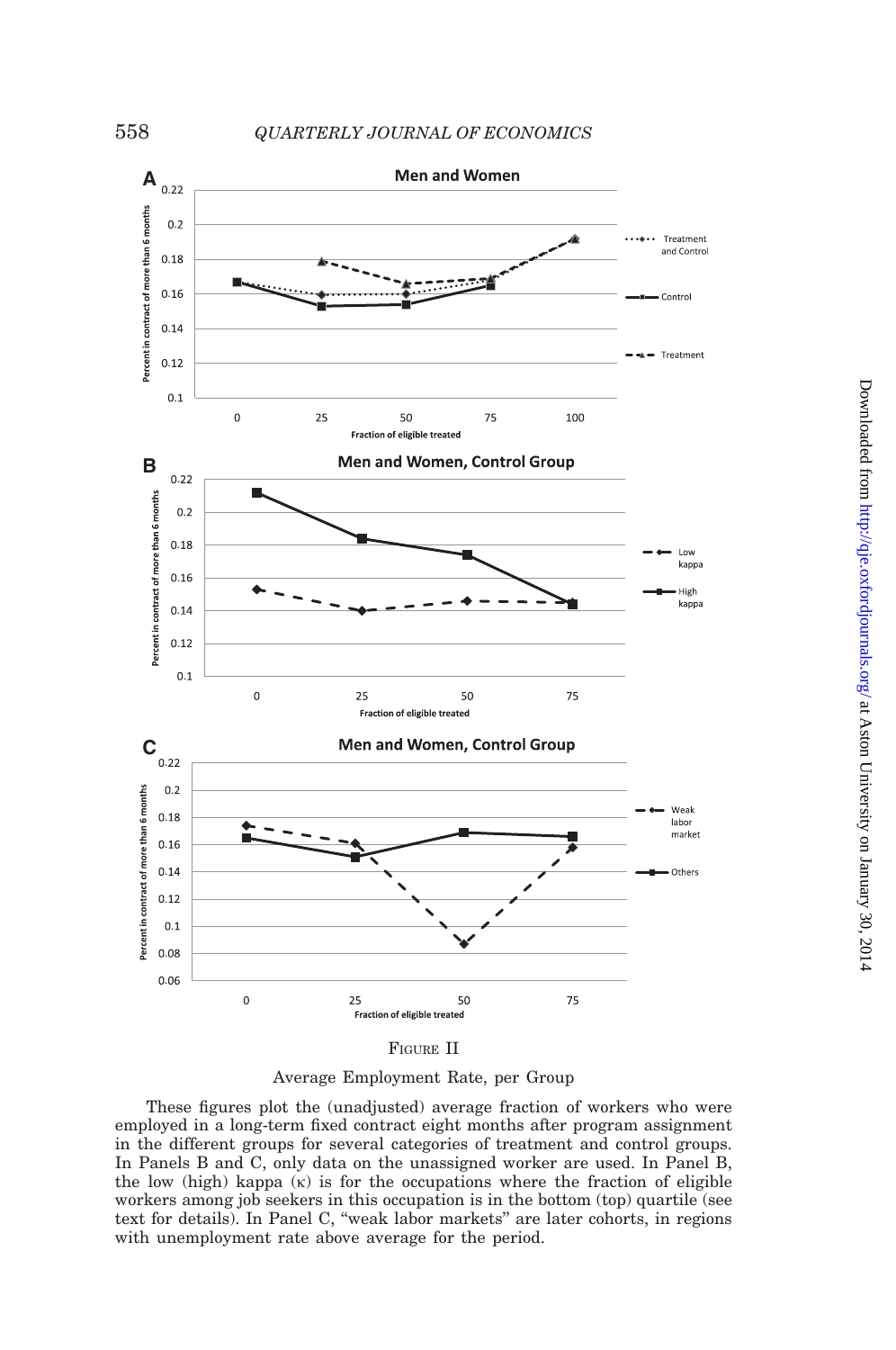

Continued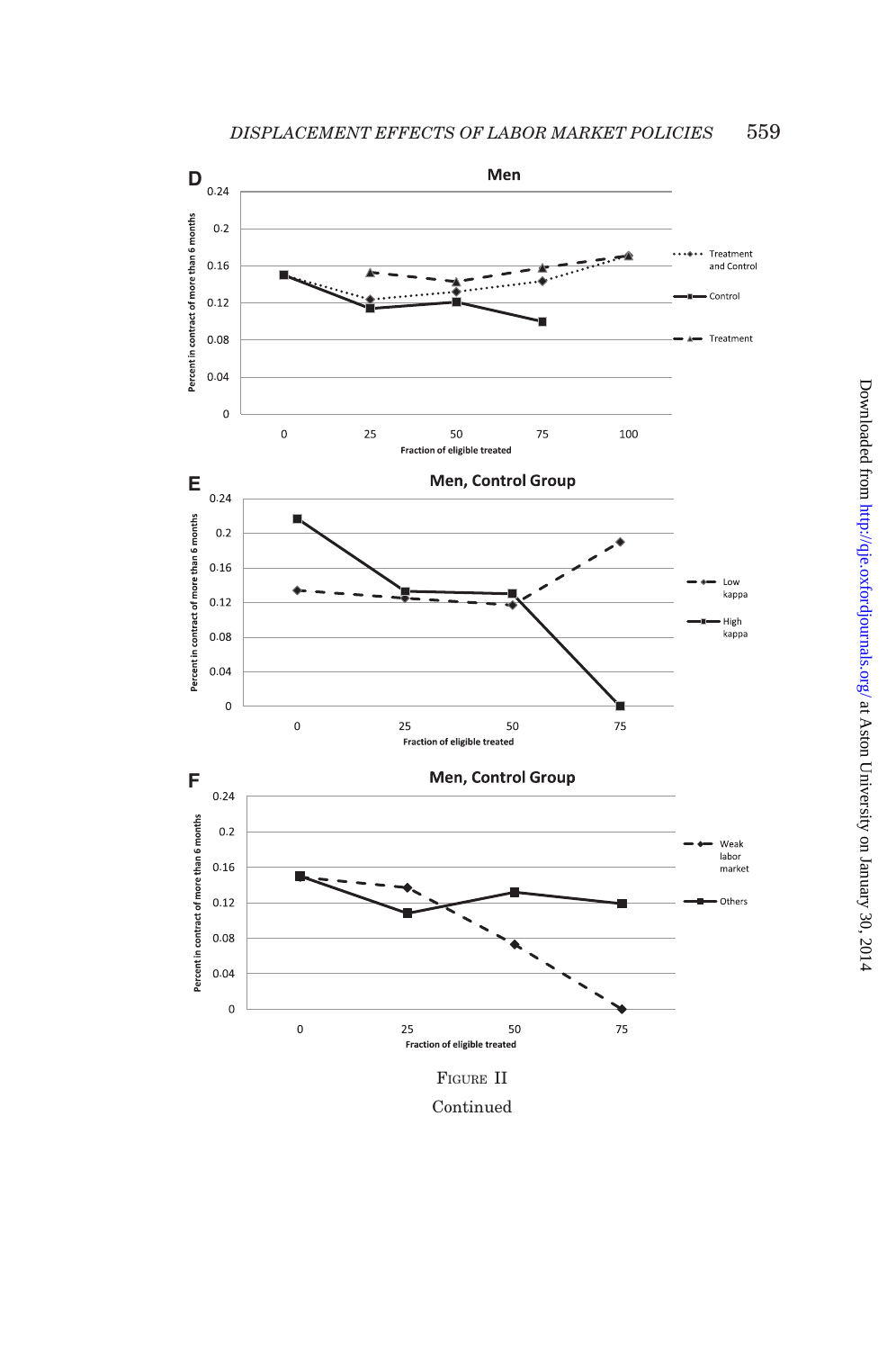<span id="page-29-0"></span>This difference between men and women remains throughout the article. It was not something we expected ex ante, and we do not have any solid explanation for it, although we discuss additional analysis we performed to shed light on this phenomenon.

# VI.B. Pooled Reduced Form

Due to the relatively low take-up (and hence the relatively small direct reduced-form impact of program assignment on the probability to find a job), and the fact that a sizable fraction of the target sample was in fact already employed when the experiment started, the power of the experiment to detect difference between cities with different assignment is relatively low. Moreover, the average  $\kappa$  (the share of eligible among all young job seekers) is only 19%, which implies that the difference in share of treated between a zone treated at 75% and a zone treated at 25% is only  $19*75\% - 19*25\% = 9.5\%$ . As a result, even for men alone (where we do find a significant negative impact of being in a treated labor market, for example, and where the pattern has generally the right shape) we cannot reject equality between the dummies indicating different assignment rules. Because our next tests involve subsamples, this further affects power.

For this reason, we estimate a simpler regression, which exploits the presence of the super-control (with zero probability of treatment assignment), and pools all those who were assigned to control in an area in which some were treated on the one hand, and all those who were assigned to treatment on the other hand. This regression does not allow us to estimate the slope of program effects with respect to the share treated, but has more power against the null that there are no externalities.

The reduced-form specification is:

(7) 
$$
y_{ic} = \alpha_2 + \beta_2 Z_{ic} P_c + \delta_2 P_c + X_{ic} \gamma_2 + \omega_{ic}
$$

where  $P_c$  is a dummy for being in any treatment area (i.e., an area with positive share treated). In this specification,  $\beta_2$  is the difference between those assigned to treatment (whether treated or not) and those who are in treatment zones but are not themselves assigned to treatment.  $\delta_2$  is the effect of being untreated in a treated zone (compared to being untreated in an untreated zone). The sum  $\beta_2 + \delta_2$  is the effect of being assigned to treatment (compared to being in an entirely unaffected labor market).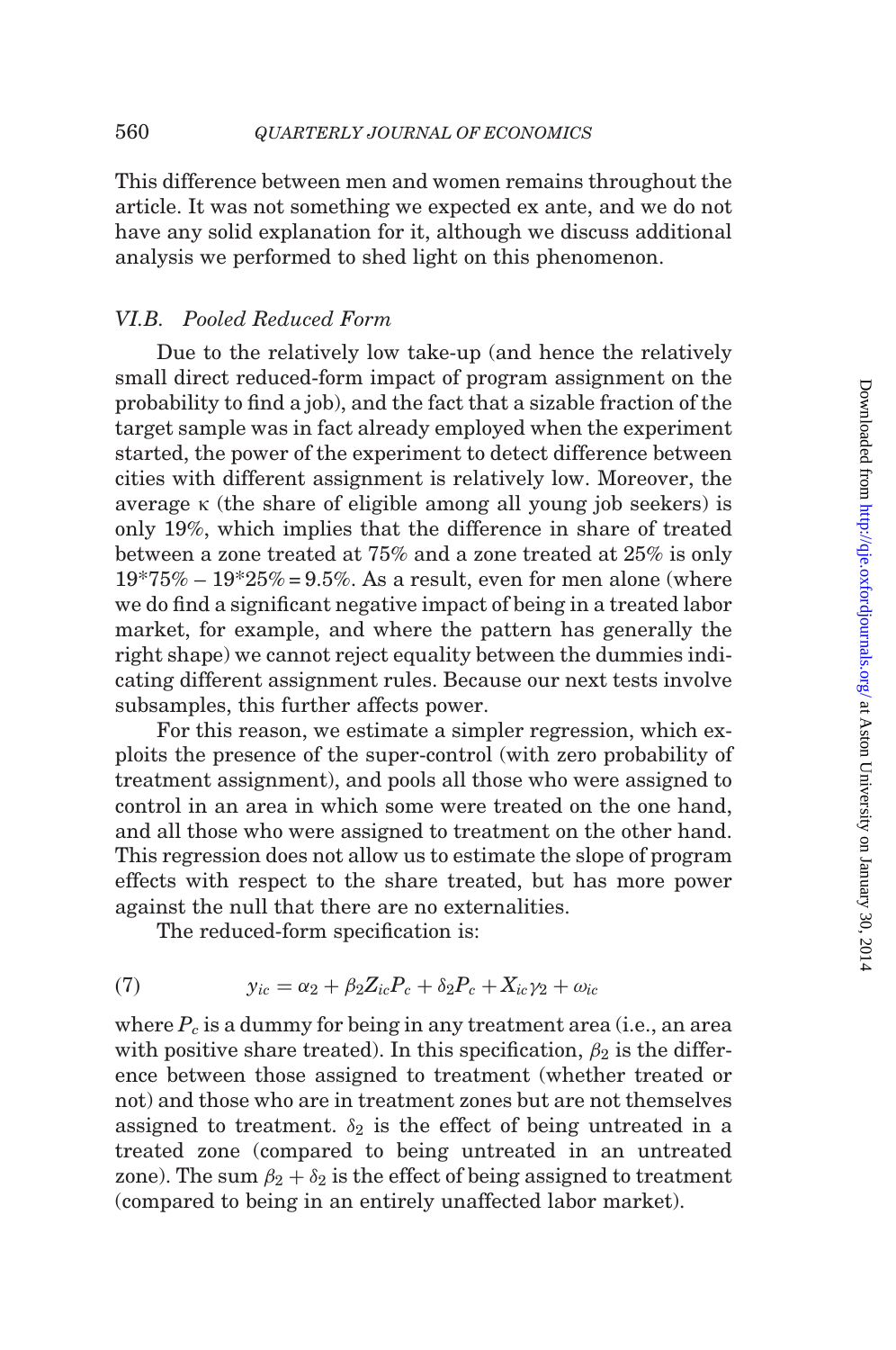[Table V](#page-31-0) presents the estimates of [equation \(7\)](#page-29-0). In each panel, the first row presents the estimate of  $\beta_2$ , the second row the estimate of  $\delta_2$ , and the third row the estimate of  $\beta_2 + \delta_2$ . Columns (1) to (3) present the results for the full sample of those not employed at baseline, for men and for women, respectively. The results are consistent with those in [Table IV.](#page-25-0) For example, column (1) in Panel A finds that those assigned to treatment are 2.3 percentage points more likely to have an LTFC that those assigned to control in the treatment labor markets. This is roughly the average of the coefficients in the first four rows of column (3), [Table IV](#page-25-0) (0.021, 0.013, 0.007, 0.025), with a stronger weight given to the last number because there are more people assigned to treatment in these zones. Those assigned to control in a treated labor market are 1.3 percentage points less likely to have found a fixed-term contract than those assigned to the super-control (insignificant). This number corresponds roughly to the average of the number of the last three rows of [Table IV](#page-25-0) (–0.15, –0.14, –0.006). This time, more weight is given to the first of these numbers because there are more individuals who are untreated in these zones.

Overall, the conclusions from columns (1) to (3) of [Table V](#page-31-0) are similar to those of [Table IV,](#page-25-0) with significant estimates of externalities for men but not for women. The only difference is that we find some limited evidence (significant at 10%) of negative externalities for men and women combined for LT. One striking result in this table is that the net effects of being assigned to treatment are all insignificant, suggesting that when we take externalities into account, the program is actually ineffective for those assigned to it.

As mentioned, the heterogeneity between both the impacts and the externalities for men and women is a surprising result. The literature on labor market interventions (job search assistance or monitoring) for women has not generally found this result: half the papers over the period (1999–2006) find larger impacts for women, and the other half finds little difference [\(Bergemann and van den Berg, 2008](#page-48-0)). In a context similar to ours, [Dolton and O'Neill \(2002\)](#page-48-0) find a larger impact for women than for men. In [Online Appendix Table VII](http://hwmaint.qje.oxfordjournals.org/lookup/suppl/doi:10.1093/qje/qjt001/-/DC1), we shed more light on the pattern by disaggregating by education level (less than two years of higher education versus more than two years). Interestingly, in the low education group, the pattern is the same for men and women. It is only in the high education group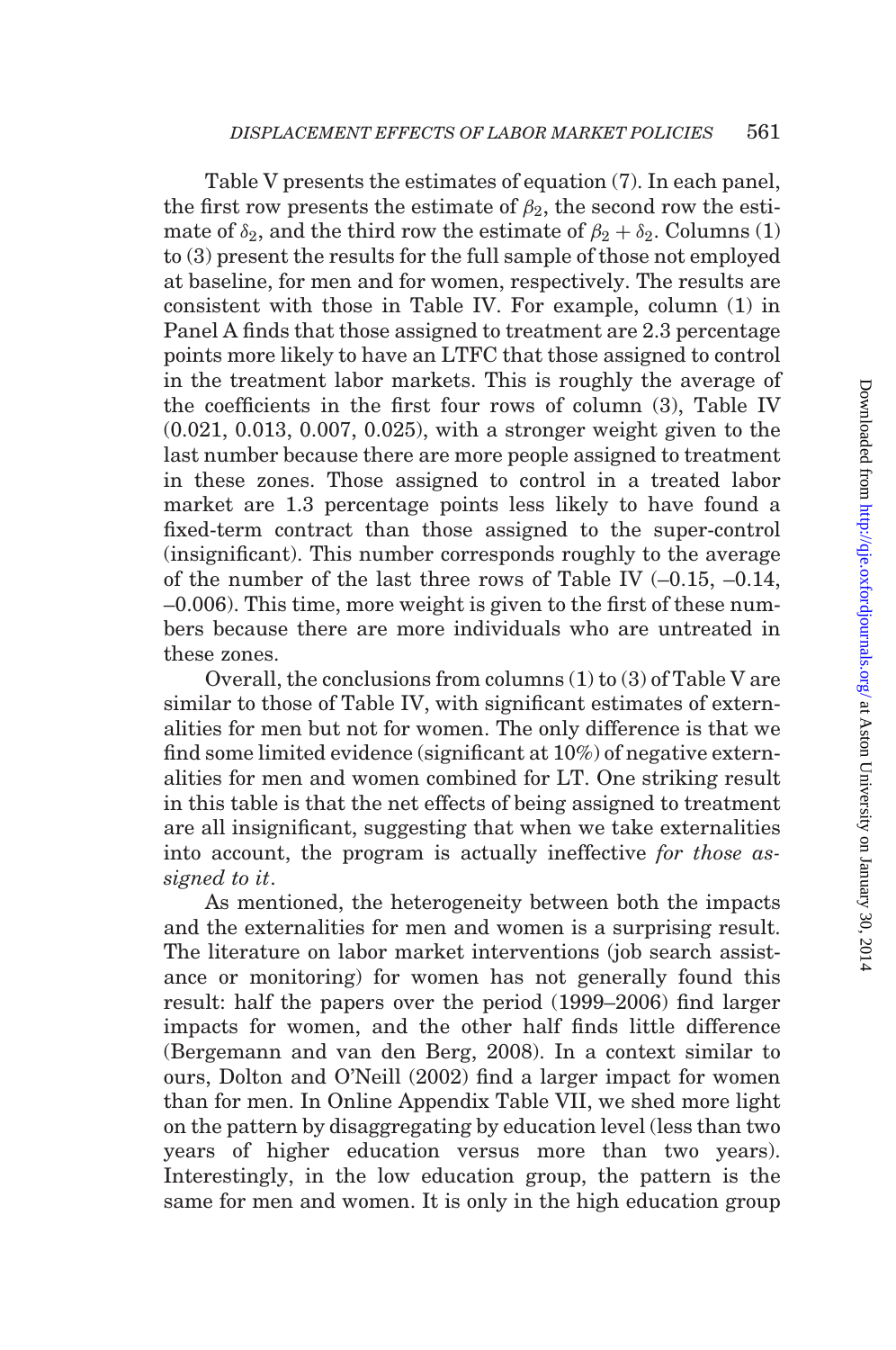|                         | i<br>İ<br>I<br>$\overline{a}$<br>Į<br> <br> <br> <br>۔<br>ج |                    |
|-------------------------|-------------------------------------------------------------|--------------------|
| i<br>$\frac{1}{4}$<br>I | I<br>i<br>I<br>l                                            | i<br>$\frac{1}{2}$ |
|                         | i<br>I                                                      |                    |

|                                                       |                                                                          | Not employed                                                                                   |                                                                                              |                                                                                             | Not employed, above third quartile                                                                    |                                                                                             |
|-------------------------------------------------------|--------------------------------------------------------------------------|------------------------------------------------------------------------------------------------|----------------------------------------------------------------------------------------------|---------------------------------------------------------------------------------------------|-------------------------------------------------------------------------------------------------------|---------------------------------------------------------------------------------------------|
|                                                       | $\overline{AB}$                                                          | Men<br>$\widehat{\mathfrak{A}}$                                                                | Women<br>$\widehat{\mathcal{C}}$                                                             | $\widehat{\mathfrak{t}}$<br>뒥                                                               | Men<br>$\widehat{\mathbf{e}}$                                                                         | Women<br>$\widehat{\mathbf{e}}$                                                             |
| Panel A: Long-term fixed contract                     |                                                                          |                                                                                                |                                                                                              |                                                                                             |                                                                                                       |                                                                                             |
| Assigned to program ( $\beta$ )                       | $0.023***$                                                               | $0.043***$                                                                                     | 0.013                                                                                        | $0.040**$                                                                                   |                                                                                                       | 0.021                                                                                       |
|                                                       |                                                                          |                                                                                                |                                                                                              |                                                                                             | $\begin{array}{l} 0.072**\\ 0.029)\\ 0.086**\\ 0.086**\\ 0.035)\\ 0.031\\ 0.014\\ 0.031) \end{array}$ |                                                                                             |
| In a program area ( $\delta$ )                        |                                                                          |                                                                                                |                                                                                              |                                                                                             |                                                                                                       |                                                                                             |
|                                                       |                                                                          |                                                                                                |                                                                                              |                                                                                             |                                                                                                       |                                                                                             |
| Net effect of program assignment ( $\beta + \delta$ ) | $(0.008)$<br>$-0.013$<br>$(0.009)$<br>$0.010$<br>$(0.008)$               | $\begin{array}{c} (0.013) \\ -0.036^{***} \\ (0.013) \\ 0.007 \\ 0.007 \\ (0.011) \end{array}$ | $\begin{array}{c} (0.010) \\ 0.001 \\ 0.012 \\ 0.012 \\ 0.011 \\ 0.011 \\ 0.011 \end{array}$ | $\begin{array}{c} (0.016) \\ 0.040^* \\ (0.021) \\ 0.000 \\ (0.019) \\ (0.019) \end{array}$ |                                                                                                       | $\begin{array}{c} (0.022) \\ (0.013) \\ (0.027) \\ (0.003) \\ (0.024) \end{array}$          |
|                                                       |                                                                          |                                                                                                |                                                                                              |                                                                                             |                                                                                                       |                                                                                             |
| Control mean                                          | 0.16                                                                     | 0.131                                                                                          | 0.177                                                                                        | 0.19                                                                                        | 0.161                                                                                                 | 0.204                                                                                       |
| Panel B: Long-term employment                         |                                                                          |                                                                                                |                                                                                              |                                                                                             |                                                                                                       |                                                                                             |
| Assigned to program ( $\beta$ )                       | $0.025***$                                                               | $0.037***$                                                                                     | 0.019                                                                                        | 0.019                                                                                       |                                                                                                       | 0.000                                                                                       |
|                                                       |                                                                          |                                                                                                |                                                                                              |                                                                                             |                                                                                                       |                                                                                             |
| In a program area $(\delta)$                          |                                                                          |                                                                                                |                                                                                              |                                                                                             |                                                                                                       |                                                                                             |
|                                                       | $\begin{array}{c} (0.012) \\ -0.021^{*} \\ (0.013) \\ 0.003 \end{array}$ | $(0.018)$<br>$-0.043**$<br>$(0.020)$<br>$-0.006$                                               | $\begin{array}{c} (0.014) \\ (0.010) \\ (0.010) \\ (0.010) \\ (0.016) \end{array}$           | $\begin{array}{c} (0.021) \\ 0.005 \\ 0.023) \\ 0.014 \\ 0.019 \end{array}$                 | $\begin{array}{l} 0.059\\0.030\\0.031\\0.047\\0.047\\0.022\\0.039\\0.031\\0.037 \end{array}$          | $\begin{array}{c} 0.028 \\ 0.033 \\ 0.032 \\ 0.033 \\ 0.033 \\ 0.036 \\ \hline \end{array}$ |
| Net effect of program assignment ( $\beta + \delta$ ) |                                                                          |                                                                                                |                                                                                              |                                                                                             |                                                                                                       |                                                                                             |
|                                                       | (0.011)                                                                  | (0.018)                                                                                        |                                                                                              |                                                                                             |                                                                                                       |                                                                                             |
| Control mean                                          | 0.365                                                                    | 0.372                                                                                          | 0.36                                                                                         | 0.403                                                                                       | 0.408                                                                                                 | 0.401                                                                                       |
| Observations                                          | 11,806                                                                   | 4,387                                                                                          | 7,419                                                                                        | 3,066                                                                                       | 1,016                                                                                                 | 2,050                                                                                       |
|                                                       |                                                                          |                                                                                                |                                                                                              |                                                                                             |                                                                                                       |                                                                                             |

months after the random assignment. The sample is restricted to job seekers who did not report that they wever mip,ved at the time of randomization. Columns (1)-(3) review is a segment. The sample is restricted to job seek Notes. The table reports OLS regressions of employment outcome variables on a dummy for assigned to the program and a dummy for being in a local area with positive assignment probability (see equation (6)). For the list of assignment probability (see [equation](#page-23-0) (6)). For the list of controls and the definition of the outcomes, see [Table](#page-21-0) III. The dependent variables are measured when surveyed eight months after the random assignment. The sample is restricted to job seekers who did not report that they were employed at the time of randomization. Columns (1)–(3) include job seekers searching for all kinds of jobs; columns (4)–(6) include only job seekers searching for jobs in which the share of skilled job seekers (k) is above the third quartile in the Notes. The table reports OLS regressions of employment outcome variables on a dummy for assigned to the program and a dummy for being in a local area with positive distribution of jobs. Standard errors in parentheses are robust to heteroskedasticity and clustered at the local area level. \*\*\*indicate a 1% significance (\*\*5% and \*10%).

Source. Job seekers' register (ANPE) and follow-up survey (DARES).

# <span id="page-31-0"></span>562 QUARTERLY JOURNAL OF ECONOMICS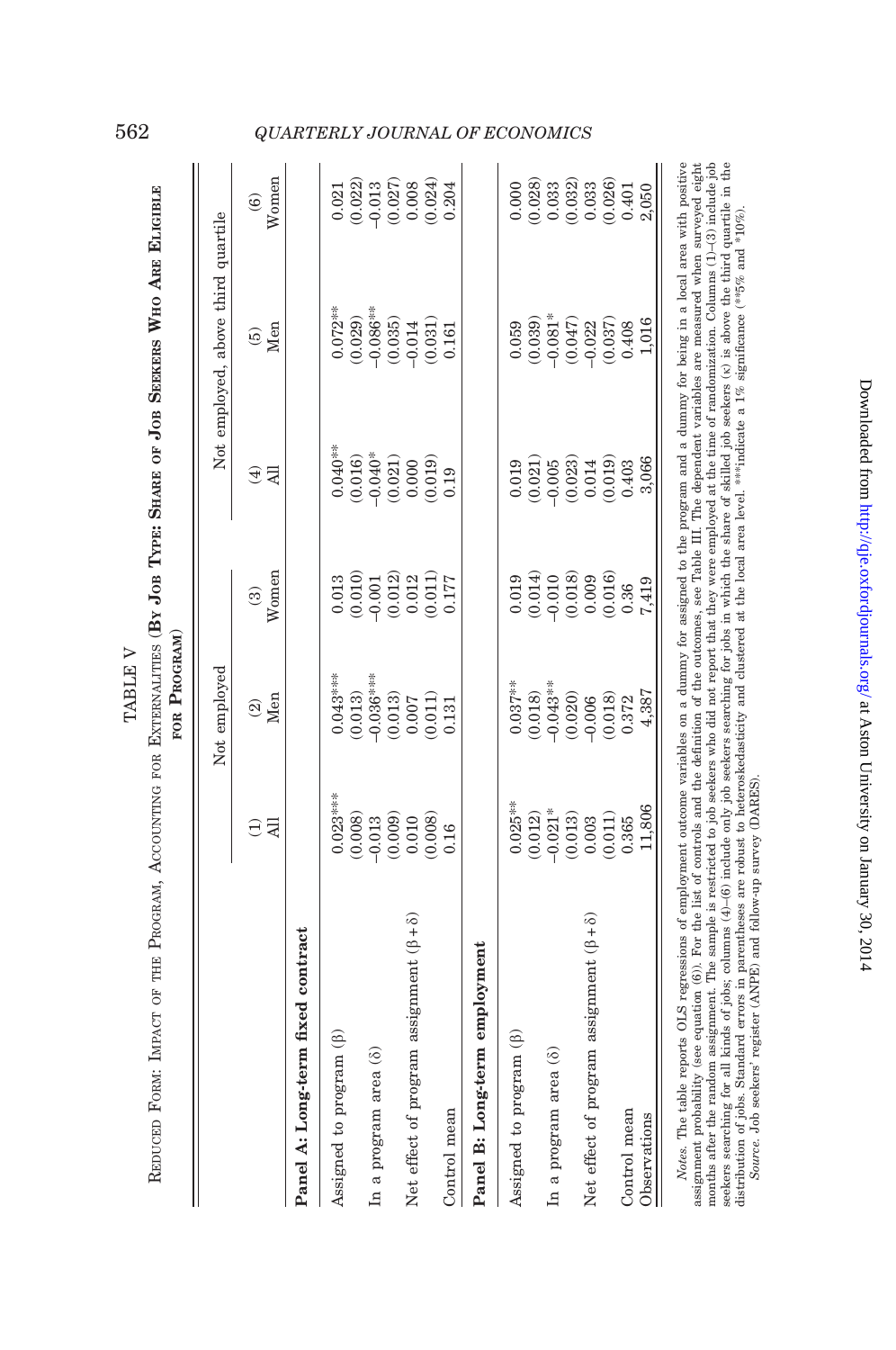that the results are different for men and women, with large direct effects and large externality for men and nothing for women. This helps reconcile our results with those in the literature, which are typically not focused on college graduates. This stills leaves open the question of why this difference exists at higher education levels. We explored two channels for the difference in externalities between men and women in the high education group, marital status and type of occupation sought. The results are not different when breaking down by marital status. [Online Appendix Table VIII](http://hwmaint.qje.oxfordjournals.org/lookup/suppl/doi:10.1093/qje/qjt001/-/DC1) accounts for the different occupations sought by men and women in the high education group by reweighting the observations for each gender and in each occupation by the share of individuals of the other gender who are searching in this occupation. This answers the question: what would be the results for men (women) if their occupational pattern was the same as women (men). This reweighting makes little difference for women. For men, however, the externalities for LT disappear with the reweighting. This gives some hint that the difference may be partly accounted for by different occupations. This is very tentative, however, because the results are unaffected for LTFC and assigning the occupations of men to women does not affect the results for women.

#### VI.C. Heterogeneity: Sector and Labor Market Conditions

The model suggests that the size of the externality imposed on any given worker depends on the fraction of workers in the market that are not assigned to treatment. This share depends in turn on the fraction of those who are eligible and are assigned and on the fraction of the overall labor market that is eligible. This is because any labor market externalities due to the treatment may affect not only the eligible group but also workers who are close substitutes for them, although they are not themselves part of the experiment. For example, young, educated individuals who have been unemployed for at least six months may be competing for jobs with all young job seekers, or only with young, educated job seekers with a slightly shorter duration of unemployment. Unfortunately, looking for externalities among the rest of the unemployed population is not feasible due to data constraints. $^{21}$ 

<sup>21.</sup> For reasons detailed in footnote 8, the unemployment registers are not considered to be a good measure of unemployment, and national statistics on employment use the enquete emploi, a survey similar to the Current Population Survey.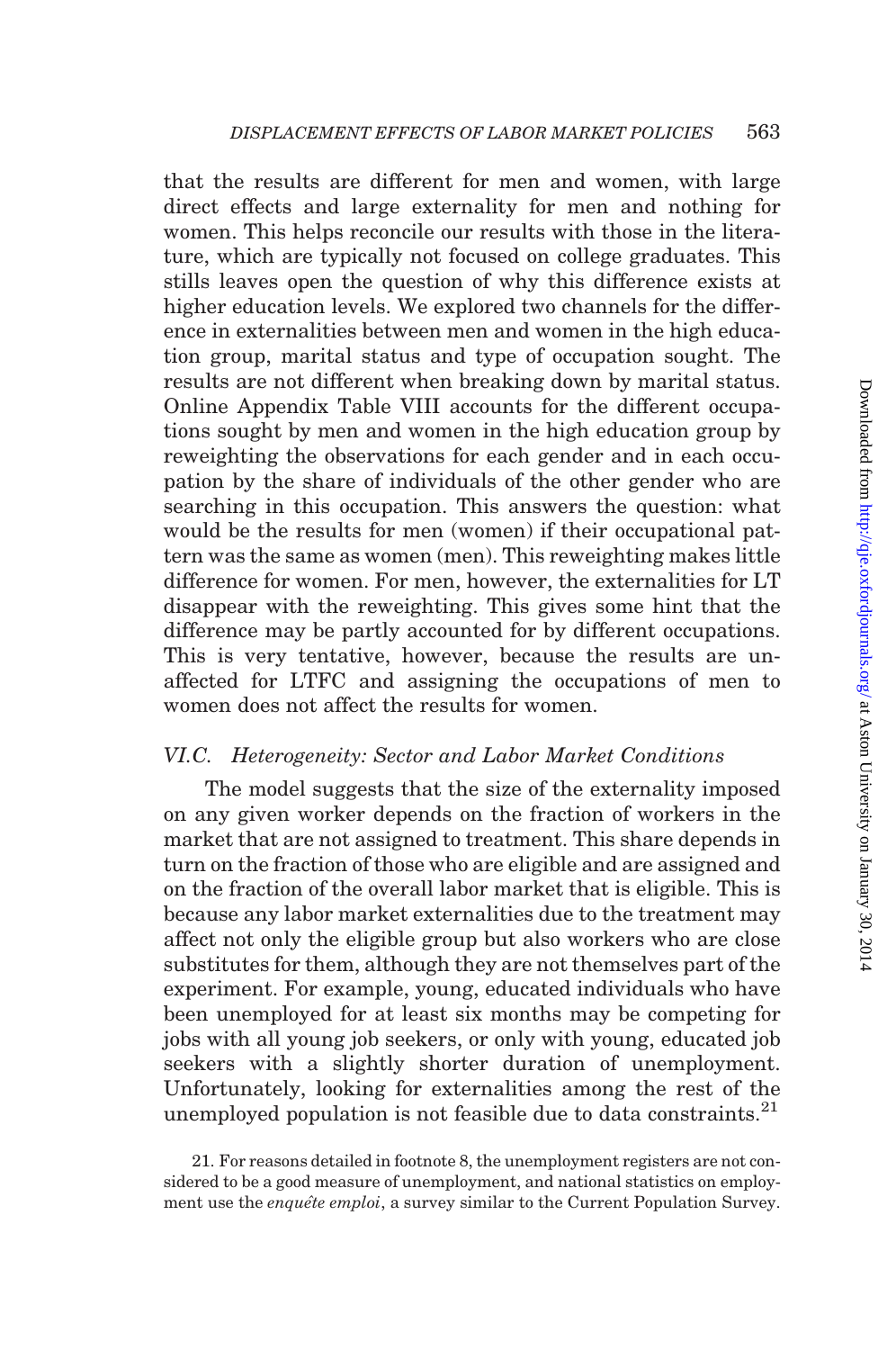However, this implies that the externalities should be larger in sectors where eligible workers form a large part of the relevant labor market. Thus, to investigate the displacement issue, we split the sample according to  $\kappa$ , the share of eligible workers in the sector where they are looking for a job. We compute  $\kappa$  as follows: when they first register at the ANPE, job seekers indicate the occupation in which they are looking for a job. There are 466 such occupation codes. Using a nationwide database of job seekers, we compute the share of skilled job seekers among all job seekers under age 30 searching in this occupation. Column (1) in [Online Appendix Table VI](http://hwmaint.qje.oxfordjournals.org/lookup/suppl/doi:10.1093/qje/qjt001/-/DC1) lists the 10 categories in which the share of skilled workers is the highest (high  $\kappa$ ) and the 10 categories in which the share of skilled workers is the lowest (low  $\kappa$ ), along with the corresponding shares. Column (2) presents the same fractions for the same job but keeps the long unemployment duration requirement. Low values of k are found for workers in industrial jobs that require vocational education (often below the college level), such as construction workers (roofers, concrete workers, and sheet fitters). The highest concentration of young job seekers with at least two-year college degrees is found for workers in tertiary occupations, such as lawyers, financial officers, teachers, and dentists.<sup>22</sup>

[Figure II,](#page-27-0) Panel B (and Panel E for men only) presents the average fraction of control workers with an LTFC in two types of labor markets: those with k below the first quartile (eligible workers are a small fraction of the job seekers in the job they are looking for) and those with  $\kappa$  above the third quartile. As expected, the slope is steeper for k above the third quartile (and is completely flat for k below the first quartile). Thus, for control

22. It is important to define the groups by the sectors in which those in our sample were initially looking for a job, and to use administrative data from before the experiment, because the experiment could have affected both the decision of where to look and the reporting on what they were looking for. In practice, people tend to revise their expectation downward as they look for a job. Nevertheless, there is a correlation between the  $\kappa$  in the job initially sought and the  $\kappa$  in the job finally found:  $22\%$  (34%) of those who were looking for a job with k above the third quartile ultimately found a job with  $\kappa$  above the third quartile (median). For those who were initially looking for a job with  $\kappa$  in the first quartile, the numbers are, respectively, 1% and 10%.

However, the sample for enquête emploi is too small to have precise number of unemployment at a fine geographic level. Later, when we use the *enquête emploi* to construct indicators of unemployment rate in each labor market, we assign each of our labor market to the larger regions at which the data are representative.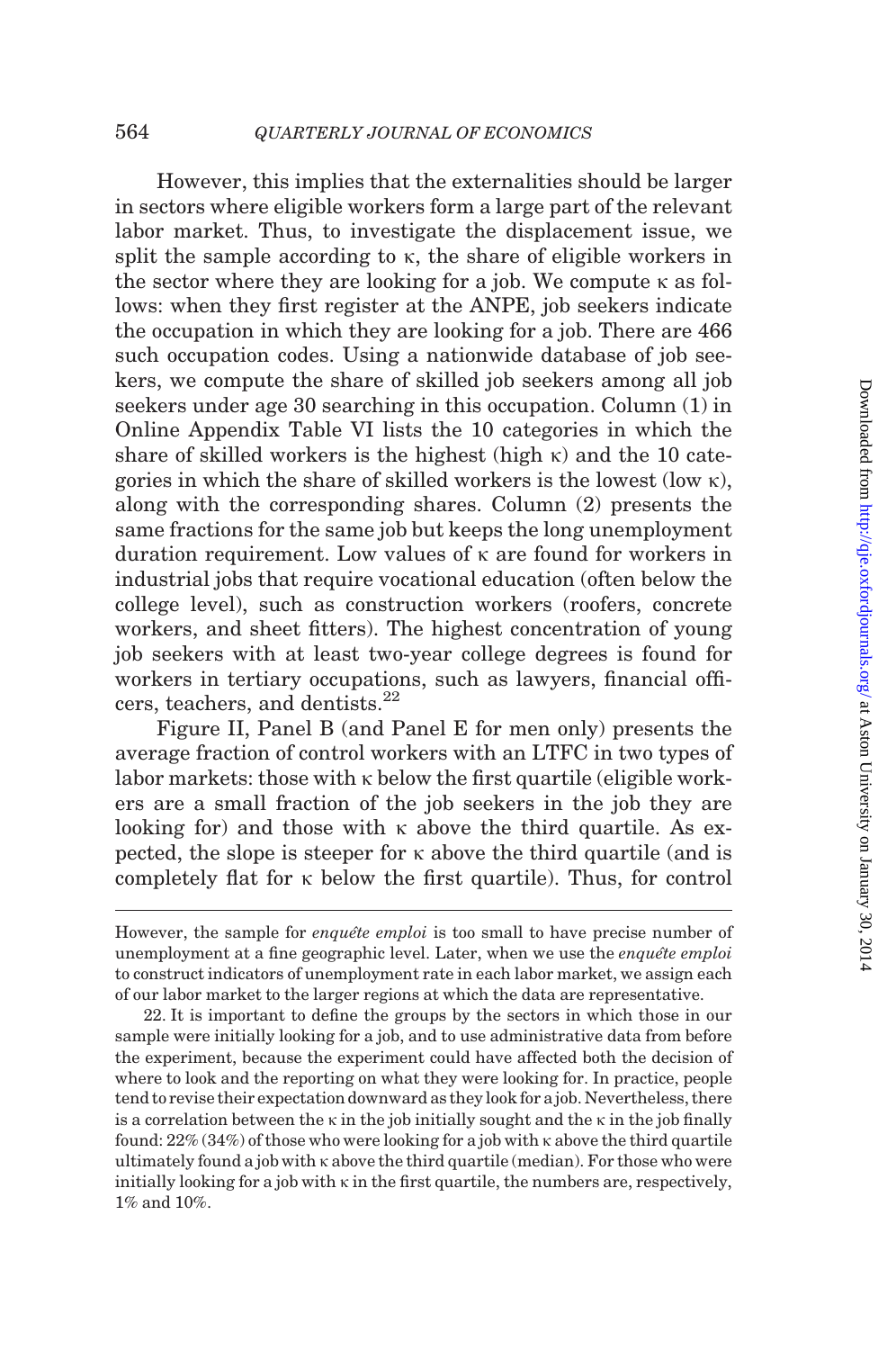workers looking for jobs where they compete mainly with eligible workers, the higher the fraction treated, the worst they fare. This is not true for those who compete with a much larger pool.

The last three columns of [Table V](#page-31-0) present the results of the pooled regression, restricting the sample to those looking jobs where  $\kappa$  is above the third quartile. In Panel A (LTFC), the externality is about three times larger for high  $\kappa$  than for the whole sample and is significant in the population as a whole. This is still driven by men, though there is a negative point estimate for women (which is still insignificant). In Panel B (LT), the externalities are twice as large for men above the third quartile of  $\kappa$  than for the sample as a whole, but the number is positive (and insignificant) for women, which leads the point estimate for the whole sample to actually be lower in column  $(4)$  (high  $\kappa$ ) than in column  $(1)$  (all workers).<sup>23</sup>

Finally, the model has the testable implication that externalities should be larger in weak labor markets. We define a weak labor market by the interactions of being in a generally depressed area (labor market area with unemployment rate above the median, as measured in the *enquete emploi*<sup>24</sup>), and being in one of the later cohort (entered program eligibility between April and July 2008) who were looking for employment after the 2008 recession started. The unemployment rate in these markets at the time our survey was conducted (eight months after entry in the program) was 11.0%, versus 8.2% in the rest of the sample.

Panels C (for all the unemployed) and F (for men only) [in](#page-27-0) [Figure II](#page-27-0) plot average unemployment rates for men among those unassigned to treatment by fraction assigned, separating the sample between weak labor market and strong labor market. In normal conditions, there is no evidence of externalities. However, in weak labor markets, the control group means are lower in all the cities that have some workers assigned to the treatment than in super-control. For men, the pattern is clearly declining in both graphs. For all workers together, there is a surprising blip up in the 75% group (note that both for men and for all workers, the sample gets quite small).

We build the regression framework around our pooled estimates, by interacting both the treatment dummy and the dummy

<sup>23.</sup> The results for  $\kappa$  below the third quartile are all insignificant.

<sup>24.</sup> As mentioned, the *enquête emploi* only gives us more aggregated regional data, so we assign each labor market to the corresponding region.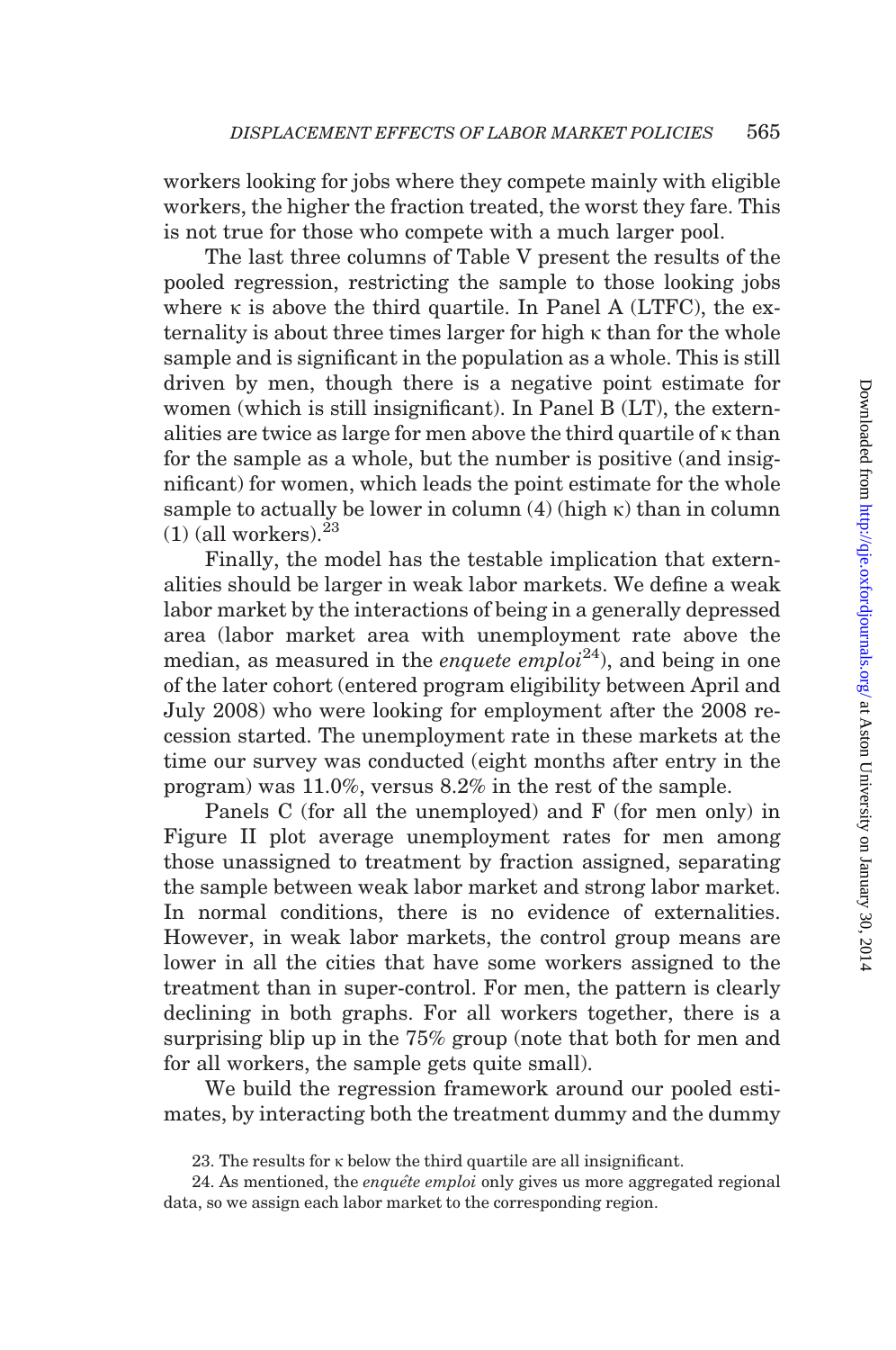that indicates that a labor market was treated with an interaction of a bad labor market dummy (which varies at the regional level) and a bad cohort dummy.

(8) 
$$
y_{ic} = \alpha_3 + \beta_3^{LL}(Z_{ic}P_c * LL_{ic}) + \beta_3(Z_{ic}P_c * (1 - LL_{ic})) + \delta_3^{LL}(P_c * LL_{ic}) + \delta_3(P_c * (1 - LL_{ic})) + X\gamma_3 + \nu_{ic}
$$

where  $Z_{ic}$  and  $P_c$  are defined as before  $(Z_{ic}$  is assignment to treatment and  $P_c$  indicate that the area is treated), and  $LL_{ic} = LC_i * LM_c$  is a dummy equal to 1 in areas with high unemployment rate  $(LM_c = 1)$  and for the last cohorts  $(LC_i = 1)$  and 0 otherwise.  $LL_{ic}$  is included in the list of control variables X.

Externalities may vary across cohorts or regions for reasons that are not directly linked to labor market conditions. For example, the effectiveness of the program or the intensity of search efforts may have changed over time. Operators may have become better at assisting in job searches or, on the contrary, may have lost interest. Alternatively, they may have transferred their knowledge on ineligible workers. Finally, operators who bid in weak labor markets may be different than those who bid in strong labor markets.<sup>25</sup>

To test this, we estimate externalities separately in all combinations of cohorts and regions.

$$
y_{ic} = \alpha_4 + \beta_4^{LL}(Z_{ic}P_c * LC_i * LM_c) + \beta_4^{HL}(Z_{ic}P_c * HC_i * LM_c) + \beta_4^{LH}(Z_{ic}P_c * LC_i * HM_c) + \beta_4^{HH}(Z_{ic}P_c * HC_i * HM_c) + \delta_4^{LL}(P_c * LC_i * LM_c) + \delta_4^{HL}(P_c * HC_i * LM_c) + \delta_4^{LH}(P_c * LC_i * HM_c) + \delta_4^{HH}(P_c * HC_i * HM_c) + X\gamma_4 + \nu_{ic}
$$
\n(9)

where  $LC_i$  and  $LM_c$  are defined as before,  $HC_i$  is a dummy equal to 1 in strong cohorts ( $HC_i = 1 - LC_i$ ), and  $HM_c$  is a dummy equal to 1 in areas with strong labor markets  $(HM_c = 1 - LM_c)$ . In this specification, the implication of the theory is that  $\delta_4^{LL}$  is more negative than all the other  $\delta_4$  coefficients. The identification assumption is that to the extent that there are differences in externalities across regions and periods, the recession is the only reason

25. For example, we find that the for-profit operators appear to be more effective at placing the eligible workers than the not-for-profit workers, and the externalities are correspondingly larger in regions where they won. They may also have been working in different labor markets.

<span id="page-35-0"></span>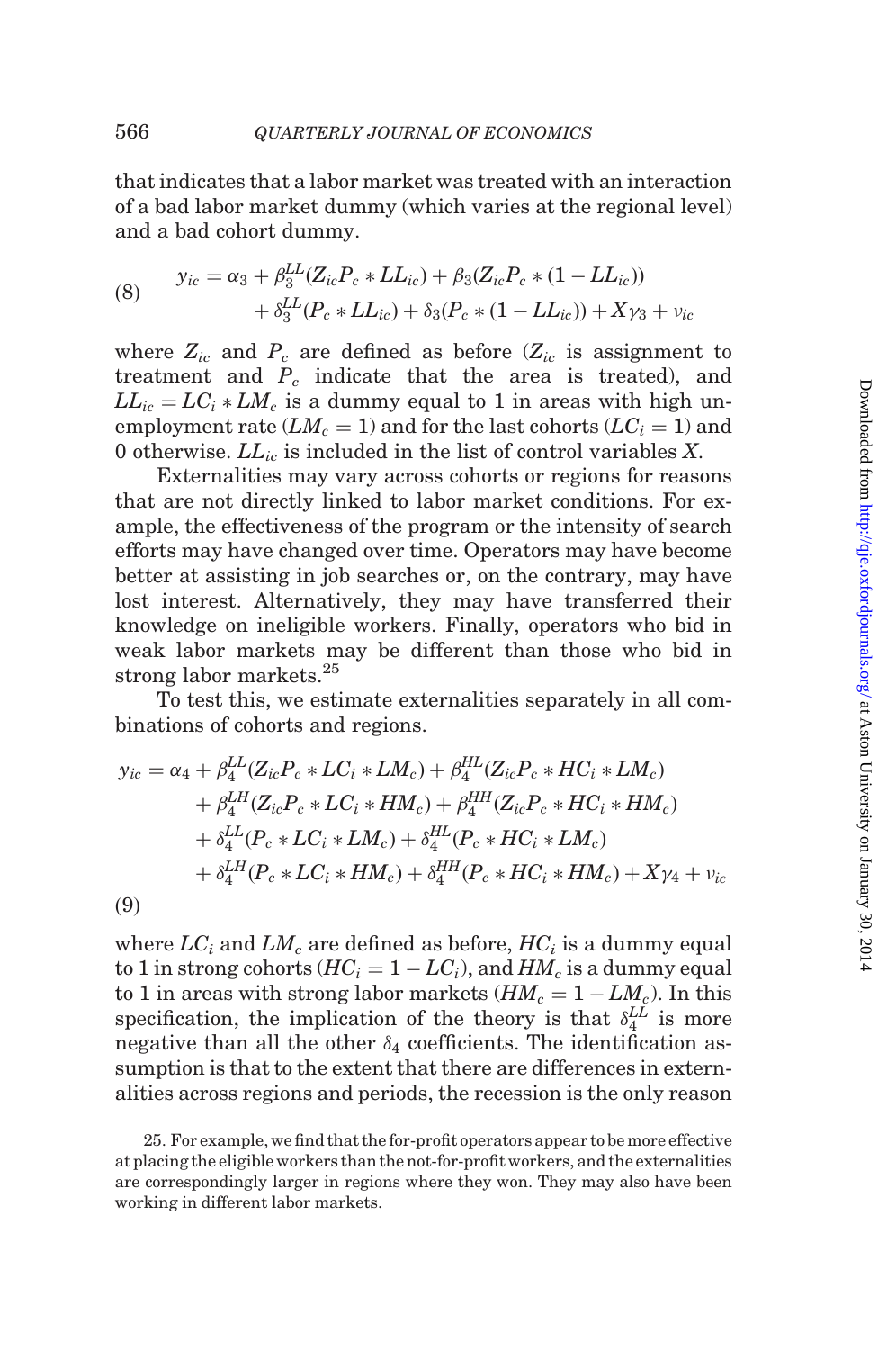they are particularly high in worst years in depressed regions, compared to other times or places. The full set of interactions of variables  $P_c$  and  $LC_i$  is included in the list of control variables X.

The results are presented in [Table VI.](#page-37-0) In Panel A, we compare externalities in weak labor markets and in all the others. In Panel B, we separately estimate all the coefficients in all four regions and cohort combinations. Consistent with the model, we observe in Panel A significant externalities in the weakest markets and no externalities elsewhere. In Panel B, we see that the effect of the interaction is not driven by the bad areas only or the bad cohorts only. In both specifications, we can reject equality of the externalities in weak markets with the other coefficients for LT, but not for LTFC. These results make sense, because it seems sensible that the externalities would be present not only to fixed-term employment but to all kinds of long-term contracts (fixed-term and indefinite).

### VI.D. Other Outcomes and Longer Term Results

We have so far focused on the short term and the main outcomes of interest for the program, LT, and LTFC. Job placement agencies were contractually incentivized to help beneficiaries find jobs within a maximum of 6 months, so the direct effects of the program are expected to disappear after 12 months. Because all the gains were in the form of fixed-term contracts, the gains could well have been temporary. However, a key rationale for such job placement policies is the idea that a young person's first job serves as a stepping stone, helping her find subsequent employment after her first contract ends (or move from having a six-month contract with a firm to a more permanent position). To investigate the persistence of program impacts, we conducted surveys at 12, 16, and 20 months after treatment assignment.

Columns (1) to (3) in [Table VII](#page-38-0) show the impact of the program and the externalities on any form of employment (including short-term temporary contract), at 8, 12, and 20 months.<sup>26</sup> Columns (4) to (6) show estimates of [equation \(7\)](#page-29-0) for long-term employment at 8, 12, and 20 months. In the short term, the program gave a small advantage to those assigned in the probability of finding any job (overall they are 1.9 percentage points—or 4%—more likely to find a job than those who were not assigned). The externalities are negative and of the same magnitude,

26. We omit 16 months because the results are the same as for 12 or 20 months.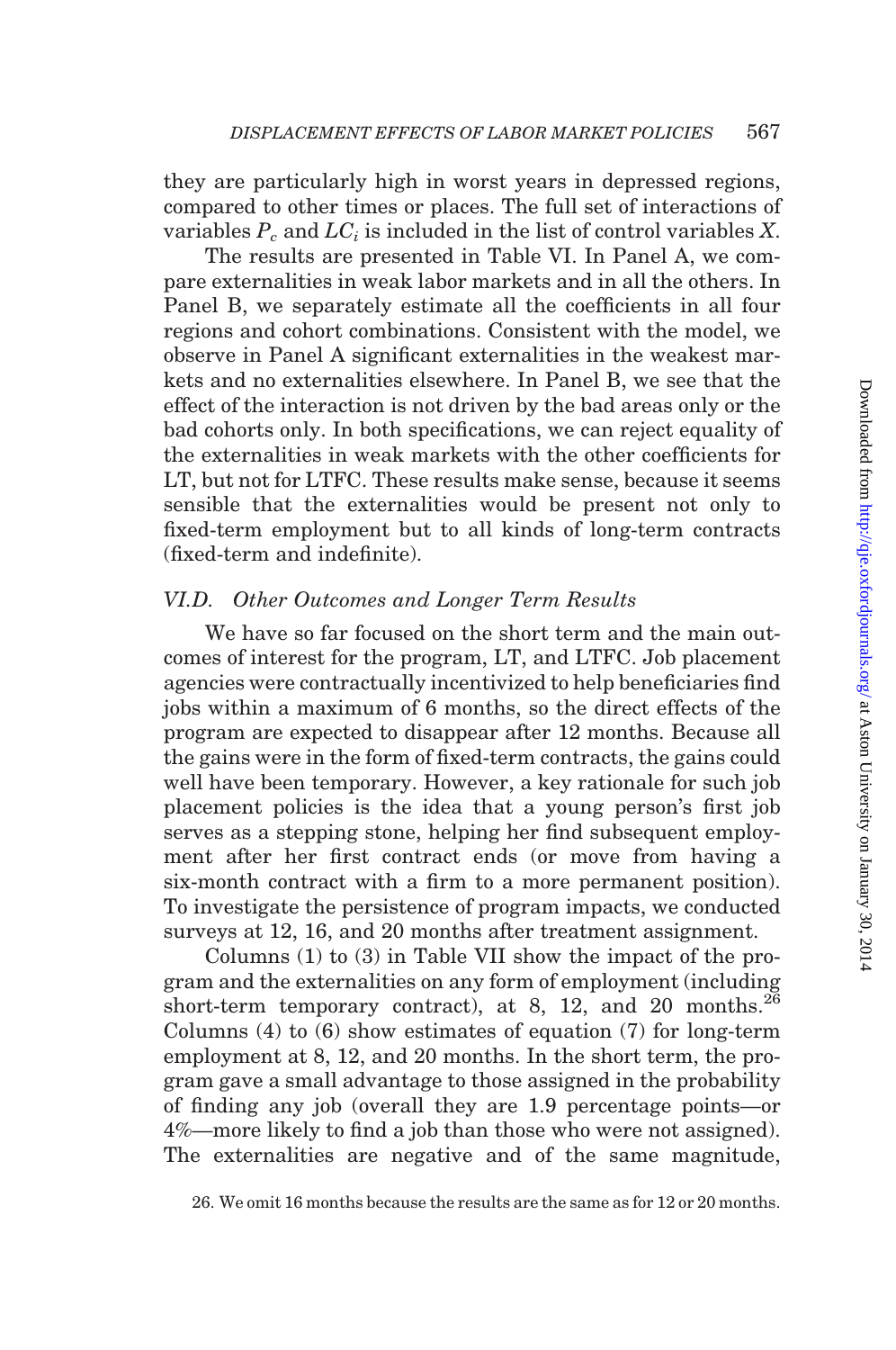|        | :<br>;                                 |
|--------|----------------------------------------|
|        |                                        |
|        | " BY AREA AND L                        |
|        |                                        |
| mann E | <b>H.TELLA</b><br>֥֢֝֝֜֜׆֧<br>֧֝֜<br>j |
|        | :<br>PROCRAM                           |
|        |                                        |
|        | ITY OF 1<br>í                          |

**TARLE VI** 

|                                                              | LT FC                                                                         | LT Empl<br>$\overline{a}$                                                                                                                                                   | LT FC                                                                                                                                                        | LT Empl<br>Men                                                                      | LT FC                                                                                                                              | LT Empl<br>Women                                                                     |
|--------------------------------------------------------------|-------------------------------------------------------------------------------|-----------------------------------------------------------------------------------------------------------------------------------------------------------------------------|--------------------------------------------------------------------------------------------------------------------------------------------------------------|-------------------------------------------------------------------------------------|------------------------------------------------------------------------------------------------------------------------------------|--------------------------------------------------------------------------------------|
|                                                              | $\widehat{\Xi}$                                                               | $\widehat{\mathfrak{A}}$                                                                                                                                                    | $\widehat{\mathbf{e}}$                                                                                                                                       | $\widehat{E}$                                                                       | $\widehat{5}$                                                                                                                      | $\widehat{\mathbf{e}}$                                                               |
| Panel A                                                      |                                                                               |                                                                                                                                                                             |                                                                                                                                                              |                                                                                     |                                                                                                                                    |                                                                                      |
| Assigned to program ( $\beta$ ) bad area, bad cohort         | $0.055***$                                                                    |                                                                                                                                                                             |                                                                                                                                                              | $0.110***$                                                                          |                                                                                                                                    | 0.036                                                                                |
|                                                              |                                                                               | $\begin{array}{l} 0.668\text{\footnotesize{#}}\\ 0.023)\\ 0.015\\ 0.015\\ 0.013\\ 0.017\text{\footnotesize{#}}\\ 0.011\\ 0.013\\ 0.009\\ 0.004\\ 0.009\\ 0.014 \end{array}$ | $\begin{array}{l} 0.082^{***} \\ 0.030) \\ 0.033^{***} \\ 0.035^{***} \\ 0.015) \\ 0.015 \\ 0.0143 \\ 0.032) \\ 0.036^{***} \\ 0.015) \\ 0.015) \end{array}$ |                                                                                     | $\begin{array}{c} 0.036 \\ 0.025 \\ 0.007 \\ 0.0011 \\ 0.011 \\ 0.031 \\ 0.007 \\ 0.031 \\ 0.007 \\ 0.004 \\ 0.007 \\ \end{array}$ |                                                                                      |
| Assigned to program ( $\beta$ ) good area or good cohort     | $(0.018)$<br>$0.015*$                                                         |                                                                                                                                                                             |                                                                                                                                                              | $\begin{array}{c} 0.036 \\ 0.019 \end{array}$                                       |                                                                                                                                    | $\begin{array}{c} (0.029) \\ 0.014 \end{array}$                                      |
|                                                              | $\begin{array}{c} (0.008) \\ -0.042^* \\ (0.024) \\ -0.009 \end{array}$       |                                                                                                                                                                             |                                                                                                                                                              | $\begin{array}{c} (0.021) \\ -0.144*** \\ (0.044) \\ -0.017 \\ (0.024) \end{array}$ |                                                                                                                                    | $\begin{array}{l} (0.015) \\ 0.035 \\ 0.041) \\ 0.006 \\ 0.020 \end{array}$          |
| In a program area ( $\delta_1$ ) bad area, bad cohort        |                                                                               |                                                                                                                                                                             |                                                                                                                                                              |                                                                                     |                                                                                                                                    |                                                                                      |
|                                                              |                                                                               |                                                                                                                                                                             |                                                                                                                                                              |                                                                                     |                                                                                                                                    |                                                                                      |
| In a program area $(\delta_2)$ good area or good cohort      |                                                                               |                                                                                                                                                                             |                                                                                                                                                              |                                                                                     |                                                                                                                                    |                                                                                      |
|                                                              | (0.010)                                                                       |                                                                                                                                                                             |                                                                                                                                                              |                                                                                     |                                                                                                                                    |                                                                                      |
| Test $(\delta_1 = \delta_2)$                                 | 0.202                                                                         | 0.05                                                                                                                                                                        | 0.867                                                                                                                                                        | 0.017                                                                               | 0.178                                                                                                                              | 0.533                                                                                |
| Panel B                                                      |                                                                               |                                                                                                                                                                             |                                                                                                                                                              |                                                                                     |                                                                                                                                    |                                                                                      |
| In a program area ( $\delta_1$ ) bad area, bad cohort        | $0.041*$                                                                      |                                                                                                                                                                             |                                                                                                                                                              |                                                                                     | $-0.039$                                                                                                                           | $-0.036$                                                                             |
|                                                              | (0.024)                                                                       | $\frac{0.078***}{(0.030)}$                                                                                                                                                  | $\begin{array}{l} 0.042 \\ 0.032) \\ 0.037 \\ 0.047 \\ 0.032) \\ 0.027 \\ 0.027 \\ 0.026) \\ 0.039 \end{array}$                                              |                                                                                     | $\begin{array}{l} 0.031 \\ 0.008 \\ -0.008 \\ 0.028 \\ 0.032 \\ -0.011 \\ \end{array}$                                             | (0.041)                                                                              |
| In a program area $(\delta_2)$ good area, bad cohort         | $\begin{array}{c} -0.024 \\ (0.019) \\ 0.011 \\ 0.011 \\ (0.017) \end{array}$ |                                                                                                                                                                             |                                                                                                                                                              |                                                                                     |                                                                                                                                    |                                                                                      |
|                                                              |                                                                               |                                                                                                                                                                             |                                                                                                                                                              |                                                                                     |                                                                                                                                    |                                                                                      |
| a program area ( $\delta_3$ ) bad area, good cohort<br>$\Xi$ |                                                                               |                                                                                                                                                                             |                                                                                                                                                              |                                                                                     |                                                                                                                                    |                                                                                      |
|                                                              |                                                                               | $\begin{array}{c} 0.044 \\ 0.028) \\ 0.038 \\ 0.038 \\ 0.015 \\ \end{array}$                                                                                                |                                                                                                                                                              |                                                                                     |                                                                                                                                    | $\begin{array}{c} 0.069^* \\ 0.041 \\ 0.041 \\ 0.033 \\ 0.033 \\ \hline \end{array}$ |
| In a program area $(\delta_4)$ good area, good cohort        | $-0.020$                                                                      |                                                                                                                                                                             |                                                                                                                                                              |                                                                                     |                                                                                                                                    |                                                                                      |
|                                                              | (0.019)                                                                       | (0.024)                                                                                                                                                                     | (0.027)                                                                                                                                                      | (0.046)                                                                             | $\begin{array}{c} (0.027) \\ 0.337 \\ 0.178 \end{array}$                                                                           | $\begin{array}{c} (0.033) \\ 0.185 \end{array}$                                      |
| Test $(\delta_1 = \delta_2 = \delta_3 = \delta_4)$           | 0.303                                                                         | 0.022                                                                                                                                                                       | 0.965                                                                                                                                                        | 0.024                                                                               |                                                                                                                                    |                                                                                      |
| Mean super-control                                           | 0.167                                                                         | 0.376                                                                                                                                                                       | 0.15                                                                                                                                                         | 0.396                                                                               |                                                                                                                                    | 0.364                                                                                |
| Observations                                                 |                                                                               | 11,806                                                                                                                                                                      |                                                                                                                                                              | 4,387                                                                               |                                                                                                                                    | 7,419                                                                                |
|                                                              |                                                                               |                                                                                                                                                                             |                                                                                                                                                              |                                                                                     |                                                                                                                                    |                                                                                      |

Notes. The table reports OLS regressions of employment outcome variables on a dummy for assigned to the program and a dummy for being in a local area with positive assignment probability, interacted with badfgood area and badfgood cohort dummies (see equation (9)). In Panel B, estimates related to program assignment are not reported for concision. Bad areas are those with an average unemployment rate during first semester of 2007 that is above the median of our areas. Bad cohorts are cohorts 5-11, that is, entering the experiment in April to July 2008. F Notes. The table reports OLS regressions of employment outcome variables on a dummy for assigned to the program and a dummy for being in a local area with positive assignment probability, interacted with bad/good area and bad/good cohort dummies (see [equation](#page-35-0) (9)). In Panel B, estimates related to program assignment are not reported for concision. Bad areas are those with an average unemployment rate during first semester of 2007 that is above the median of our areas. Bad cohorts are cohorts 8–11, that is, entering the experiment in April to July 2008. For the list of controls and the definition of the outcomes, see [Table](#page-21-0) III. The dependent variables are measured when surveyed eight months after the random assignment. The sample is restricted to job seekers who did not report that they were employed at the time of randomization. Only p-values for the equality tests are reported. Standard errors in parentheses are robust to heteroskedasticity and clustered at the local area level. \*\*\*indicate a 1% significance (\*\*5%, \*10%). equality tests are reported. Standard errors in parentheses are robust to heteroskedasticity and clustered at the local area level. \*\*\*indicate a 1% significance (\*\*5%, \*10%). Source. Job seekers' register (ANPE) and follow-up survey (DARES).

Source. Job seekers' register (ANPE) and follow-up survey (DARES).

# <span id="page-37-0"></span>568 QUARTERLY JOURNAL OF ECONOMICS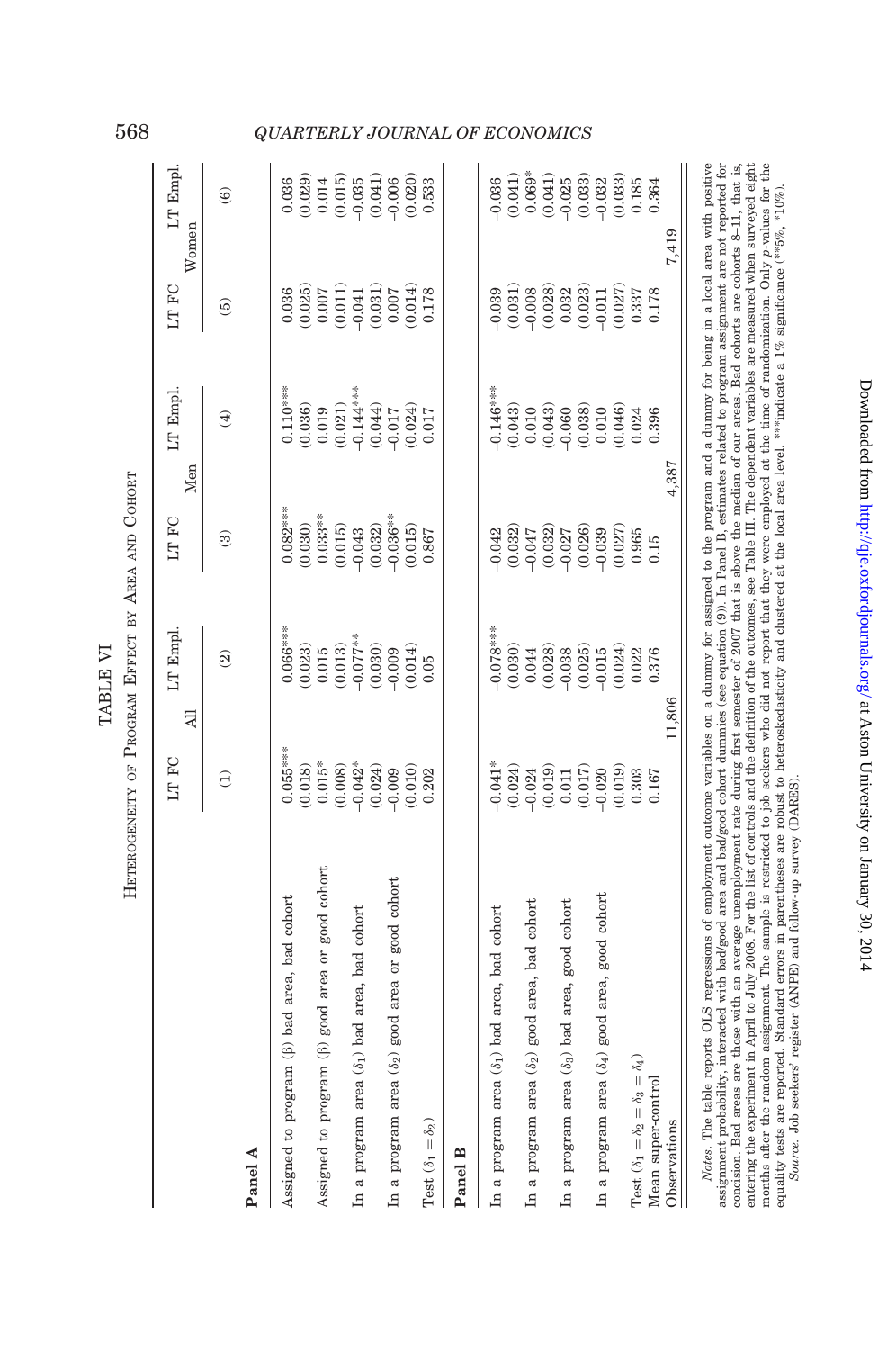#### TABLE VII

<span id="page-38-0"></span>SHORT-TERM VS. MEDIUM-TERM IMPACTS ON EMPLOYMENT OUTCOMES, ACCOUNTING FOR **EXTERNALITIES** 

|                                      |            | Any employment |              |            | Long-term employment |              |
|--------------------------------------|------------|----------------|--------------|------------|----------------------|--------------|
|                                      | (1)<br>All | (2)<br>Men     | (3)<br>Women | (4)<br>All | (5)<br>Men           | (6)<br>Women |
| Panel A: 8 months                    |            |                |              |            |                      |              |
| Assigned to program $(\beta)$        | $0.019*$   | 0.026          | 0.017        | $0.025**$  | $0.037**$            | 0.019        |
|                                      | (0.011)    | (0.017)        | (0.014)      | (0.012)    | (0.018)              | (0.014)      |
| In a program area $(\delta)$         | $-0.020$   | $-0.013$       | $-0.026$     | $-0.021*$  | $-0.043**$           | $-0.010$     |
|                                      | (0.013)    | (0.021)        | (0.018)      | (0.013)    | (0.020)              | (0.018)      |
| Net effect of program                | $-0.001$   | 0.014          | $-0.010$     | 0.003      | $-0.006$             | 0.009        |
| assignment $(\beta + \delta)$        | (0.011)    | (0.019)        | (0.015)      | (0.011)    | (0.018)              | (0.016)      |
| Control mean                         | 0.487      | 0.490          | 0.486        | 0.365      | 0.372                | 0.360        |
| Observations                         | 11,806     | 4,387          | 7,419        | 11,806     | 4,387                | 7,419        |
| Panel B: 12 months                   |            |                |              |            |                      |              |
| Assigned to program $(\beta)$        | 0.015      | 0.020          | 0.012        | 0.010      | 0.021                | 0.004        |
|                                      | (0.012)    | (0.020)        | (0.014)      | (0.012)    | (0.019)              | (0.015)      |
| In a program area $(\delta)$         | $-0.025*$  | $-0.007$       | $-0.036**$   | $-0.001$   | 0.006                | $-0.006$     |
|                                      | (0.014)    | (0.024)        | (0.017)      | (0.014)    | (0.024)              | (0.018)      |
| Net effect of program                | $-0.009$   | 0.013          | $-0.024$     | 0.009      | 0.027                | $-0.002$     |
| assignment $(\beta + \delta)$        | (0.013)    | (0.021)        | (0.015)      | (0.012)    | (0.021)              | (0.015)      |
| Control mean                         | 0.560      | 0.556          | 0.563        | 0.454      | 0.447                | 0.458        |
| Observations                         | 10,263     | 3,792          | 6,471        | 10,263     | 3,792                | 6,471        |
| Panel C: 20 months                   |            |                |              |            |                      |              |
| Assigned to program $(\beta)$ -0.010 |            | $-0.015$       | $-0.007$     | $-0.014$   | $-0.022$             | $-0.009$     |
|                                      | (0.011)    | (0.018)        | (0.015)      | (0.012)    | (0.018)              | (0.016)      |
| In a program area $(\delta)$         | 0.009      | 0.030          | $-0.002$     | $-0.004$   | 0.007                | $-0.010$     |
|                                      | (0.012)    | (0.020)        | (0.016)      | (0.013)    | (0.022)              | (0.017)      |
| Net effect of program                | $-0.001$   | 0.015          | $-0.009$     | $-0.018*$  | $-0.014$             | $-0.019$     |
| assignment $(\beta + \delta)$        | (0.010)    | (0.017)        | (0.013)      | (0.011)    | (0.019)              | (0.013)      |
| Control mean                         | 0.654      | 0.643          | 0.660        | 0.576      | 0.567                | 0.580        |
| Observations                         | 9,809      | 3,619          | 6,190        | 9,809      | 3,619                | 6,190        |

Notes. The table reports OLS regressions of employment outcome variables on a dummy for assigned to the program and a dummy for being in a local area with positive assignment probability (see [equation](#page-23-0) [\(6\)\)](#page-23-0). For the list of controls, see [Table III.](#page-21-0) The dependent variable in columns (1)–(3) is any sort of employment (including short-term temporary contract); in columns (4)–(6) it is either a long-term fixed contract or an indefinite-erm contract. In Panel A, outcomes are measured when surveyed 8 months after the random assignment; in Panel B, 12 months; and in Panel C, 20 months. The sample is restricted to job seekers who did not report that they were employed at the time of randomization. Standard errors in parentheses are robust to heteroskedasticity and clustered at the local area level. \*\*\*indicate a 1% significance (\*\*5%, \*10%)

Source. Job seekers' register (ANPE) and waves 2 to 4 of the follow-up survey (DARES).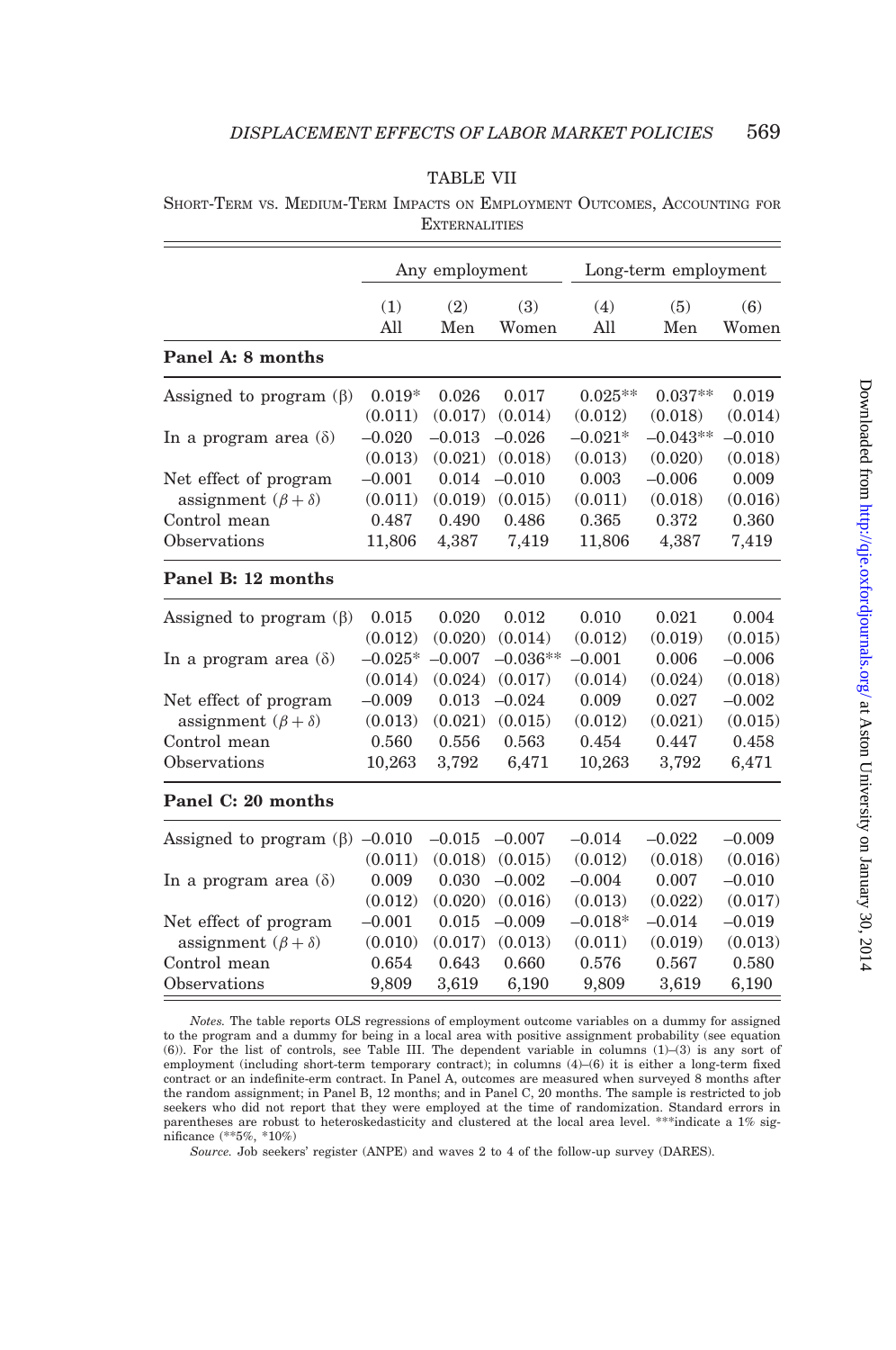though insignificant, and there is no net positive impact of assignment to the program. Over time, more and more of the control group workers find a job (65.4% by 20 months), and the difference between assigned and nonassigned disappears. Likewise, any difference between assigned and nonassigned in the probability to find stable employment disappears over time.

[Table VIII](#page-40-0) presents the impacts of the program on total earnings (including 0 values for those who earn nothing, and unemployment benefits for those who receive them), at eight months and beyond. The effects on wages could theoretically be positive or negative in the short or long run. Although our model predicts no impacts on wages (and impact on earnings coming only from impacts on wages), the impact could have been negative if treated workers were encouraged to quickly accept low-quality jobs, rather than wait for something better. Alternatively, the effect could have been positive if programs helped individuals find better job matches. Overall, however, there appears to have been no significant treatment effect (or externalities) on wages. There is a positive effect on earnings for just men at eight months (which is attributable to the increase in the probability to be employed), but not beyond. [Online Appendix Table IX](http://hwmaint.qje.oxfordjournals.org/lookup/suppl/doi:10.1093/qje/qjt001/-/DC1) presents the results for wages, to be taken with some caution since wages is a selected outcome.<sup>27</sup>

# VII. Instrumental Variable Estimates of Program Impact

The estimates presented herein are of direct policy interest in our context, because the policy was to offer access to the reinforced program, not constrain eligible youth to participate. The reduced-form estimates are also sufficient to estimate externalities. However, the impact of the program on those actually participating is also of interest. In particular, the parameter of interest in the model is the relationship between the direct impact of program participation and the externality.

27. The absence of an effect on wages also helps distinguish the model we propose from an alternative model. In a standard search model, wage bargaining can lead to employment externalities. [Cahuc and Le Barbanchon \(2010\)](#page-48-0) develop a model in which externalities on the nontreated arise from wage bargaining: a raise in treated labor market prospects increases bargained wages and decreases overall job creation. However, if this mechanism was at work, we would expect to observe impacts on both employment and wages for the treated.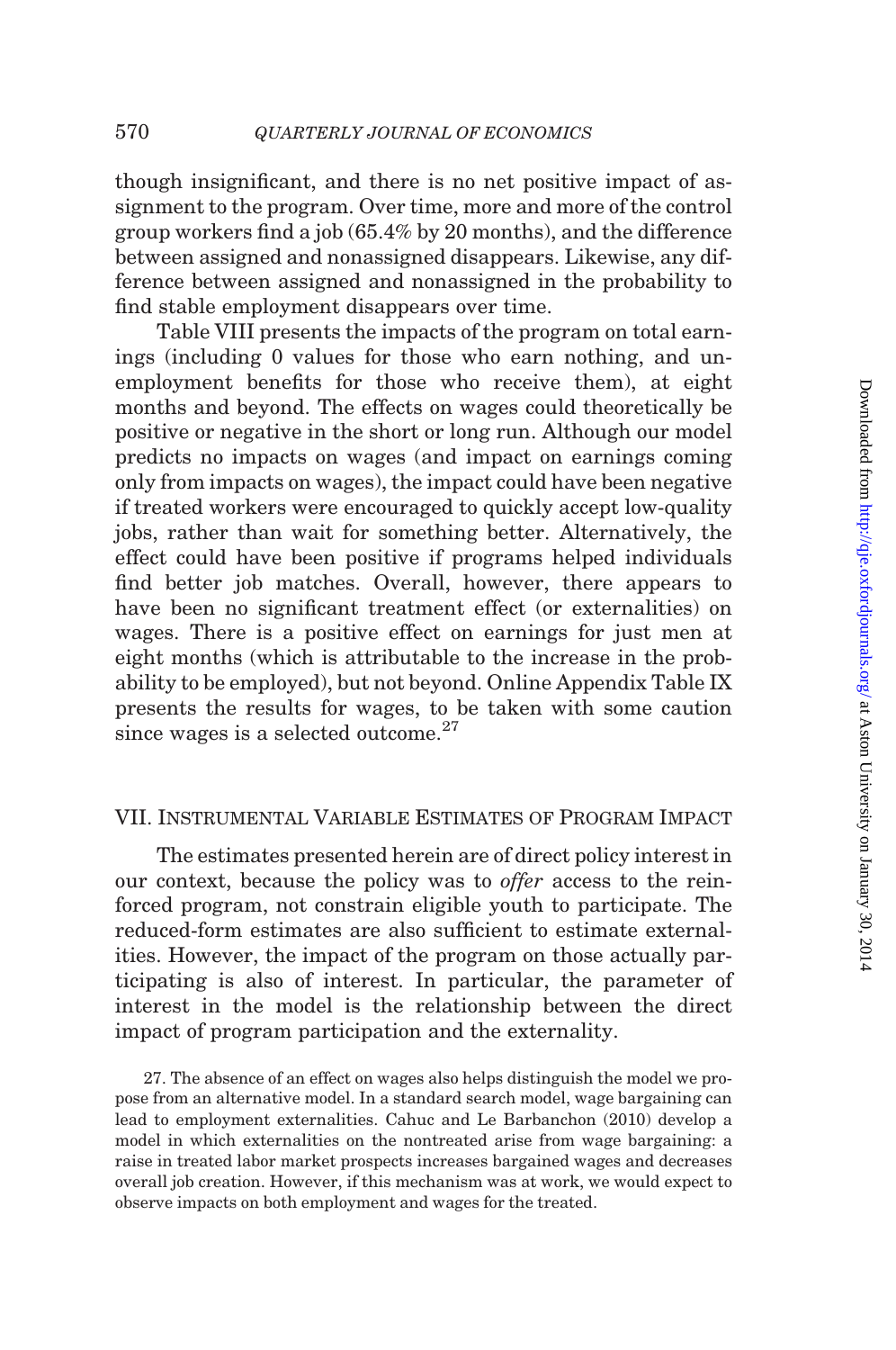| IERNI VO, MIEDICH IERNI IMIACIO ON IEARNINGO, IXCOOCNIRNO FOR IEAIERNAEITIEC |            |            |              |
|------------------------------------------------------------------------------|------------|------------|--------------|
|                                                                              | (1)<br>All | (2)<br>Men | (3)<br>Women |
| Panel A: 8 months                                                            |            |            |              |
| Assigned to program $(\beta)$                                                | 20.354     | 132.289**  | $-37.278$    |
|                                                                              | (30.465)   | (66.149)   | (42.585)     |
| In a program area $(\delta)$                                                 | 7.509      | $-48.023$  | 34.313       |
|                                                                              | (34.640)   | (66.342)   | (42.490)     |
| Net effect of program assignment $(\beta + \delta)$                          | 27.862     | 84.265     | $-2.965$     |
|                                                                              | (29.957)   | (71.066)   | (21.326)     |
| Control mean                                                                 | 914        | 947        | 896          |
| Observations                                                                 | 11,806     | 4,387      | 7,419        |
| Panel B: 12 months                                                           |            |            |              |
| Assigned to program $(\beta)$                                                | $-13.493$  | $-37.477$  | 4.130        |
|                                                                              | (42.149)   | (88.484)   | (42.995)     |
| In a program area $(\delta)$                                                 | 10.810     | 41.019     | $-3.929$     |
|                                                                              | (46.747)   | (97.210)   | (43.737)     |
| Net effect of program assignment $(\beta + \delta)$                          | $-2.683$   | 3.542      | 0.200        |
|                                                                              | (37.912)   | (74.709)   | (38.280)     |
| Control mean                                                                 | 996        | 1073       | 952          |
| Observations                                                                 | 10,263     | 3,792      | 6,471        |
| Panel C: 20 months                                                           |            |            |              |
| Assigned to program $(\beta)$                                                | $-12.070$  | 13.060     | $-30.028$    |
|                                                                              | (31.494)   | (62.019)   | (34.207)     |
| In a program area $(\delta)$                                                 | $-28.488$  | 53.386     | $-69.507$    |
|                                                                              | (45.083)   | (71.864)   | (57.588)     |
| Net effect of program assignment $(\beta + \delta)$                          | $-40.557$  | 66.446     | $-99.535*$   |
|                                                                              | (42.335)   | (73.690)   | (52.295)     |
| Control mean                                                                 | 1072       | 1103       | 1054         |
| Observations                                                                 | 9,809      | 3,619      | 6,190        |

| TABLE VIII |  |
|------------|--|
|------------|--|

<span id="page-40-0"></span>SHORT-TERM VS. MEDIUM-TERM IMPACTS ON EARNINGS, ACCOUNTING FOR EXTERNALITIES

Notes. The table reports OLS regressions of earnings on a dummy for assigned to the program and a dummy for being in a local area with positive assignment probability (see [equation \(6\)](#page-23-0)). Earnings are as declared in the survey, including income from transfers. For the list of controls, see [Table III.](#page-21-0) In Panel A, outcome is measured when surveyed 8 months after the random assignment; in Panel B, 12 months; and in Panel C, 20 months. The sample is restricted to job seekers who did not report that they were employed at the time of randomization. Standard errors in parentheses are robust to heteroskedasticity and clustered at the local area level. \*\*\*indicate a 1% significance (\*\*5%, \*\*10%).

Source. Job seekers' register (ANPE) and waves 2 to 4 of the follow-up survey (DARES).

Because participation was endogenous, a natural strategy is to instrument program participation with assignment to the program, that is, to estimate the following equation where program participation  $(T_{ic})$  is instrumented by assignment to the program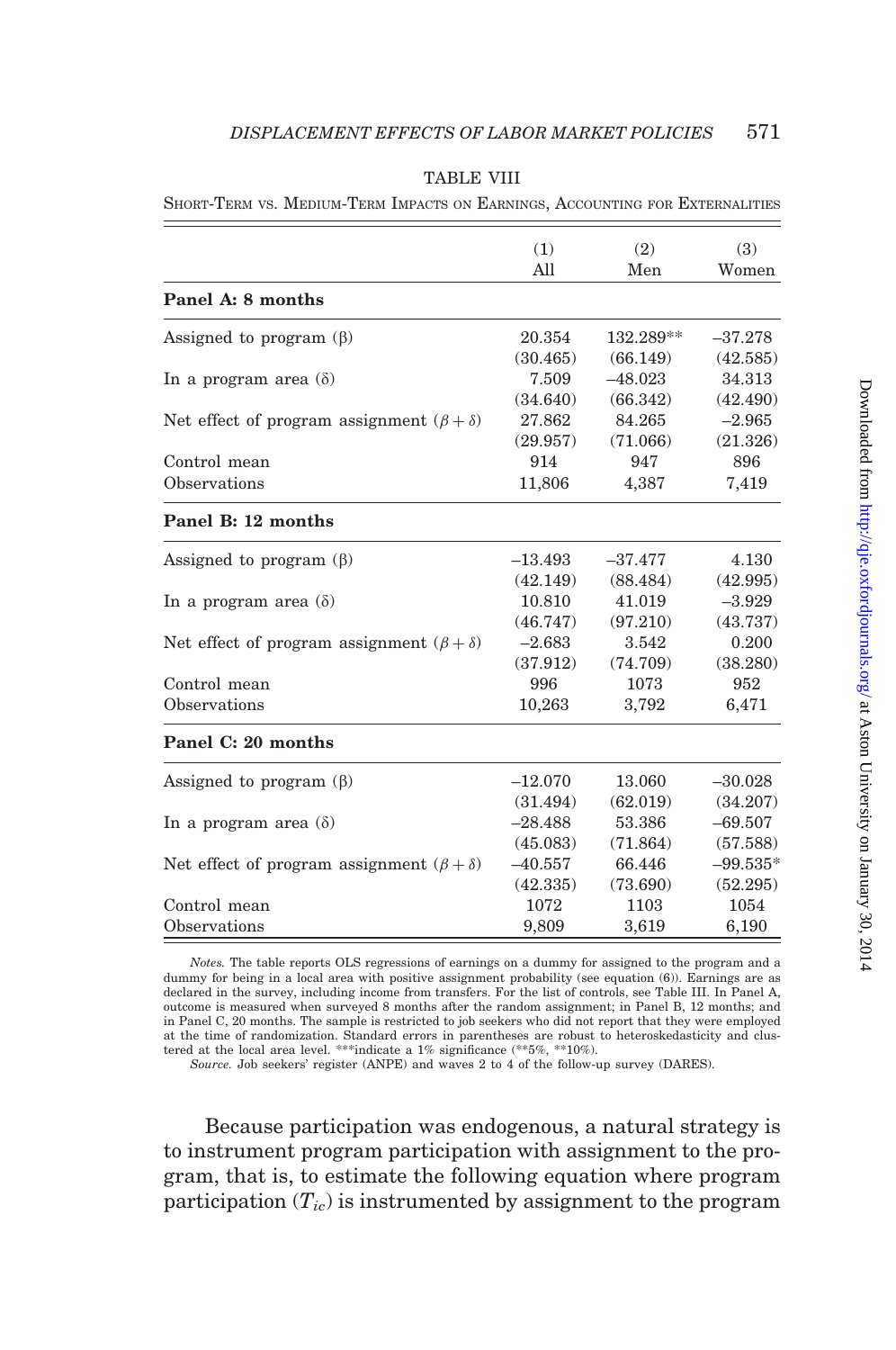<span id="page-41-0"></span> $(Z_{ic})$  and all the other variables are treated as exogenous and included in the instruments set:

(10) 
$$
y_{ic} = \alpha_5 + \beta_5 T_{ic} P_c + \delta_5 P_c + X \gamma_5 + v_{ic}
$$

where  $\beta_5$  compares treated to other untreated eligible workers in treated areas.

To estimate the overall effect of the treatment on the treated, the treated are compared to those in the super-control group. We estimate the following instrumental variables (IV) equation using treatment assignment as an instrument for program participation, and the other variables as instruments for themselves:

(11) 
$$
y_{ic} = \alpha_6 + \beta_6 T_{ic} P_c + \delta_6 P_c (1 - T_{ic}) + X \gamma_6 + \xi_{ic}
$$

The presence of externalities, however, complicates the interpretation of  $\beta_5$  and  $\beta_6$ . Specifically, we now show that on top of the usual monotonicity and independence assumptions (there is no direct effect of program assignment on eligible youths' behavior, other through any externality they may suffer and the fact that being assigned makes them more likely to receive the treatment), another necessary assumption in this context is that the externality on an untreated worker is independent of his treatment status. In other words, we need to assume that the potential outcomes when untreated are on average the same for the compliers and the noncompliers of our experiments (the potential outcomes when treated are, of course, allowed to vary).

To see this, consider the simple case in which areas are randomly assigned to a probability of treatment P that is either positive or 0, and individuals in the "treatment" area are randomly assigned to the treatment. Assume for simplicity, and as is the case in our context, that individuals assigned to the control group are never treated (so, in the notation of [Imbens and Angrist](#page-49-0) [\(1994\)](#page-49-0),  $T(0) = 0$  and  $T = T(1)Z$ ).

There are three potential outcomes  $y(P, T)$ :  $y(0, 0)$  is the potential outcome when no treatment takes place in the area,  $y(1, 0)$ is the potential outcome when untreated in a treatment area, and  $y(1, 1)$  the potential outcome when treated.

The observed outcome is then simply:

$$
y = y(0, 0)(1 - P) + y(1, 0)P(1 - T) + y(1, 1)PT
$$
  
= y(0, 0) + (y(1, 0) – y(0, 0))P + (y(1, 1) – y(1, 0))PT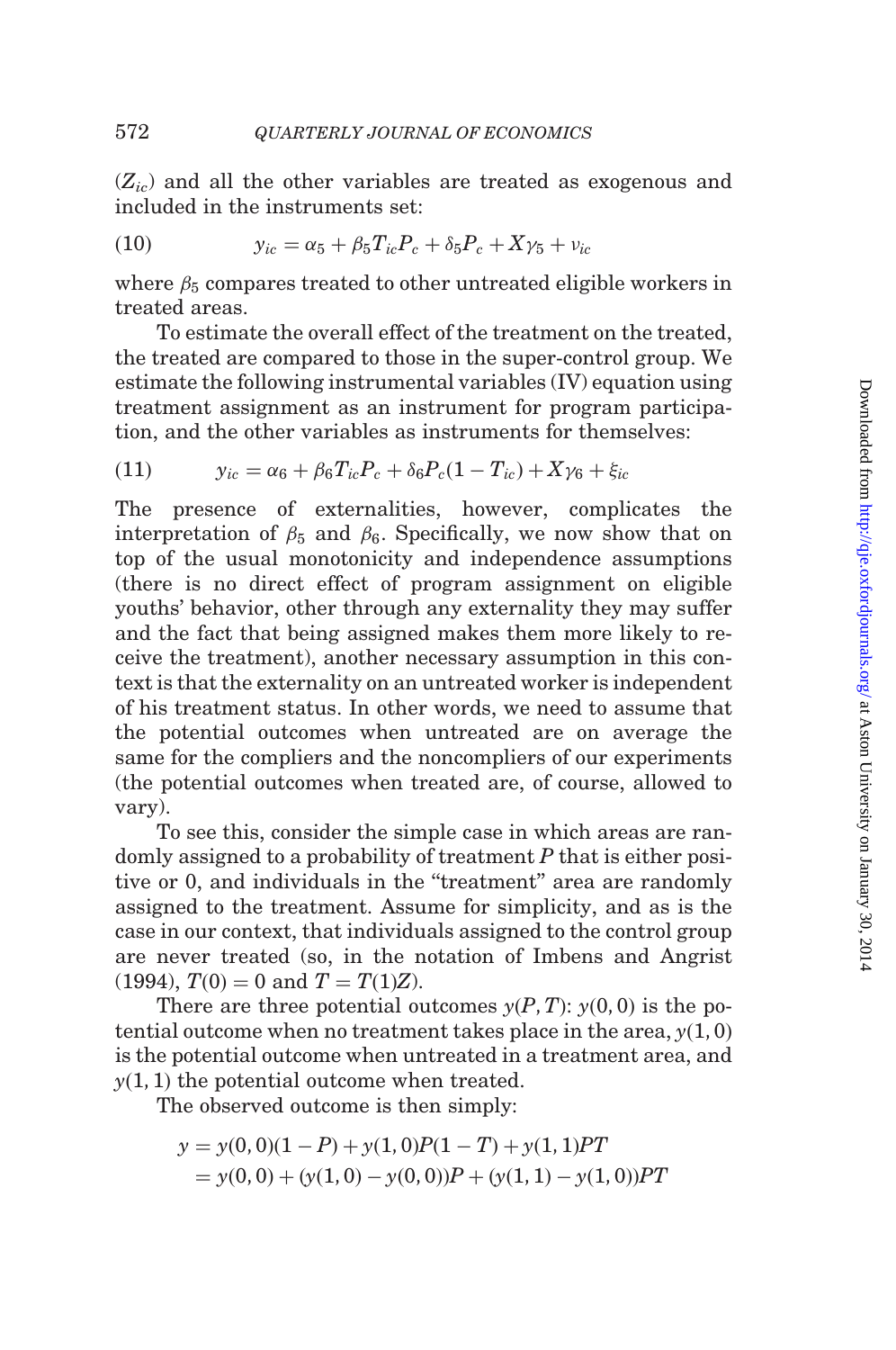Then we have:

$$
E(y|P, Z) = E(y(0, 0)) + E(y(1, 0) - y(0, 0))P
$$
  
+ 
$$
E(y(1, 1) - y(1, 0)|T = 1)P(T = 1)|Z)PZ.
$$

What IV identifies is (1)  $AE = E(y(1,0) - y(0,0))$ , which is the average externality over the population, and (2) the ''treated in treated zone" effect,  $TTZ = E(y(1, 1) - y(1, 0)|T(1) = 1).^{28}$  Simple manipulations show that this parameter can be expressed as the difference between the treatment on the treated parameter (TT) and the externality on the treated (ET):

$$
TTZ = E(y(1, 1) - y(0, 0)|T(1) = 1) -
$$
  
 
$$
E(y(1, 0) - y(0, 0)|T(1) = 1) = TT - ET
$$

Meanwhile, the average externality can be expressed as:

$$
AE = E(y(1,0) - y(0,0)|T(1) = 1)P(T(1) = 1) + E(y(1,0) - y(0,0)|T(1) = 0)P(T(1) = 0) = ET * P(T(1) = 1) + ENT * P(T(1) = 0)
$$

Under the assumption  $ENT = ET(=AE)$ , the TT parameter is simply the sum of AE and TTZ.

A natural question is whether the assumption that the externality is the same for everybody is reasonable. It could be violated if, for example, the compliers in the experiment chose to be treated because they worried about externalities, or if compliers are the type of people who search harder for a job and would thus have suffered more from the externalities if not treated (since externalities are multiplicative in the search effort).

These caveats notwithstanding, [Table IX](#page-43-0) presents the results, which suggest fairly large net impacts of the program for people who actually take it up. Compared to the super-control, the estimate suggest that it increased the probability that they get an LTFC by 4 percentage points (25%), and LT by 3.6

<sup>28.</sup> Note that the treatment effect here subsumes any externality that the treated workers impose on each others. The externality is defined as the externality imposed on a nontreated worker in a treated area.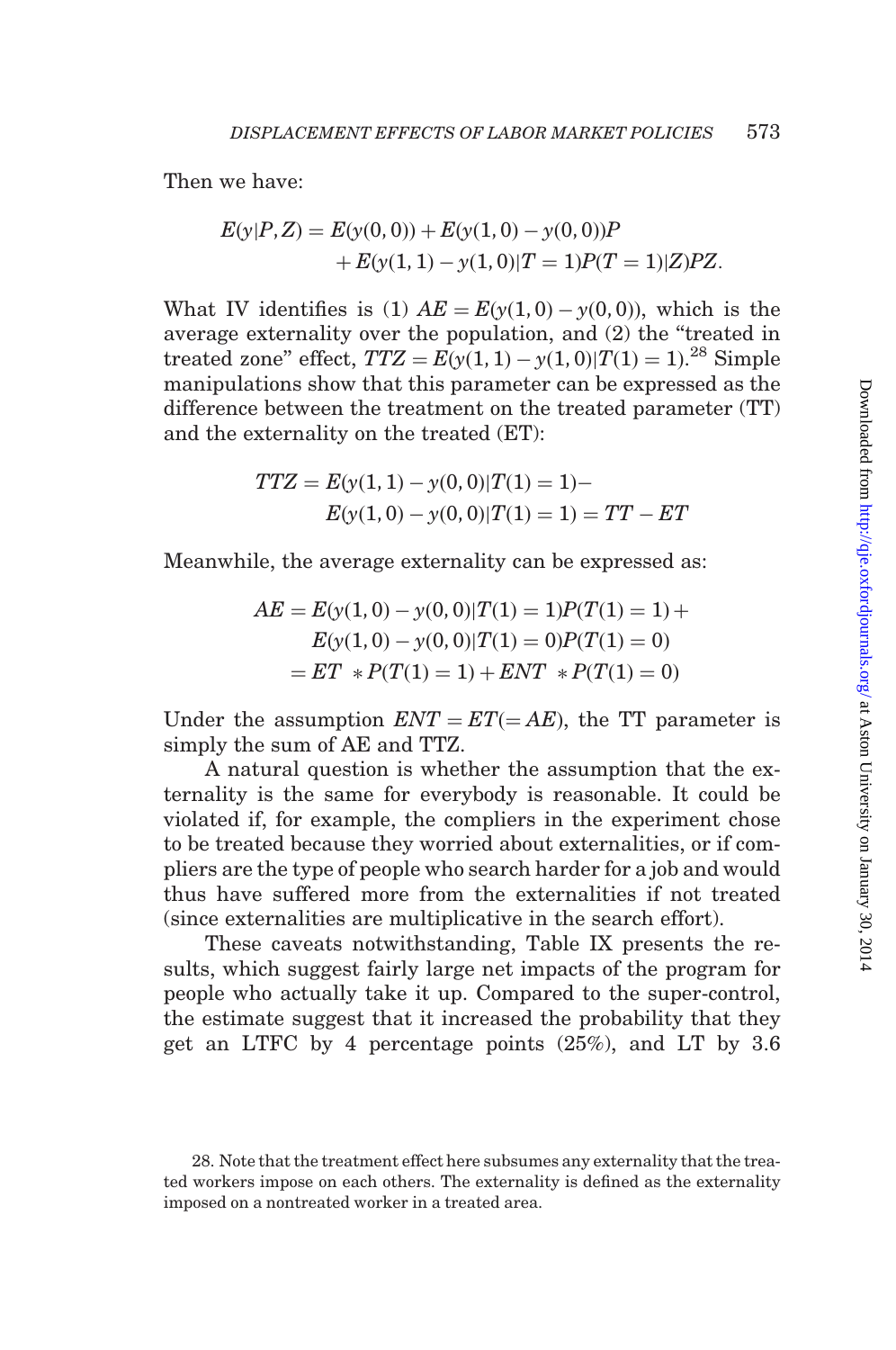|                                                        |                                                   | Not employed          |                                                                               |                                                                          | Not employed, above third quartile |                                 |
|--------------------------------------------------------|---------------------------------------------------|-----------------------|-------------------------------------------------------------------------------|--------------------------------------------------------------------------|------------------------------------|---------------------------------|
|                                                        | $\overline{\mathsf{A}}\overline{\mathsf{I}}$<br>Ξ | Men<br>$\widehat{2}$  | Women<br>$\widehat{\mathcal{C}}$                                              | $\widehat{\mathfrak{g}}$<br>$\overline{AB}$                              | Men<br>$\widehat{\Theta}$          | Women<br>$\widehat{\mathbf{e}}$ |
| Panel A: Long-term fixed contract                      |                                                   |                       |                                                                               |                                                                          |                                    |                                 |
| Program participation $(\beta)$                        | $0.054***$                                        | $0.095***$            | 0.030                                                                         | $0.094***$                                                               | $0.176***$                         | 0.048                           |
|                                                        | (0.018)                                           | (0.030)               |                                                                               |                                                                          | (0.074)                            | (0.052)                         |
| In a program area ( $\delta$ )                         | $-0.014$                                          | $-0.036***$           |                                                                               |                                                                          | $-0.088**$                         | $-0.014$                        |
|                                                        | (0.009)                                           | (0.014)               |                                                                               |                                                                          | (0.036)                            | (0.028)                         |
| Net effect of program participation $(\beta + \delta)$ | $0.040***$                                        | $0.060***$            | $\begin{array}{c} (0.023) \\ -0.001 \\ 0.012) \\ 0.029 \\ 0.019) \end{array}$ | $\begin{array}{c} (0.039) \\ -0.041^{*} \\ (0.021) \\ 0.053 \end{array}$ | $\frac{0.088}{0.062}$              | 0.035                           |
|                                                        | (0.014)                                           | (0.023)               |                                                                               | (0.033)                                                                  |                                    | (0.042)                         |
| Control mean                                           | 0.16                                              | 0.131                 | 0.177                                                                         | 0.19                                                                     | 0.161                              | 0.204                           |
| Panel B: Long-term employment                          |                                                   |                       |                                                                               |                                                                          |                                    |                                 |
| Program participation $(\beta)$                        | $0.057***$                                        | 0.083**               | 0.044                                                                         | 0.044                                                                    | 0.145                              | 0.000                           |
|                                                        | $(0.027)$<br>-0.021*                              | $(0.041)$<br>-0.043** |                                                                               |                                                                          | (0.096)                            | (0.064)                         |
| In a program area ( $\delta$ )                         |                                                   |                       |                                                                               | $(0.049)$<br>$-0.005$<br>$(0.024)$                                       | $-0.083*$                          | 0.033                           |
|                                                        | (0.013)                                           | (0.020)               | $\begin{array}{c} (0.034) \\ -0.010 \\ (0.018) \\ 0.034 \end{array}$          |                                                                          | (0.048)                            | (0.033)                         |
| Net effect of program participation $(\beta + \delta)$ | 0.036                                             | 0.040                 |                                                                               | 0.039                                                                    | 0.063                              | 0.033                           |
|                                                        | (0.022)                                           | (0.034)               | (0.029)                                                                       | (0.038)                                                                  | (0.075)                            | (0.049)                         |
| Control mean                                           | 0.365                                             | 0.372                 | 0.36                                                                          | 0.403                                                                    | 0.408                              | 0.401                           |
| Observations                                           | 11,806                                            | 4,387                 | 7,419                                                                         | 3,066                                                                    | 1,016                              | 2,050                           |
|                                                        |                                                   |                       |                                                                               |                                                                          |                                    |                                 |

Notes. The table reports IV regressions of employment outcome variables on a dummy for participation into the program and a dummy for being in a local area with positive assignment probability (see equation (10)). Particip see Table III. The sample is restricted to job seekers who did not report that they were employed at the time of randomization. Columns (1)–(3) include job seekers searching for all<br>kinds of jobs; columns (4)–(6) include Notes. The table reports IV regressions of employment outcome variables on a dummy for participation into the program and a dummy for being in a local area with positive assignment probability (see [equation](#page-41-0) (10)). Participation into the program is instrumented by assignment to the program. For the list of controls and the definition of the outcomes see [Table](#page-21-0) III. The sample is restricted to job seekers who did not report that they were employed at the time of randomization. Columns (1)–(3) include job seekers searching for all kinds of jobs; columns (4)–(6) include only job seekers searching for jobs in which the share of skilled job seekers (k) is above the third quartile in the distribution of jobs. Standard errors in parentheses are robust to heteroskedasticity and clustered at the local area level. \*\*\*indicate a 1% significance (\*\*5%, \*10%). errors in parentheses are robust to heteroskedasticity and clustered at the local area level. \*\*\*indicate a 1% significance (\*\*5%, \*10%).

Source. Job seekers' register (ANPE) and follow-up survey (DARES). Source. Job seekers' register (ANPE) and follow-up survey (DARES).

# <span id="page-43-0"></span>574 QUARTERLY JOURNAL OF ECONOMICS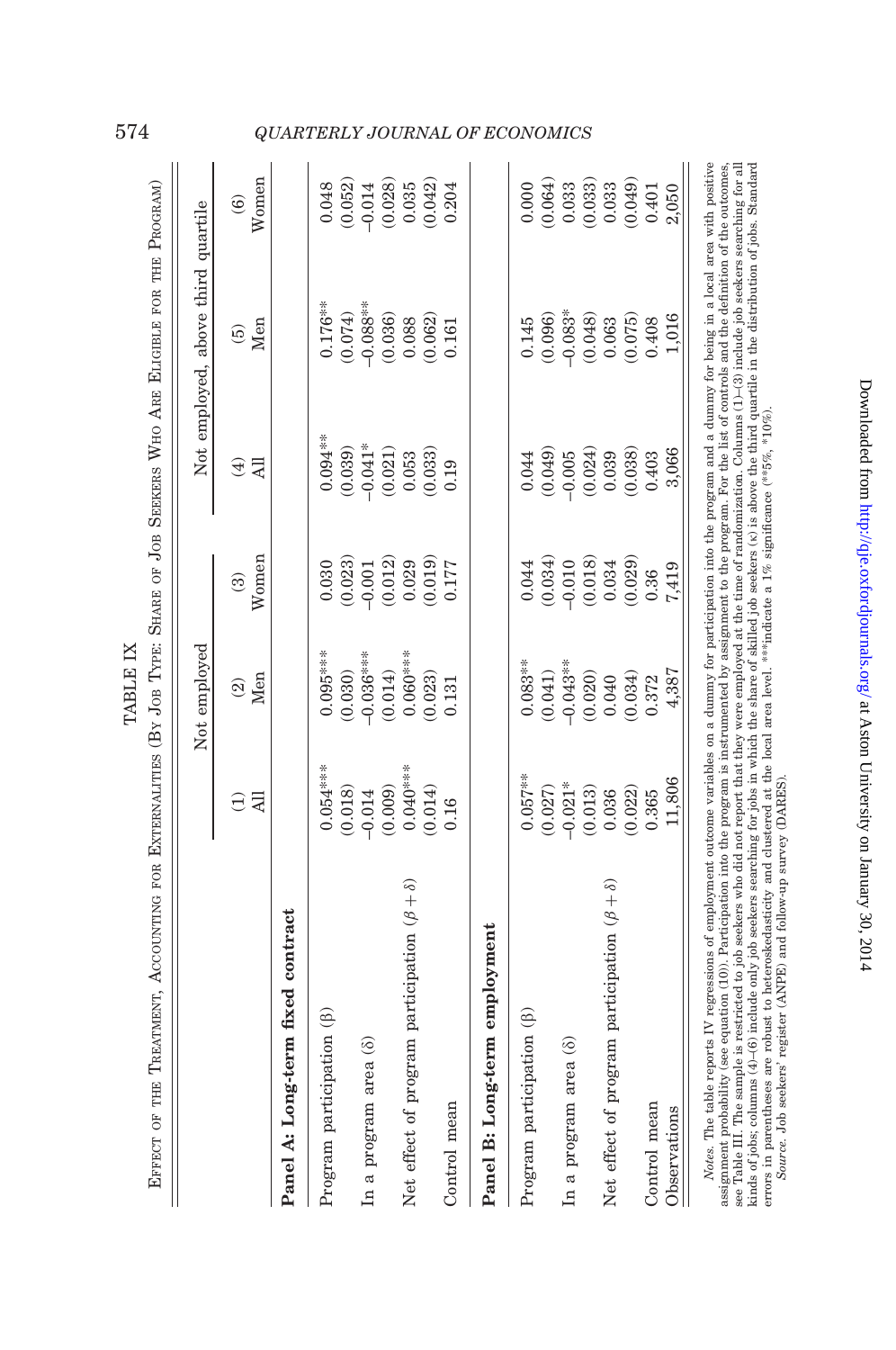percentage points (9.8%). Compared to others in the same labor markets, the program increases the chance that participants get an LTFC by 5.4 percentage points and that of getting an LT by 5.7 percentage points. The estimates of externalities are of course unaffected, so the treatment effects are now quite a bit larger than the externalities, which is exactly what we would expect.

The reason the net impact of program assignments are 0 while the net treatment effect is positive is because the take-up is fairly low: those who are assigned but do not take up suffer the same externalities as those who are not assigned. The impact on them is sufficiently negative to compensate for the positive impact on those who are treated.

The difference between the IV and reduced-form results has important implications: a study in which compliance rates were high due to intense follow-up would greatly overestimate the effect of a policy where the program is offered, but compliance is not enforced for the target group if one would then just scale down the effect by the expected take-up under a voluntary program. This is because it would not take into account the potential negative externalities on the never-takers in such a program.

[Table X](#page-45-0) presents the results of the estimation of externalities and the direct program effects in weak labor markets compared to other times. As in [Table VI,](#page-37-0) we find larger externalities and larger treatment effect in weak labor markets. In weak labor market, the effect of participation is 12 percentage points for LTFC and 14.5 percentage points for LT, and the externalities, as before, are 4.2 percentage and 7.7 percentage points, respectively. In normal times, the externalities are not significantly different from zero, and the treatment effects are 3.5 and 3.6 percentage points, respectively.

#### VIII. Conclusion

This evaluation of an assistance program for young, college-educated job seekers offers a unique opportunity to measure both the direct effect of counseling and the equilibrium effects, in a given market, of providing counseling to a proportion of the eligible population.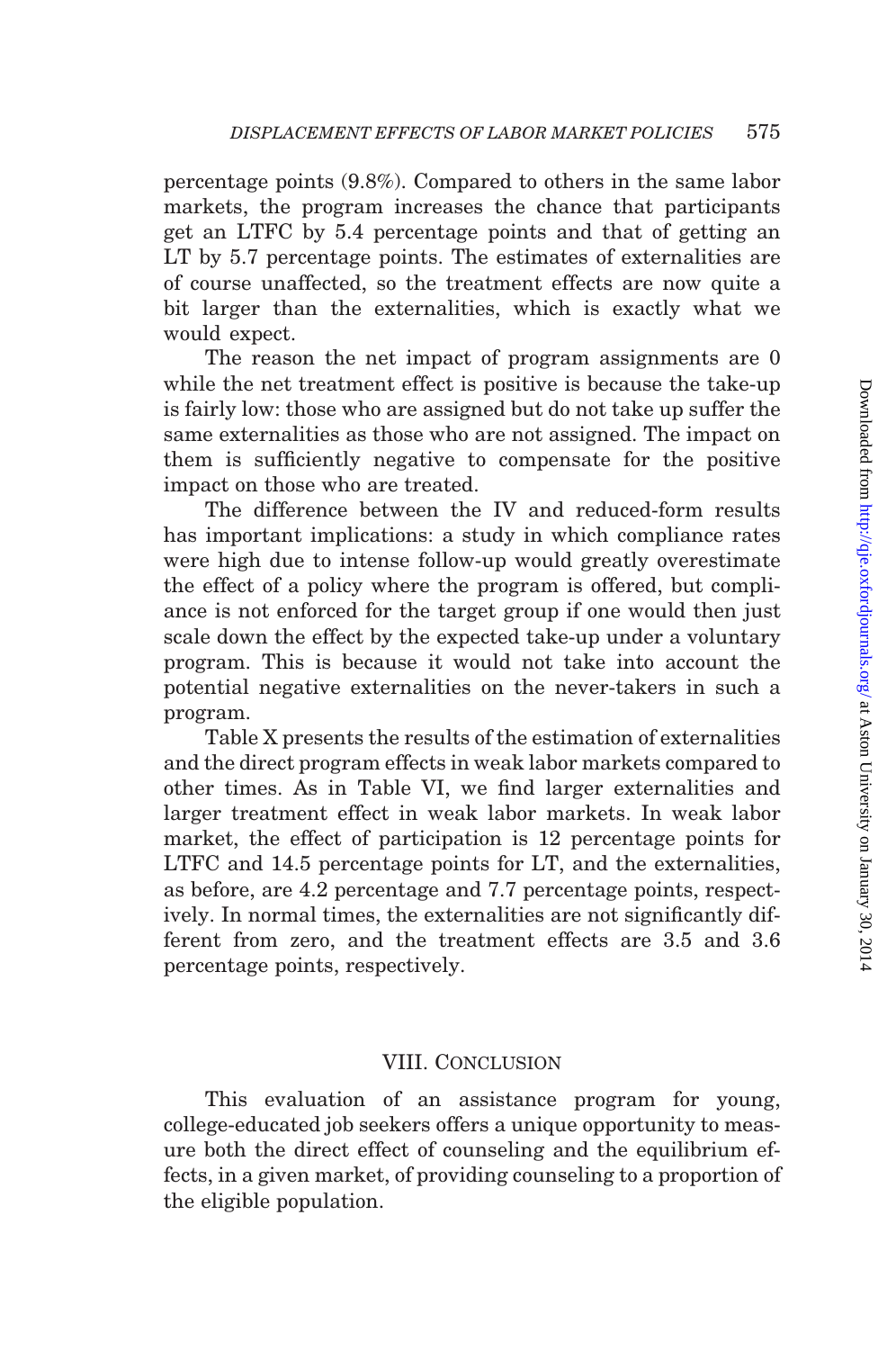|                                                            | LT FC      | LT Empl.<br>₹            | LT FC       | LT Empl.<br>Men |          | LT FC LT Empl.<br>Women |
|------------------------------------------------------------|------------|--------------------------|-------------|-----------------|----------|-------------------------|
|                                                            |            | $\widehat{\mathfrak{D}}$ | ඔ           | $\bigoplus$     | ම        | ම                       |
| Program participation $(\beta_1)$ bad area, bad cohort     | $0.123***$ | $0.145***$               | $0.177***$  | $0.239***$      | 0.081    | 0.81                    |
|                                                            | (0.041)    | (0.050)                  | 0.068       | 0.081)          | (0.056)  | (0.066)                 |
| Program participation $(\beta_2)$ good area or good cohort | $0.036*$   | 0.035                    | $0.073**$   | 0.043           | 0.017    | 0.034                   |
|                                                            | (0.019)    | 0.030)                   | (0.034)     | (0.047)         | 0.025)   | (0.037)                 |
| In a program area ( $\delta_1$ ) bad area, bad cohort      | $-0.042*$  | $-0.076***$              | $-0.044$    | $-0.146***$     | $-0.041$ | 0.034                   |
|                                                            | (0.024)    | 0.030)                   | (0.033)     | (0.045)         | (0.031)  | (0.040)                 |
| In a program area $(\delta_2)$ good area or good cohort    | $-0.009$   | 0.009                    | $-0.036***$ | 0.017           | 0.007    | $-0.006$                |
|                                                            | (0.010)    | (0.014)                  | 0.015)      | (0.024)         | (0.014)  | 0.021)                  |
| Test $(\delta_1 = \delta_2)$                               | 0.205      | 0.05                     | 0.844       | 0.017           | 0.18     | 0.541                   |
| Mean super-control                                         | 0.167      | 0.376                    | 0.15        | 0.396           | 0.178    | 0.364                   |
| Observations                                               |            | 1.806                    |             | 4.387           |          | 7,419                   |

assignment probability, interacted with badlgood and badlgood cohort dummies. Participation into the program is instrumented by assignment to the program. Bad areas are<br>those with an average unemployment rate during first April to July 2008. For the list of controls and the definition of the outcomes, see Table III. The dependent variables are measured when surveyed eight months after the random<br>assignment. The sample is restricted to job s assignment probability, interacted with bad/good area and bad/good cohort dummies. Participation into the program is instrumented by assignment to the program. Bad areas are those with an average unemployment rate during first semester of 2007 that is above the median of our areas. Bad cohorts are cohorts 8–11, that is, entering the experiment in April to July 2008. For the list of controls and the definition of the outcomes, see [Table](#page-21-0) III. The dependent variables are measured when surveyed eight months after the random assignment. The sample is restricted to job seekers who did not report that they were employed at the time of randomization. Only p-values for the equality tests are reported. Standard errors in parentheses are robust to heteroskedasticity and clustered at the local area level. \*\*\*indicate a 1% significance (\*\*5%, \*10%). Standard errors in parentheses are robust to heteroskedasticity and clustered at the local area level. \*\*\*indicate a 1% significance (\*\*5%, \*10%). Source. Job seekers' register (ANPE) and follow-up survey (DARES). Source. Job seekers' register (ANPE) and follow-up survey (DARES).

TABLE X

HETEROGENEITY OF THE EFFECT OF PROGRAM PARTICIPATION, BY AREA AND COHORT TABLE X

# <span id="page-45-0"></span>576 QUARTERLY JOURNAL OF ECONOMICS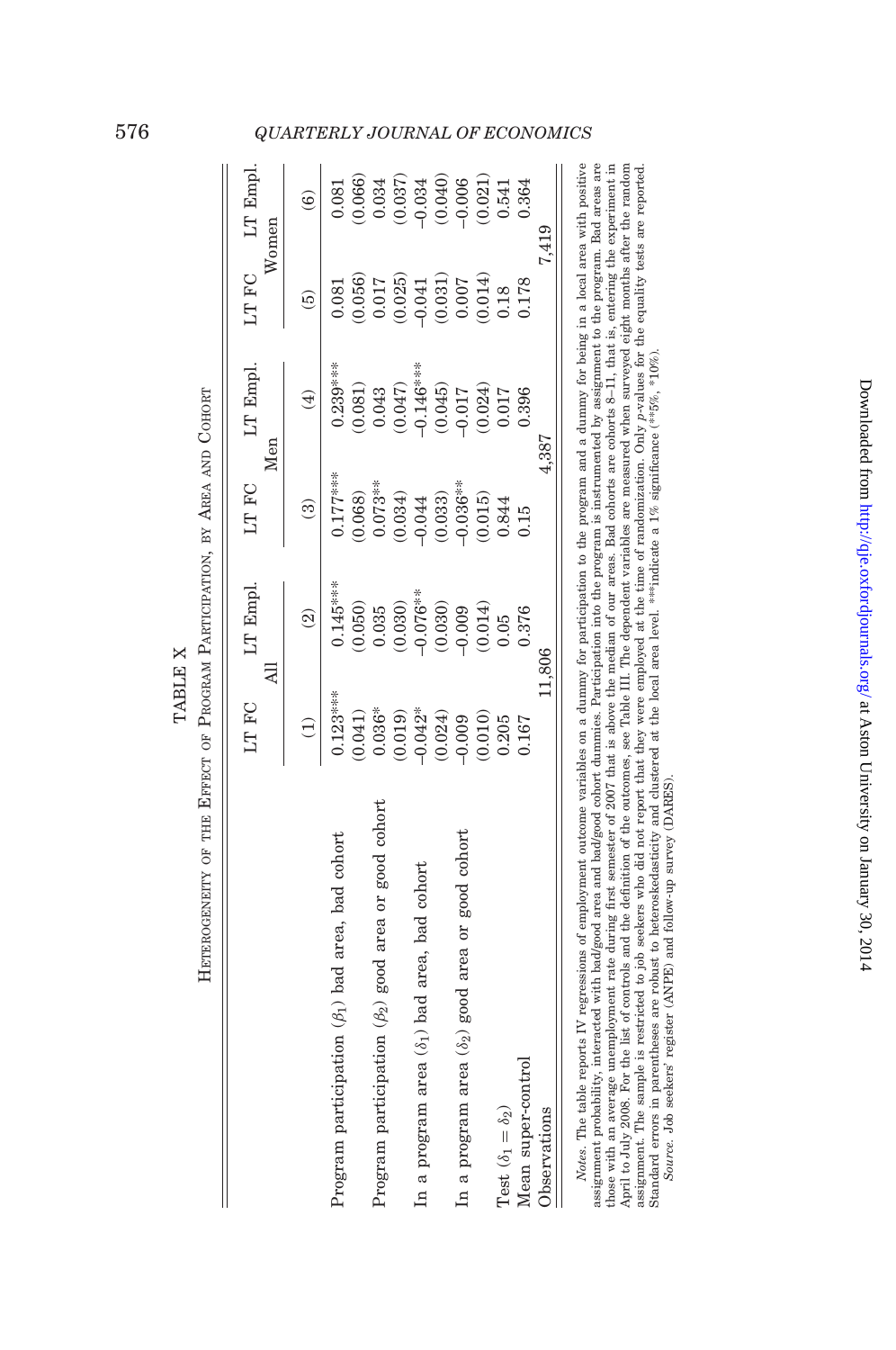We find that the reinforced counseling program did have a positive impact on the employment status of young job seekers eight months after assignment into the treatment group, compared to untreated job seekers. However, this effect came partly at the expense of other workers, especially in weak labor markets.

The externalities we estimate suggest that part of the program effects in the short run were due to an improvement in the search ability of some workers, which reduced the relative job search success of others. These results challenge conventional theories of equilibrium unemployment [\(Hall 1979](#page-48-0); [Pissarides](#page-49-0) [2000\)](#page-49-0) but they are consistent with a search model that takes rationing into account [\(Landais, Michaillat, and Saez 2012;](#page-49-0) [Michaillat 2012](#page-49-0)). This model has an additional prediction that is also verified in the data: externalities are stronger in weaker labor markets where competition for jobs is fiercer. This prediction allows us to distinguish it from a pure rat race model, where treatment places the worker at the front of the queue for a fixed supply of jobs.

Additional evidence suggests that the main effect of the program was to help those treated find a job slightly faster, at the expense of others who subsequently took longer to find employment. In particular, after 12 months (and up to 20 months), the program effects on employment had entirely disappeared. In other words, there is no stepping stone effect, in which a fixed-term job can lead to a permanent position.

This has important consequences for estimating the welfare implication and cost benefit of this program. Indeed, in our setting, a back-of-the-envelope calculation suggests that taking externalities into account radically changes the conclusion. Our IV point estimates imply that for 1,000 people who were effectively treated by the program, 36 have found long-term jobs within eight months because of it. However, for 1,000 treated workers, there were on average 2,300 nontreated in the same regions, and the externalities estimates imply that out of these 2,300, 48 were displaced. In other words, there were in fact *more* jobs lost than found. Although this negative point estimate should not be taken too seriously (0 is definitely part of the confidence interval), we cannot reject that the program had, on net, no positive effect. If we had ignored externalities and taken as point estimate the IV within treatment zone, we would have found that out of 1,000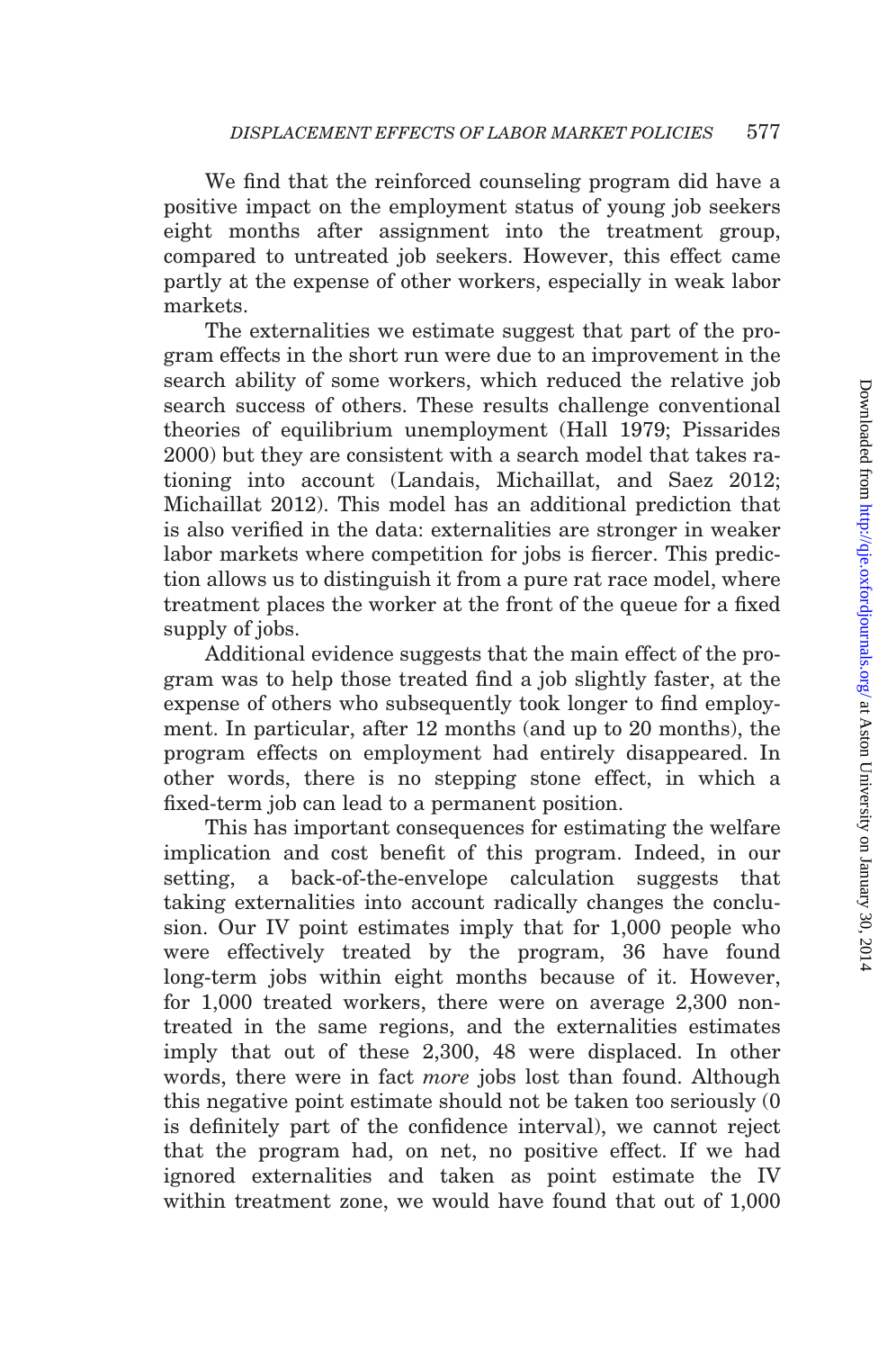treated workers, 57 found long-term jobs within eight months because of the program. The cost of the program was on average 1,160 euros per worker, 585 euros higher than the cost of the regular employment services for the same duration.<sup>29</sup> Ignoring externalities, we would have thus concluded, for example, that 100,000 euros invested in the program would lead 9.7 extra people to find a job within eight months. Because the effect disappears by 12 months, this already appears to be quite expensive, at about 10,000 euros for a job found on average four months earlier. But at least it is not counterproductive. With externalities, investing 100,000 euros leads to no improvement at all.30

These results suggest that the current enthusiasm among policy makers in Europe for active labor market programs should be tempered because most available evidence in their favor does not take equilibrium effects into account. Micro treatment effect estimates of these policies cannot be directly used to draw macroeconomic conclusions. More broadly, our results are suggestive of externalities which should be taken into account when evaluating any labor market policy.<sup>31</sup>

CENTRE DE RECHERCHE EN ÉCONOMIE ET STATISTIQUE (CREST) Massachussetts Institute of Technology Paris School of Economics CENTRE DE RECHERCHE EN ECONOMIE ET STATISTIQUE (CREST) CENTRE DE RECHERCHE EN ÉCONOMIE ET STATISTIQUE (CREST)

29. Detailed calculations on the cost-benefit analysis are available on request.

30. The program led to a net positive impact on the number of fixed-term contracts of six months or more, but for welfare, we really need to consider durable jobs.

31. For example, [Landais, Michaillat, and Saez \(2012\)](#page-49-0) use the estimates in this article [\(Tables IX](#page-43-0) and [X\)](#page-45-0) to calibrate their model. Notice, however, that our estimates are obtained on the specific population of young unemployed workers.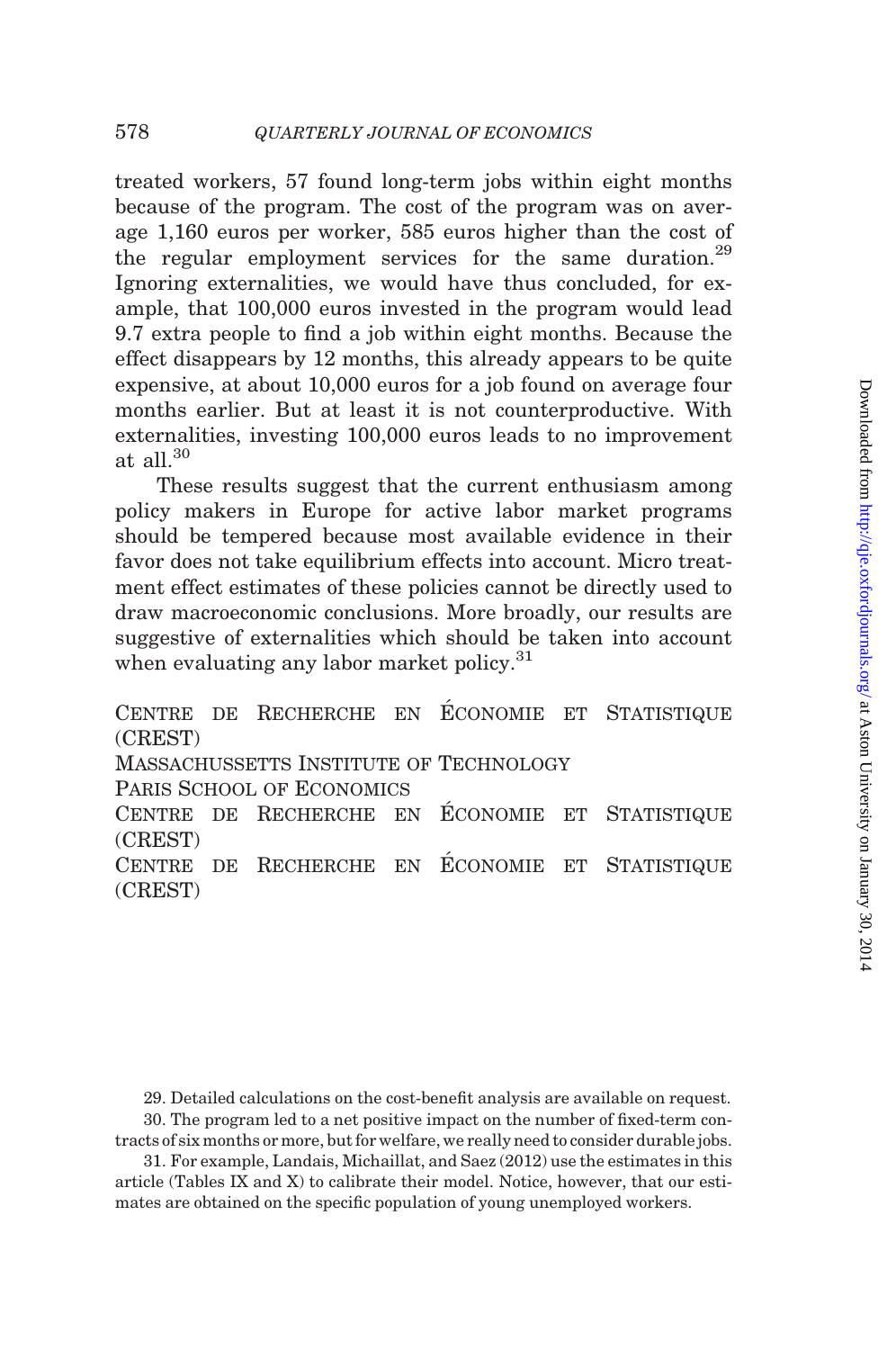#### SUPPLEMENTARY MATERIAL

<span id="page-48-0"></span>An [Online Appendix](http://hwmaint.qje.oxfordjournals.org/lookup/suppl/doi:10.1093/qje/qjt001/-/DC1) for this article can be found at QJE online (qje.oxfordjournals.org).

#### **REFERENCES**

- Atkinson, Anthony B., "Income Maintenance and Social Insurance," In *Handbook* of Public Economics, Auerbach, Alan, and Feldstein, Martin, eds. (Amsterdam: North-Holland, 1987), 779–908.
- Behaghel, Luc, Bruno Crépon, and Marc Gurgand, "Private and Public Provision of Counseling to Job-Seekers: Evidence from a Large Controlled Experiment,'' IZA Discussion Paper 6518, Institute for the Study of Labor (IZA), 2012.
- Bergemann, Annette, and Gerard van den Berg, ''Active Labor Market Policy Effects for Women in Europe: A Survey,'' Annales d'Economie et de
- Statistique, 91–92 (2008), 385–408. Blasco, S., and M. Rosholm, ''Long-Term Impact of Active Labour Market Policy: Evidence from a Social Experiment in Denmark,'' Mimeo, Aahrus School of Business, 2010.
- Blundell, Richard, Monica Costa Dias, Costas Meghir, and John Van Reenen, ''Evaluating the Employment Impact of a Mandatory Job Search Program,'' Journal of the European Economic Association, 2 (2004), 569–606.
- Cahuc, Pierre, and Thomas Le Barbanchon, ''Labor Market Policy Evaluation in Equilibrium: Some Lessons of the Job Search and Matching Model," *Labour* Economics, 17 (2010), 196–205.
- Card, David, Jochen Kluve, and Andrea Weber, ''Active Labour Market Policy Evaluations: A Meta-Analysis," *Economic Journal*, 120 (2010), F452–F477.<br>Crépon, Bruno, Marc Gurgand, Thierry Kamionka, and Laurent Lequien, "Is
- Counseling Welfare Recipients Cost-Effective? Lessons from a Random Experiment,'' Mimeo, 2011.
- Dahlberg, Matz, and Anders Forslund, ''Direct Displacement Effects of Labour Market Programmes," Scandinavian Journal of Economics, 107 (2005), 475–494.
- Davidson, Carl, and Stephen A. Woodbury, ''The Displacement Effects of Reemployment Bonus Programs," Journal of Labor Economics, 11 (1993), 575–605.
- Divay, Sophie, "Nouveaux opérateurs privés du service public de l'emploi. Les pratiques des conseillers sont-elles novatrices?'' Travail et Emploi, 119  $(2009)$ , 37–49.
- Dolton, Peter, and Donald O'Neill, ''Unemployment Duration and the Restart Effect: Some Experimental Evidence,'' Economic Journal, 106 (1996), 387–400. ———, ''The Long-Run Effects of Unemployment Monitoring and Work Search

Programs: Experimental Evidence from the United Kingdom," Journal of

- Labor Economics, 20 (2002), 381–403. Duflo, Esther, and Emmanuel Saez, ''The Role of Information and Social Interactions in Retirement Plan Decisions: Evidence from a Randomized Experiment,'' Quarterly Journal of Economics, 118 (2003), 815–842.
- Ferracci, Marc, Grégory Jolivet, and Gerard J. van den Berg, "Treatment Evaluation in the Case of Interactions within Markets,'' IZA Discussion Paper 4700, Institute for the Study of Labor (IZA), 2010.
- Gautier, Pieter, Paul Muller, Bas van der Klaauw, Michael Rosholm, and Michael Svarer, "Estimating Equilibrium Effects of Job Search Assistance," Mimeo, University of Amsterdam, 2011.
- Gratadour, Céline, and Thomas Le Barbanchon, "Les expérimentations d'accompagnement renforcé de l'Unédic et de l'ANPE: contenu des accompagnements
- et opinion des bénéficiaires," dares Premiéres synthéses, 41.1, 2009.<br>Hall, Robert E., "A Theory of the Natural Unemployment Rate and the Duration of Employment,'' Journal of Monetary Economics, 5 (1979), 153–169.